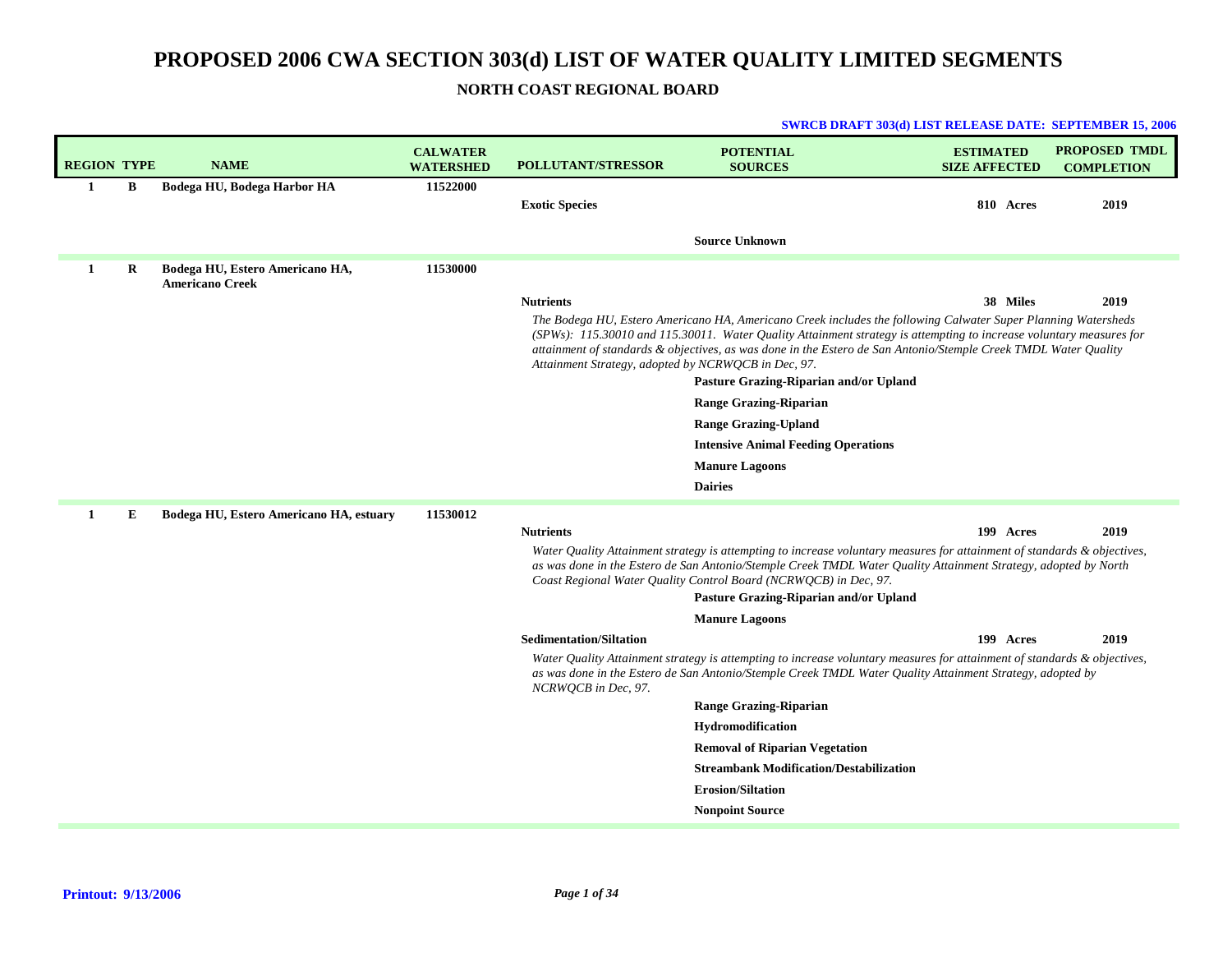## **NORTH COAST REGIONAL BOARD**

| <b>REGION TYPE</b> |   | <b>NAME</b>                                                  | <b>CALWATER</b><br><b>WATERSHED</b> | <b>POLLUTANT/STRESSOR</b>                             | <b>POTENTIAL</b><br><b>SOURCES</b>    | <b>ESTIMATED</b><br><b>SIZE AFFECTED</b> | <b>PROPOSED TMDL</b><br><b>COMPLETION</b> |
|--------------------|---|--------------------------------------------------------------|-------------------------------------|-------------------------------------------------------|---------------------------------------|------------------------------------------|-------------------------------------------|
| 1                  | R | Cape Mendocino HU, Mattole River HA,<br><b>Mattole River</b> | 11230000                            |                                                       |                                       |                                          |                                           |
|                    |   |                                                              |                                     | Temperature, water                                    |                                       | 503 Miles                                | 2019                                      |
|                    |   |                                                              |                                     |                                                       |                                       |                                          |                                           |
|                    |   |                                                              |                                     |                                                       | Range Grazing-Riparian and/or Upland  |                                          |                                           |
|                    |   |                                                              |                                     |                                                       | Silviculture                          |                                          |                                           |
|                    |   |                                                              |                                     |                                                       | <b>Road Construction</b>              |                                          |                                           |
|                    |   |                                                              |                                     |                                                       | <b>Habitat Modification</b>           |                                          |                                           |
|                    |   |                                                              |                                     |                                                       | <b>Removal of Riparian Vegetation</b> |                                          |                                           |
|                    |   |                                                              |                                     |                                                       | <b>Natural Sources</b>                |                                          |                                           |
|                    |   |                                                              |                                     |                                                       | <b>Nonpoint Source</b>                |                                          |                                           |
| 1                  | R | Eel River HU, Lower Eel River HA, Eel<br><b>River Delta</b>  | 11110000                            |                                                       |                                       |                                          |                                           |
|                    |   |                                                              |                                     | <b>Sedimentation/Siltation</b>                        |                                       | 426 Miles                                | 2019                                      |
|                    |   |                                                              |                                     |                                                       | Range Grazing-Riparian and/or Upland  |                                          |                                           |
|                    |   |                                                              |                                     |                                                       | Silviculture                          |                                          |                                           |
|                    |   |                                                              |                                     |                                                       | <b>Nonpoint Source</b>                |                                          |                                           |
|                    |   |                                                              |                                     | Temperature, water                                    |                                       | 426 Miles                                | 2019                                      |
|                    |   |                                                              |                                     |                                                       | <b>Removal of Riparian Vegetation</b> |                                          |                                           |
|                    |   |                                                              |                                     |                                                       | <b>Nonpoint Source</b>                |                                          |                                           |
| 1                  | R | Eel River HU, Middle Fork HA                                 | 11170000                            |                                                       |                                       |                                          |                                           |
|                    |   |                                                              |                                     | Temperature, water                                    |                                       | <b>1071 Miles</b>                        | 2019                                      |
|                    |   |                                                              |                                     | USEPA will develop a TMDL for Eel River, Middle Fork. |                                       |                                          |                                           |
|                    |   |                                                              |                                     |                                                       | <b>Removal of Riparian Vegetation</b> |                                          |                                           |
|                    |   |                                                              |                                     |                                                       | <b>Nonpoint Source</b>                |                                          |                                           |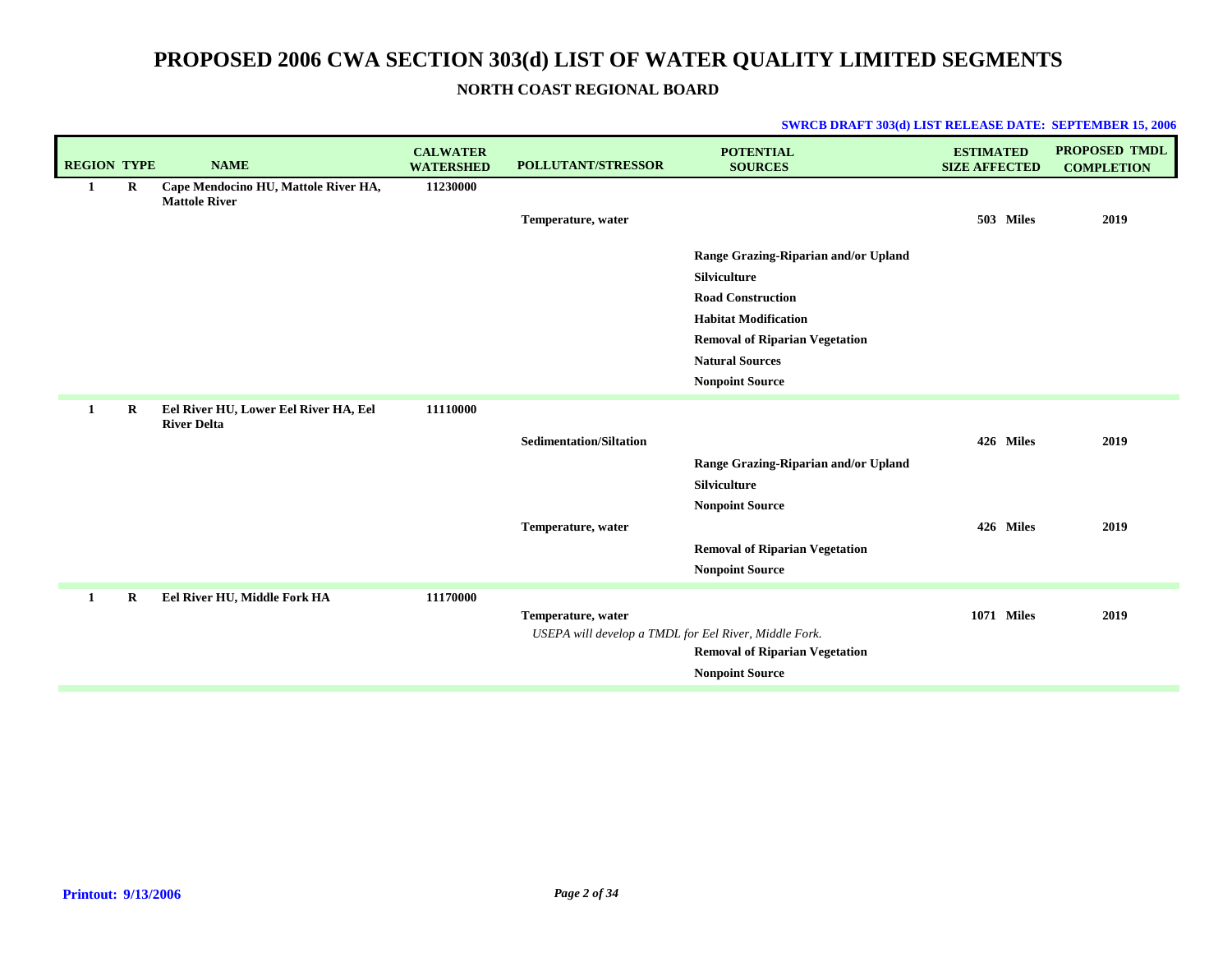**NORTH COAST REGIONAL BOARD**

| <b>REGION TYPE</b> |   | <b>NAME</b>                  | <b>CALWATER</b><br><b>WATERSHED</b> | POLLUTANT/STRESSOR             | <b>POTENTIAL</b><br><b>SOURCES</b>                                                                                                 | <b>ESTIMATED</b><br><b>SIZE AFFECTED</b> | <b>PROPOSED TMDL</b><br><b>COMPLETION</b> |
|--------------------|---|------------------------------|-------------------------------------|--------------------------------|------------------------------------------------------------------------------------------------------------------------------------|------------------------------------------|-------------------------------------------|
| $\mathbf{1}$       | R | Eel River HU, Middle Main HA | 11140000                            |                                |                                                                                                                                    |                                          |                                           |
|                    |   |                              |                                     | <b>Sedimentation/Siltation</b> |                                                                                                                                    | 674 Miles                                | 2004                                      |
|                    |   |                              |                                     |                                | <b>Range Grazing-Riparian</b>                                                                                                      |                                          |                                           |
|                    |   |                              |                                     |                                | <b>Range Grazing-Upland</b>                                                                                                        |                                          |                                           |
|                    |   |                              |                                     |                                | Silviculture                                                                                                                       |                                          |                                           |
|                    |   |                              |                                     |                                | Harvesting, Restoration, Residue Management                                                                                        |                                          |                                           |
|                    |   |                              |                                     |                                | <b>Logging Road Construction/Maintenance</b>                                                                                       |                                          |                                           |
|                    |   |                              |                                     |                                | <b>Construction/Land Development</b>                                                                                               |                                          |                                           |
|                    |   |                              |                                     |                                | <b>Land Development</b>                                                                                                            |                                          |                                           |
|                    |   |                              |                                     |                                | Hydromodification                                                                                                                  |                                          |                                           |
|                    |   |                              |                                     |                                | <b>Habitat Modification</b>                                                                                                        |                                          |                                           |
|                    |   |                              |                                     |                                | <b>Removal of Riparian Vegetation</b>                                                                                              |                                          |                                           |
|                    |   |                              |                                     |                                | <b>Streambank Modification/Destabilization</b>                                                                                     |                                          |                                           |
|                    |   |                              |                                     |                                | <b>Erosion/Siltation</b>                                                                                                           |                                          |                                           |
|                    |   |                              |                                     | Temperature, water             |                                                                                                                                    | 674 Miles                                | 2019                                      |
|                    |   |                              |                                     |                                | USEPA has committed to developing TMDLs for sediment and temperature for the Middle Main Eel River.<br><b>Upstream Impoundment</b> |                                          |                                           |
|                    |   |                              |                                     |                                | <b>Habitat Modification</b>                                                                                                        |                                          |                                           |
|                    |   |                              |                                     |                                | <b>Removal of Riparian Vegetation</b>                                                                                              |                                          |                                           |
|                    |   |                              |                                     |                                | <b>Streambank Modification/Destabilization</b>                                                                                     |                                          |                                           |
|                    |   |                              |                                     |                                | <b>Drainage/Filling Of Wetlands</b>                                                                                                |                                          |                                           |
|                    |   |                              |                                     |                                | <b>Channel Erosion</b>                                                                                                             |                                          |                                           |
|                    |   |                              |                                     |                                | <b>Erosion/Siltation</b>                                                                                                           |                                          |                                           |
| 1                  | R | Eel River HU, North Fork HA  | 11150000                            |                                |                                                                                                                                    |                                          |                                           |
|                    |   |                              |                                     | Temperature, water             |                                                                                                                                    | 382 Miles                                | 2019                                      |
|                    |   |                              |                                     |                                | USEPA Will develop a Temperature TMDL for Eel River, North Fork.                                                                   |                                          |                                           |
|                    |   |                              |                                     |                                | <b>Habitat Modification</b>                                                                                                        |                                          |                                           |
|                    |   |                              |                                     |                                | <b>Removal of Riparian Vegetation</b>                                                                                              |                                          |                                           |
|                    |   |                              |                                     |                                | <b>Streambank Modification/Destabilization</b>                                                                                     |                                          |                                           |
|                    |   |                              |                                     |                                | <b>Nonpoint Source</b>                                                                                                             |                                          |                                           |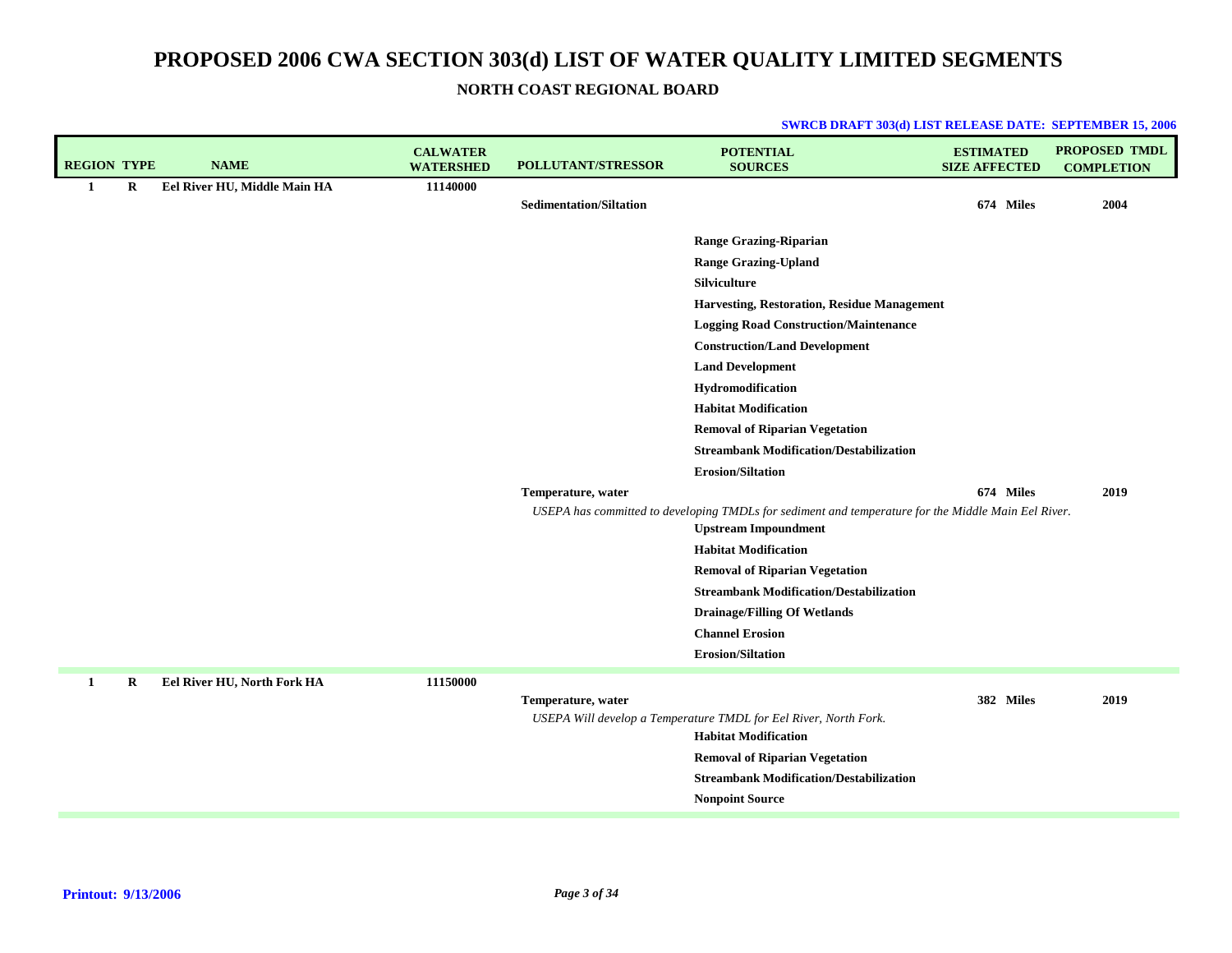## **NORTH COAST REGIONAL BOARD**

| <b>REGION TYPE</b> |          | <b>NAME</b>                                                        | <b>CALWATER</b><br><b>WATERSHED</b> | <b>POLLUTANT/STRESSOR</b>                            | <b>POTENTIAL</b><br><b>SOURCES</b>                                                                                                                                                                                                                                                                                                                                                                                                                                                                                                                                                                                                                                                                                               | <b>ESTIMATED</b><br><b>SIZE AFFECTED</b> | <b>PROPOSED TMDL</b><br><b>COMPLETION</b> |
|--------------------|----------|--------------------------------------------------------------------|-------------------------------------|------------------------------------------------------|----------------------------------------------------------------------------------------------------------------------------------------------------------------------------------------------------------------------------------------------------------------------------------------------------------------------------------------------------------------------------------------------------------------------------------------------------------------------------------------------------------------------------------------------------------------------------------------------------------------------------------------------------------------------------------------------------------------------------------|------------------------------------------|-------------------------------------------|
| 1                  | $\bf{R}$ | Eel River HU, South Fork HA                                        | 11130000                            | Temperature, water                                   | USEPA will develop a temperature TMDL for the Eel River, South Fork.<br>Hydromodification<br><b>Flow Regulation/Modification</b><br><b>Removal of Riparian Vegetation</b><br>Erosion/Siltation<br><b>Nonpoint Source</b>                                                                                                                                                                                                                                                                                                                                                                                                                                                                                                         | 943 Miles                                | 2019                                      |
| $\mathbf{1}$       | R        | Eel River HU, Upper Main HA (Includes<br><b>Tomki Creek)</b>       | 11160000                            | <b>Sedimentation/Siltation</b><br>Temperature, water | USEPA will develop a TMDL for Eel River, Upper Main Fork.<br><b>Agriculture-grazing</b><br>Silviculture<br><b>Harvesting, Restoration, Residue Management</b><br><b>Logging Road Construction/Maintenance</b><br><b>Silvicultural Point Sources</b><br><b>Construction/Land Development</b><br>Highway/Road/Bridge Construction<br><b>Removal of Riparian Vegetation</b><br><b>Streambank Modification/Destabilization</b><br><b>Erosion/Siltation</b><br>USEPA will develop a TMDL for Eel River, Upper Main Fork.<br>Channelization<br><b>Habitat Modification</b><br><b>Removal of Riparian Vegetation</b><br><b>Streambank Modification/Destabilization</b><br><b>Drainage/Filling Of Wetlands</b><br><b>Nonpoint Source</b> | 1141 Miles<br>1141 Miles                 | 2019<br>2019                              |
| $\mathbf{1}$       | L        | Eel River HU, Upper Main HA, Lake<br>Pillsbury HSA, Lake Pillsbury | 11163000                            | Mercury                                              | <b>Natural Sources</b>                                                                                                                                                                                                                                                                                                                                                                                                                                                                                                                                                                                                                                                                                                           | 1973 Acres                               | 2019                                      |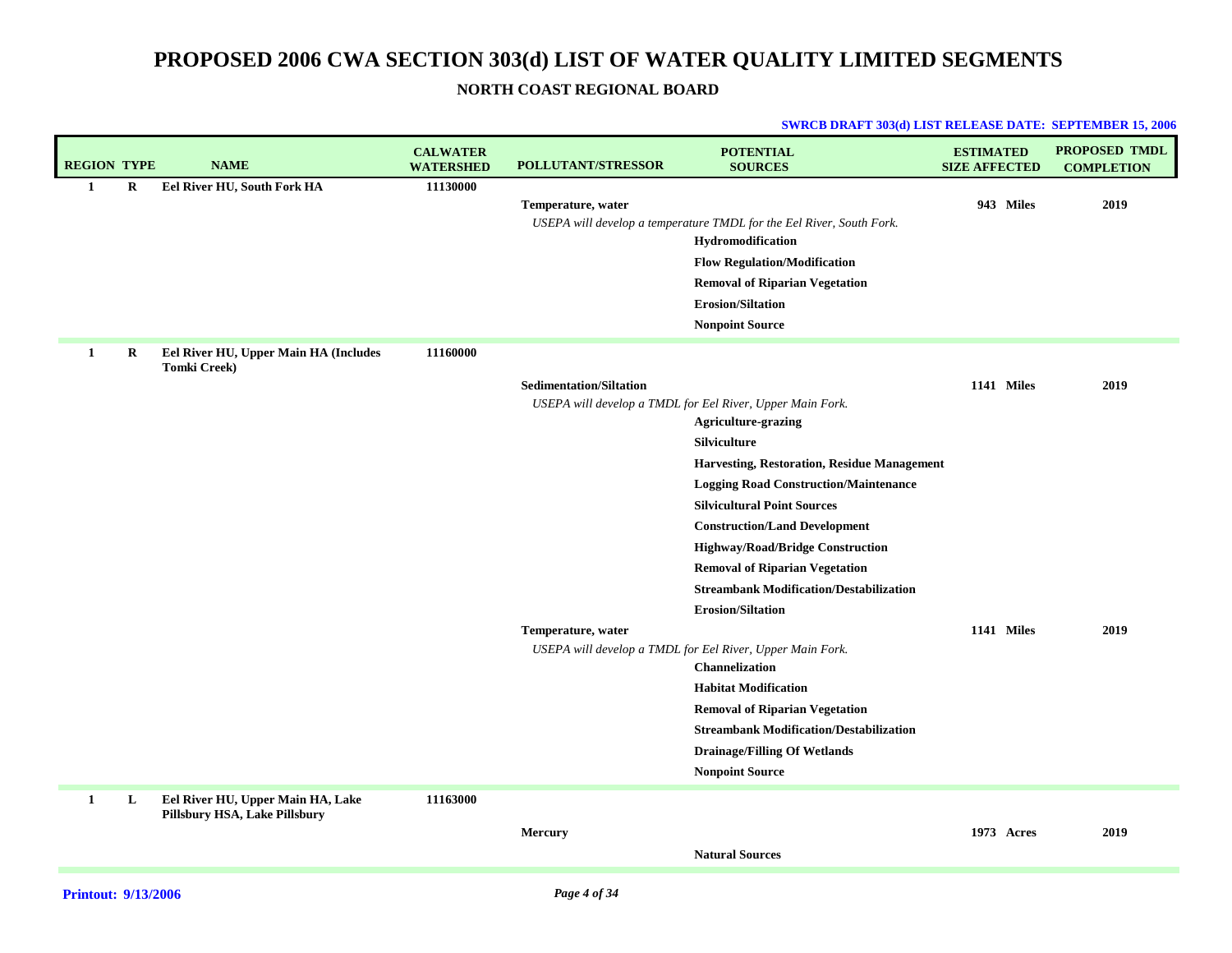**NORTH COAST REGIONAL BOARD**

| <b>REGION TYPE</b> |   | <b>NAME</b>                       | <b>CALWATER</b><br><b>WATERSHED</b> | <b>POLLUTANT/STRESSOR</b>                                           | <b>POTENTIAL</b><br><b>SOURCES</b>                                                                                                                                                                                                                                                                                                                                                                                                                                                | <b>ESTIMATED</b><br><b>SIZE AFFECTED</b> | <b>PROPOSED TMDL</b><br><b>COMPLETION</b> |
|--------------------|---|-----------------------------------|-------------------------------------|---------------------------------------------------------------------|-----------------------------------------------------------------------------------------------------------------------------------------------------------------------------------------------------------------------------------------------------------------------------------------------------------------------------------------------------------------------------------------------------------------------------------------------------------------------------------|------------------------------------------|-------------------------------------------|
| $\mathbf{1}$       | R | Eureka Plain HU, Elk River        | 11000000                            |                                                                     |                                                                                                                                                                                                                                                                                                                                                                                                                                                                                   |                                          |                                           |
|                    |   |                                   |                                     | <b>Sedimentation/Siltation</b>                                      |                                                                                                                                                                                                                                                                                                                                                                                                                                                                                   | 88 Miles                                 | 2019                                      |
|                    |   |                                   |                                     | adherance to Forest Practice Rules.                                 | The Eureka Plain HU, Elk River, includes the following Calwater Planning Watersheds (PWS): 110.00021, 110.00030,<br>110.00032, and 110.00042. Sedimentation, threat of sedimentation, impaired irrigation water quality, impaired<br>domestic supply water quality, impaired spawning habitat, increased rate and depth of flooding due to sediment,<br>property damage. NCRWQCB and California Department of forestry staff are involved in ongoing efforts to attain            |                                          |                                           |
|                    |   |                                   |                                     |                                                                     | Silviculture                                                                                                                                                                                                                                                                                                                                                                                                                                                                      |                                          |                                           |
|                    |   |                                   |                                     |                                                                     | <b>Harvesting, Restoration, Residue Management</b>                                                                                                                                                                                                                                                                                                                                                                                                                                |                                          |                                           |
|                    |   |                                   |                                     |                                                                     | <b>Logging Road Construction/Maintenance</b>                                                                                                                                                                                                                                                                                                                                                                                                                                      |                                          |                                           |
|                    |   |                                   |                                     |                                                                     | <b>Removal of Riparian Vegetation</b>                                                                                                                                                                                                                                                                                                                                                                                                                                             |                                          |                                           |
|                    |   |                                   |                                     |                                                                     | <b>Streambank Modification/Destabilization</b>                                                                                                                                                                                                                                                                                                                                                                                                                                    |                                          |                                           |
|                    |   |                                   |                                     |                                                                     | <b>Erosion/Siltation</b>                                                                                                                                                                                                                                                                                                                                                                                                                                                          |                                          |                                           |
|                    |   |                                   |                                     |                                                                     | <b>Natural Sources</b>                                                                                                                                                                                                                                                                                                                                                                                                                                                            |                                          |                                           |
|                    |   |                                   |                                     |                                                                     | <b>Nonpoint Source</b>                                                                                                                                                                                                                                                                                                                                                                                                                                                            |                                          |                                           |
| 1                  | R | Eureka Plain HU, Freshwater Creek | 11000000                            |                                                                     |                                                                                                                                                                                                                                                                                                                                                                                                                                                                                   |                                          |                                           |
|                    |   |                                   |                                     | <b>Sedimentation/Siltation</b>                                      |                                                                                                                                                                                                                                                                                                                                                                                                                                                                                   | 84 Miles                                 | 2019                                      |
|                    |   |                                   |                                     | attain adherance to Forest Practice Rules.                          | The Eureka Plain HU, Freshwater Creek, includes the following Calwater Planning Watersheds (PWS): 110.00011,<br>110.00012, 110.00014, 110.00040, and 110.00050. Sedimentation, threat of sedimentation, impaired irrigation water<br>quality, impaired domestic supply water quality, impaired spawning habitat, increased rate and depth of flooding due to<br>sediment, property damage. NCRWQCB and California Department of forestry staff are involved in ongoing efforts to |                                          |                                           |
|                    |   |                                   |                                     |                                                                     | <b>Silviculture</b>                                                                                                                                                                                                                                                                                                                                                                                                                                                               |                                          |                                           |
|                    |   |                                   |                                     |                                                                     | <b>Harvesting, Restoration, Residue Management</b>                                                                                                                                                                                                                                                                                                                                                                                                                                |                                          |                                           |
|                    |   |                                   |                                     |                                                                     | <b>Logging Road Construction/Maintenance</b>                                                                                                                                                                                                                                                                                                                                                                                                                                      |                                          |                                           |
|                    |   |                                   |                                     |                                                                     | <b>Removal of Riparian Vegetation</b>                                                                                                                                                                                                                                                                                                                                                                                                                                             |                                          |                                           |
|                    |   |                                   |                                     |                                                                     | <b>Streambank Modification/Destabilization</b>                                                                                                                                                                                                                                                                                                                                                                                                                                    |                                          |                                           |
|                    |   |                                   |                                     |                                                                     | <b>Erosion/Siltation</b>                                                                                                                                                                                                                                                                                                                                                                                                                                                          |                                          |                                           |
|                    |   |                                   |                                     |                                                                     | <b>Natural Sources</b>                                                                                                                                                                                                                                                                                                                                                                                                                                                            |                                          |                                           |
|                    |   |                                   |                                     |                                                                     | <b>Nonpoint Source</b>                                                                                                                                                                                                                                                                                                                                                                                                                                                            |                                          |                                           |
| $\mathbf{1}$       | B | Eureka Plain HU, Humboldt Bay     | 11000000                            | PCBs (Polychlorinated biphenyls)<br>This listing was made by USEPA. | <b>Source Unknown</b>                                                                                                                                                                                                                                                                                                                                                                                                                                                             | 16075 Acres                              | 2019                                      |
|                    |   |                                   |                                     |                                                                     |                                                                                                                                                                                                                                                                                                                                                                                                                                                                                   |                                          |                                           |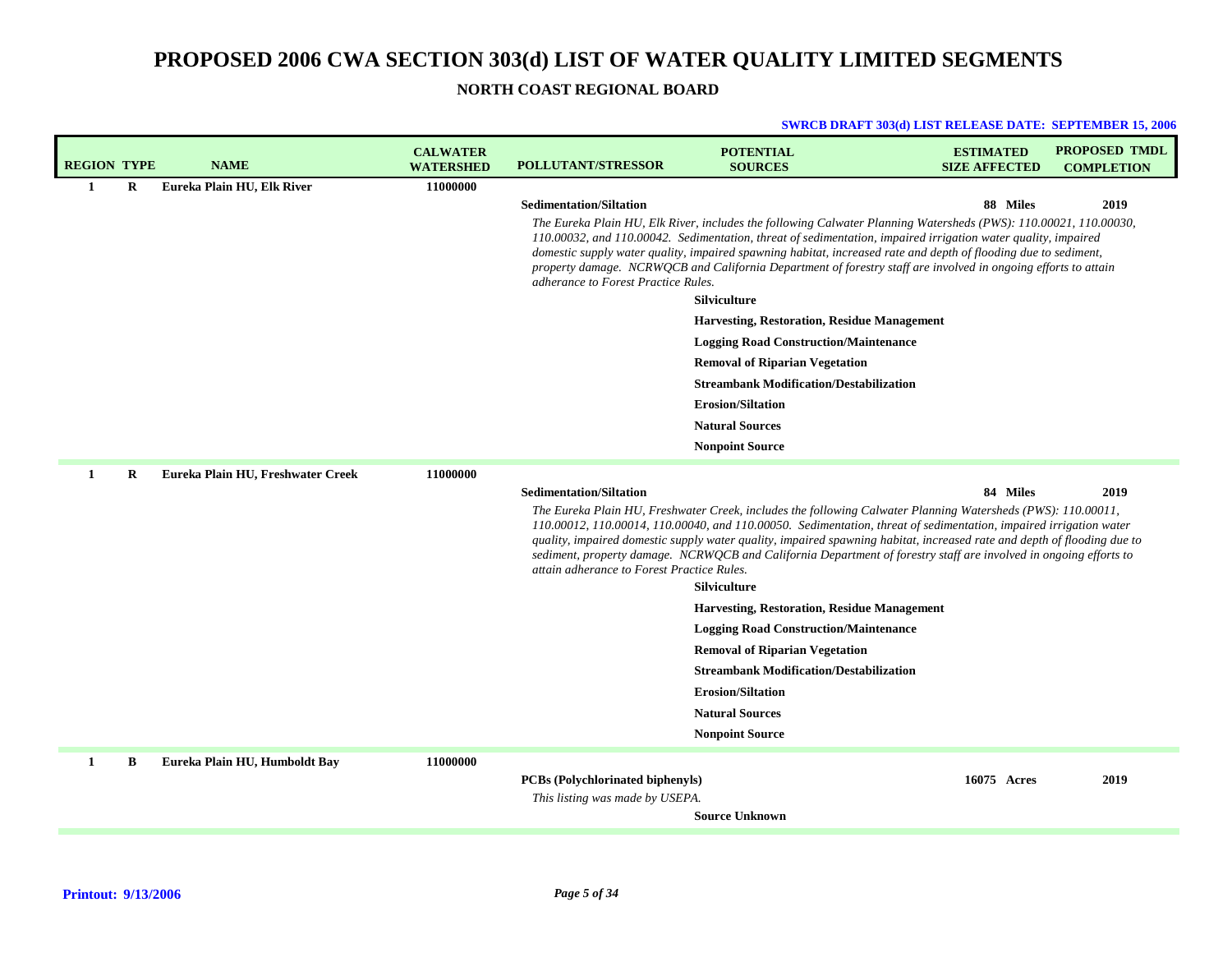**NORTH COAST REGIONAL BOARD**

#### **SWRCB DRAFT 303(d) LIST RELEASE DATE: SEPTEMBER 15, 2006**

| <b>REGION TYPE</b> |         | <b>NAME</b>                             | <b>CALWATER</b><br><b>WATERSHED</b> | <b>POLLUTANT/STRESSOR</b> | <b>POTENTIAL</b><br><b>SOURCES</b>                                                                                                                                                                                                                                                                                                             | <b>ESTIMATED</b><br><b>SIZE AFFECTED</b> | <b>PROPOSED TMDL</b><br><b>COMPLETION</b> |
|--------------------|---------|-----------------------------------------|-------------------------------------|---------------------------|------------------------------------------------------------------------------------------------------------------------------------------------------------------------------------------------------------------------------------------------------------------------------------------------------------------------------------------------|------------------------------------------|-------------------------------------------|
| 1                  | $\bf R$ | Eureka Plain HU, Jacoby Creek watershed | 11000000                            |                           |                                                                                                                                                                                                                                                                                                                                                |                                          |                                           |
|                    |         |                                         |                                     | <b>Sediment</b>           |                                                                                                                                                                                                                                                                                                                                                | 19 Miles                                 | 2019                                      |
|                    |         |                                         |                                     |                           | The Eureka Plain HU, Jacoby Creek watershed includes the following Calwater Planning Watersheds (PWS): 110.00010<br>and 110.00013. The beneficial uses of Jacoby Creek appear to be threatened. Specifically, records show a decline in the<br>salmonid fishery in Jacoby Creek, and this decline appears to be correlated with sedimentation. |                                          |                                           |
|                    |         |                                         |                                     |                           | Silviculture                                                                                                                                                                                                                                                                                                                                   |                                          |                                           |
|                    |         |                                         |                                     |                           | <b>Road Construction</b>                                                                                                                                                                                                                                                                                                                       |                                          |                                           |
|                    |         |                                         |                                     |                           | <b>Land Development</b>                                                                                                                                                                                                                                                                                                                        |                                          |                                           |
|                    |         |                                         |                                     |                           | <b>Disturbed Sites (Land Develop.)</b>                                                                                                                                                                                                                                                                                                         |                                          |                                           |
|                    |         |                                         |                                     |                           | <b>Urban Runoff/Storm Sewers</b>                                                                                                                                                                                                                                                                                                               |                                          |                                           |
|                    |         |                                         |                                     |                           | Hydromodification                                                                                                                                                                                                                                                                                                                              |                                          |                                           |
|                    |         |                                         |                                     |                           | <b>Channelization</b>                                                                                                                                                                                                                                                                                                                          |                                          |                                           |
|                    |         |                                         |                                     |                           | <b>Removal of Riparian Vegetation</b>                                                                                                                                                                                                                                                                                                          |                                          |                                           |
|                    |         |                                         |                                     |                           | <b>Streambank Modification/Destabilization</b>                                                                                                                                                                                                                                                                                                 |                                          |                                           |
|                    |         |                                         |                                     |                           | <b>Drainage/Filling Of Wetlands</b>                                                                                                                                                                                                                                                                                                            |                                          |                                           |
|                    |         |                                         |                                     |                           | <b>Channel Erosion</b>                                                                                                                                                                                                                                                                                                                         |                                          |                                           |
|                    |         |                                         |                                     |                           | <b>Erosion/Siltation</b>                                                                                                                                                                                                                                                                                                                       |                                          |                                           |
|                    |         |                                         |                                     |                           | <b>Sediment Resuspension</b>                                                                                                                                                                                                                                                                                                                   |                                          |                                           |
|                    |         |                                         |                                     |                           | <b>Natural Sources</b>                                                                                                                                                                                                                                                                                                                         |                                          |                                           |
|                    |         |                                         |                                     |                           | <b>Nonpoint Source</b>                                                                                                                                                                                                                                                                                                                         |                                          |                                           |
|                    | R       | Klamath River HU, Butte Valley HA       | 10580000                            |                           |                                                                                                                                                                                                                                                                                                                                                |                                          |                                           |
|                    |         |                                         |                                     | <b>Nutrients</b>          |                                                                                                                                                                                                                                                                                                                                                | 253 Miles                                | 2019                                      |

#### **Nutrients**

**2019 Miles**

The Klamath River, from source to mouth, is listed as water quality impaired (by both Oregon and California) under Section 303(d) of the Federal Clean Water Act. In 1992 the California State Water Quality Control Board (SWQCB) proposed that the Klamath River be listed for both temperature and nutrients, requiring the development of Total *Maximum Daily Load (TMDL) limits and implementation plans. The United States Environmental Protection Agency* (USEPA) and the NCRWQCB accepted this action in 1993. The basis for listing the Klamath River as impaired was aquatic habitat degradation due to excessively warm water temperatures and algae blooms associated with high nutrient *loads, water impoundments, and agricultural water diversions.*

## **Nonpoint Source**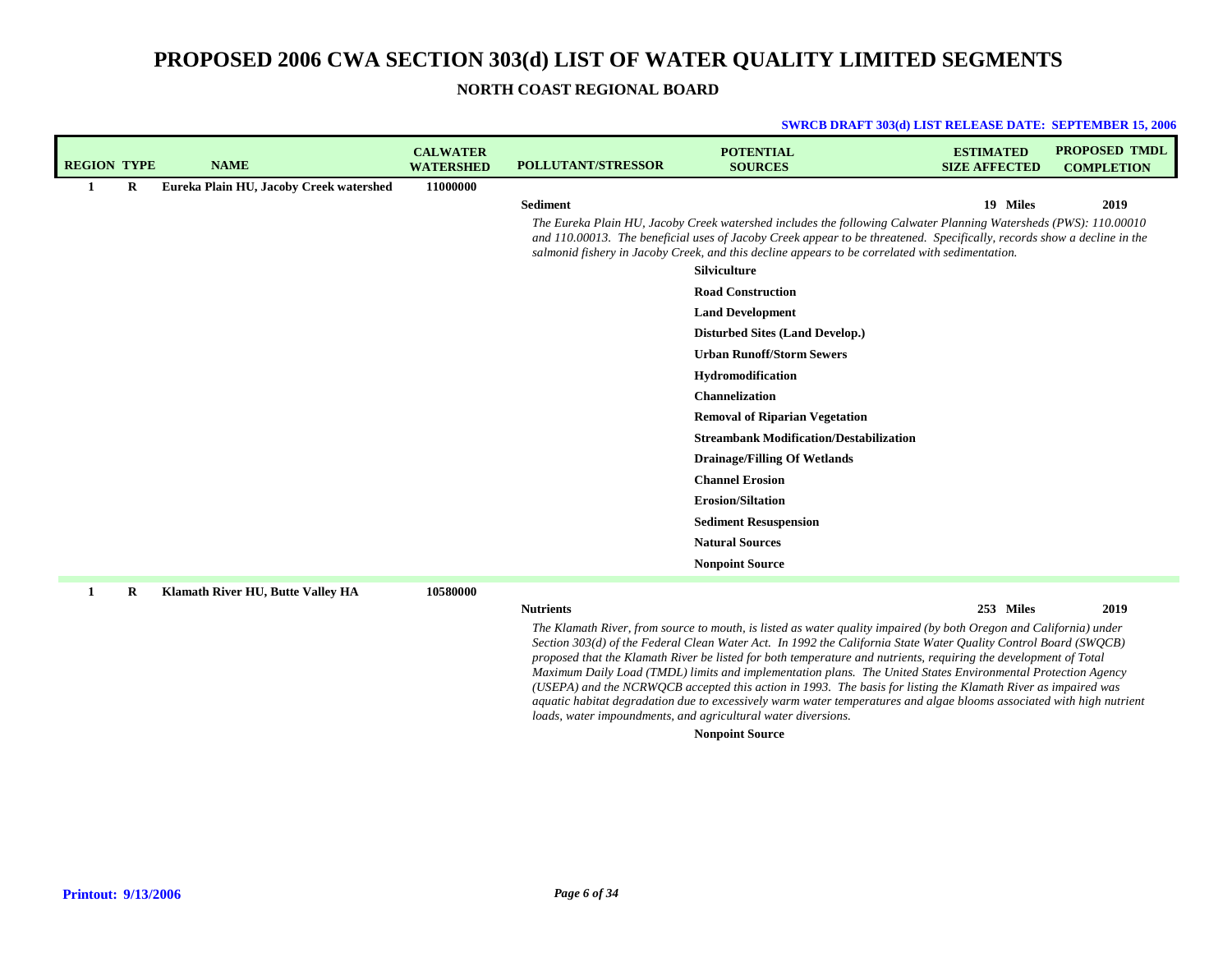**NORTH COAST REGIONAL BOARD**

| <b>REGION TYPE</b> |   | <b>NAME</b>                                                           | <b>CALWATER</b><br><b>WATERSHED</b> | <b>POLLUTANT/STRESSOR</b> | <b>POTENTIAL</b><br><b>SOURCES</b>                                                                                                                                                                                                                                                                                                                                                                                                                                                                                                                                                                                                                                                                                                                                                                                                                                                                                                                                                                      | <b>ESTIMATED</b><br><b>SIZE AFFECTED</b> | <b>PROPOSED TMDL</b><br><b>COMPLETION</b> |
|--------------------|---|-----------------------------------------------------------------------|-------------------------------------|---------------------------|---------------------------------------------------------------------------------------------------------------------------------------------------------------------------------------------------------------------------------------------------------------------------------------------------------------------------------------------------------------------------------------------------------------------------------------------------------------------------------------------------------------------------------------------------------------------------------------------------------------------------------------------------------------------------------------------------------------------------------------------------------------------------------------------------------------------------------------------------------------------------------------------------------------------------------------------------------------------------------------------------------|------------------------------------------|-------------------------------------------|
|                    |   |                                                                       |                                     | Temperature, water        |                                                                                                                                                                                                                                                                                                                                                                                                                                                                                                                                                                                                                                                                                                                                                                                                                                                                                                                                                                                                         | 253 Miles                                | 2019                                      |
|                    |   |                                                                       |                                     | diversions.               | The Klamath River, from source to mouth, is listed as water quality impaired (by both Oregon and California) under<br>Section 303(d) of the Federal Clean Water Act. In 1992 the SWOCB proposed that the Klamath River be listed for both<br>temperature and nutrients, requiring the development of Total Maximum Daily Load (TMDL) limits and implementation<br>plans. The United States Environmental Protection Agency (USEPA) and the NCRWOCB accepted this action in 1993.<br>The basis for listing the Klamath River as impaired was aquatic habitat degradation due to excessively warm water<br>temperatures and algae blooms associated with high nutrient loads, water impoundments, and agricultural water<br><b>Nonpoint Source</b>                                                                                                                                                                                                                                                        |                                          |                                           |
|                    |   |                                                                       |                                     |                           |                                                                                                                                                                                                                                                                                                                                                                                                                                                                                                                                                                                                                                                                                                                                                                                                                                                                                                                                                                                                         |                                          |                                           |
| $\mathbf{1}$       | R | Klamath River HU, Lost River HA, Tule<br><b>Lake and Mt Dome HSAs</b> | 10590000                            |                           |                                                                                                                                                                                                                                                                                                                                                                                                                                                                                                                                                                                                                                                                                                                                                                                                                                                                                                                                                                                                         |                                          |                                           |
|                    |   |                                                                       |                                     | <b>Nutrients</b>          |                                                                                                                                                                                                                                                                                                                                                                                                                                                                                                                                                                                                                                                                                                                                                                                                                                                                                                                                                                                                         | 612 Miles                                | 2006                                      |
|                    |   |                                                                       |                                     |                           | The Klamath River HU, Lost River HA, Tule Lake and Mt Dome includes the following Hydrologic Sub Areas (HSAs):<br>Mt. Dome HSA 105.91 and Tule Lake HSA 105.92. The Klamath River, from source to mouth, is listed as water quality<br>impaired (by both Oregon and California) under Section 303(d) of the Federal Clean Water Act. In 1992 the California<br>State Water Quality Control Board (SWQCB) proposed that the Klamath River be listed for both temperature and<br>nutrients, requiring the development of Total Maximum Daily Load (TMDL) limits and implementation plans. The<br>United States Environmental Protection Agency (USEPA) and the NCRWOCB accepted this action in 1993. The basis<br>for listing the Klamath River as impaired was aquatic habitat degradation due to excessively warm water temperatures<br>and algae blooms associated with high nutrient loads, water impoundments, and agricultural water diversions.<br>Agriculture<br><b>Specialty Crop Production</b> |                                          |                                           |
|                    |   |                                                                       |                                     |                           | Agriculture-subsurface drainage                                                                                                                                                                                                                                                                                                                                                                                                                                                                                                                                                                                                                                                                                                                                                                                                                                                                                                                                                                         |                                          |                                           |
|                    |   |                                                                       |                                     |                           | <b>Agriculture-irrigation tailwater</b>                                                                                                                                                                                                                                                                                                                                                                                                                                                                                                                                                                                                                                                                                                                                                                                                                                                                                                                                                                 |                                          |                                           |
|                    |   |                                                                       |                                     |                           | <b>Agricultural Return Flows</b>                                                                                                                                                                                                                                                                                                                                                                                                                                                                                                                                                                                                                                                                                                                                                                                                                                                                                                                                                                        |                                          |                                           |
|                    |   |                                                                       |                                     |                           | <b>Water Diversions</b>                                                                                                                                                                                                                                                                                                                                                                                                                                                                                                                                                                                                                                                                                                                                                                                                                                                                                                                                                                                 |                                          |                                           |
|                    |   |                                                                       |                                     |                           | <b>Agricultural Water Diversion</b>                                                                                                                                                                                                                                                                                                                                                                                                                                                                                                                                                                                                                                                                                                                                                                                                                                                                                                                                                                     |                                          |                                           |
|                    |   |                                                                       |                                     |                           | <b>Habitat Modification</b>                                                                                                                                                                                                                                                                                                                                                                                                                                                                                                                                                                                                                                                                                                                                                                                                                                                                                                                                                                             |                                          |                                           |
|                    |   |                                                                       |                                     |                           | <b>Removal of Riparian Vegetation</b>                                                                                                                                                                                                                                                                                                                                                                                                                                                                                                                                                                                                                                                                                                                                                                                                                                                                                                                                                                   |                                          |                                           |
|                    |   |                                                                       |                                     |                           | <b>Drainage/Filling Of Wetlands</b>                                                                                                                                                                                                                                                                                                                                                                                                                                                                                                                                                                                                                                                                                                                                                                                                                                                                                                                                                                     |                                          |                                           |
|                    |   |                                                                       |                                     |                           | <b>Natural Sources</b>                                                                                                                                                                                                                                                                                                                                                                                                                                                                                                                                                                                                                                                                                                                                                                                                                                                                                                                                                                                  |                                          |                                           |
|                    |   |                                                                       |                                     |                           | <b>Nonpoint Source</b>                                                                                                                                                                                                                                                                                                                                                                                                                                                                                                                                                                                                                                                                                                                                                                                                                                                                                                                                                                                  |                                          |                                           |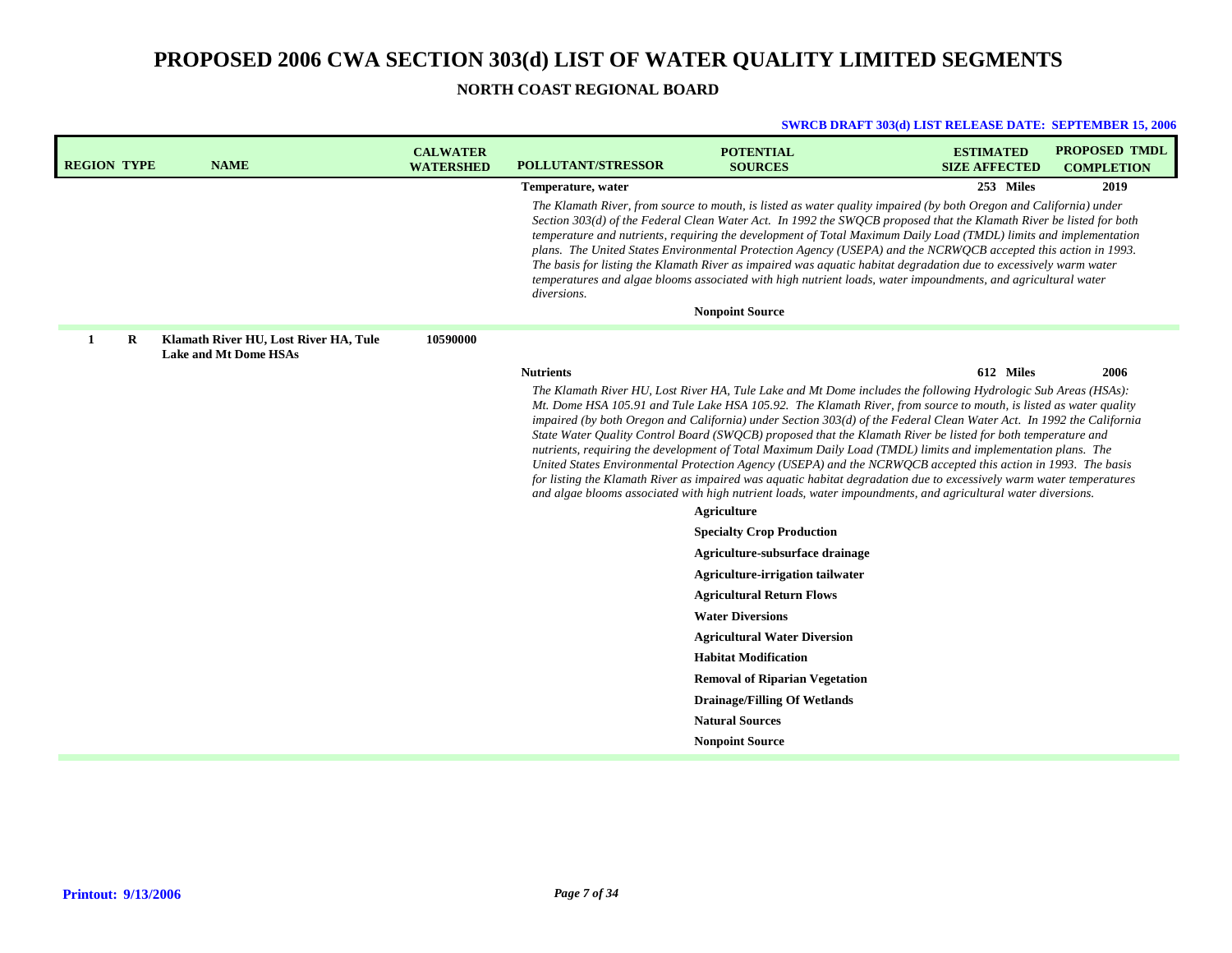**NORTH COAST REGIONAL BOARD**

| <b>REGION TYPE</b> |         | <b>NAME</b>                                            | <b>CALWATER</b><br><b>WATERSHED</b> | <b>POLLUTANT/STRESSOR</b> | <b>POTENTIAL</b><br><b>SOURCES</b>                                                                                                                                                                                                           | <b>ESTIMATED</b><br><b>SIZE AFFECTED</b> | <b>PROPOSED TMDL</b><br><b>COMPLETION</b> |
|--------------------|---------|--------------------------------------------------------|-------------------------------------|---------------------------|----------------------------------------------------------------------------------------------------------------------------------------------------------------------------------------------------------------------------------------------|------------------------------------------|-------------------------------------------|
| 1                  | $\bf R$ | Klamath River HU, Lower HA, Klamath<br><b>Glen HSA</b> | 10511000                            |                           |                                                                                                                                                                                                                                              |                                          |                                           |
|                    |         |                                                        |                                     | <b>Nutrients</b>          |                                                                                                                                                                                                                                              | 609 Miles                                | 2006                                      |
|                    |         |                                                        |                                     |                           | Klamath Falls (Oregon) municipal wastewater discharge, industrial facilities, and US Bureau of Reclamation pumped<br>discharge of agricultural waste are significant sources of nutrient loads to the Klamath River as it enters California. |                                          |                                           |
|                    |         |                                                        |                                     |                           | <b>Industrial Point Sources</b>                                                                                                                                                                                                              |                                          |                                           |
|                    |         |                                                        |                                     |                           | <b>Major Industrial Point Source</b>                                                                                                                                                                                                         |                                          |                                           |
|                    |         |                                                        |                                     |                           | <b>Minor Industrial Point Source</b>                                                                                                                                                                                                         |                                          |                                           |
|                    |         |                                                        |                                     |                           | <b>Municipal Point Sources</b>                                                                                                                                                                                                               |                                          |                                           |
|                    |         |                                                        |                                     |                           | Major Municipal Point Source-dry and/or wet<br>weather discharge                                                                                                                                                                             |                                          |                                           |
|                    |         |                                                        |                                     |                           | Minor Municipal Point Source-dry and/or wet<br>weather discharge                                                                                                                                                                             |                                          |                                           |
|                    |         |                                                        |                                     |                           | <b>Agriculture</b>                                                                                                                                                                                                                           |                                          |                                           |
|                    |         |                                                        |                                     |                           | <b>Irrigated Crop Production</b>                                                                                                                                                                                                             |                                          |                                           |
|                    |         |                                                        |                                     |                           | <b>Specialty Crop Production</b>                                                                                                                                                                                                             |                                          |                                           |
|                    |         |                                                        |                                     |                           | Pasture Grazing-Riparian and/or Upland                                                                                                                                                                                                       |                                          |                                           |
|                    |         |                                                        |                                     |                           | <b>Range Grazing-Riparian</b>                                                                                                                                                                                                                |                                          |                                           |
|                    |         |                                                        |                                     |                           | <b>Intensive Animal Feeding Operations</b>                                                                                                                                                                                                   |                                          |                                           |
|                    |         |                                                        |                                     |                           | <b>Agriculture-storm runoff</b>                                                                                                                                                                                                              |                                          |                                           |
|                    |         |                                                        |                                     |                           | Agriculture-subsurface drainage                                                                                                                                                                                                              |                                          |                                           |
|                    |         |                                                        |                                     |                           | <b>Agriculture-irrigation tailwater</b>                                                                                                                                                                                                      |                                          |                                           |
|                    |         |                                                        |                                     |                           |                                                                                                                                                                                                                                              |                                          |                                           |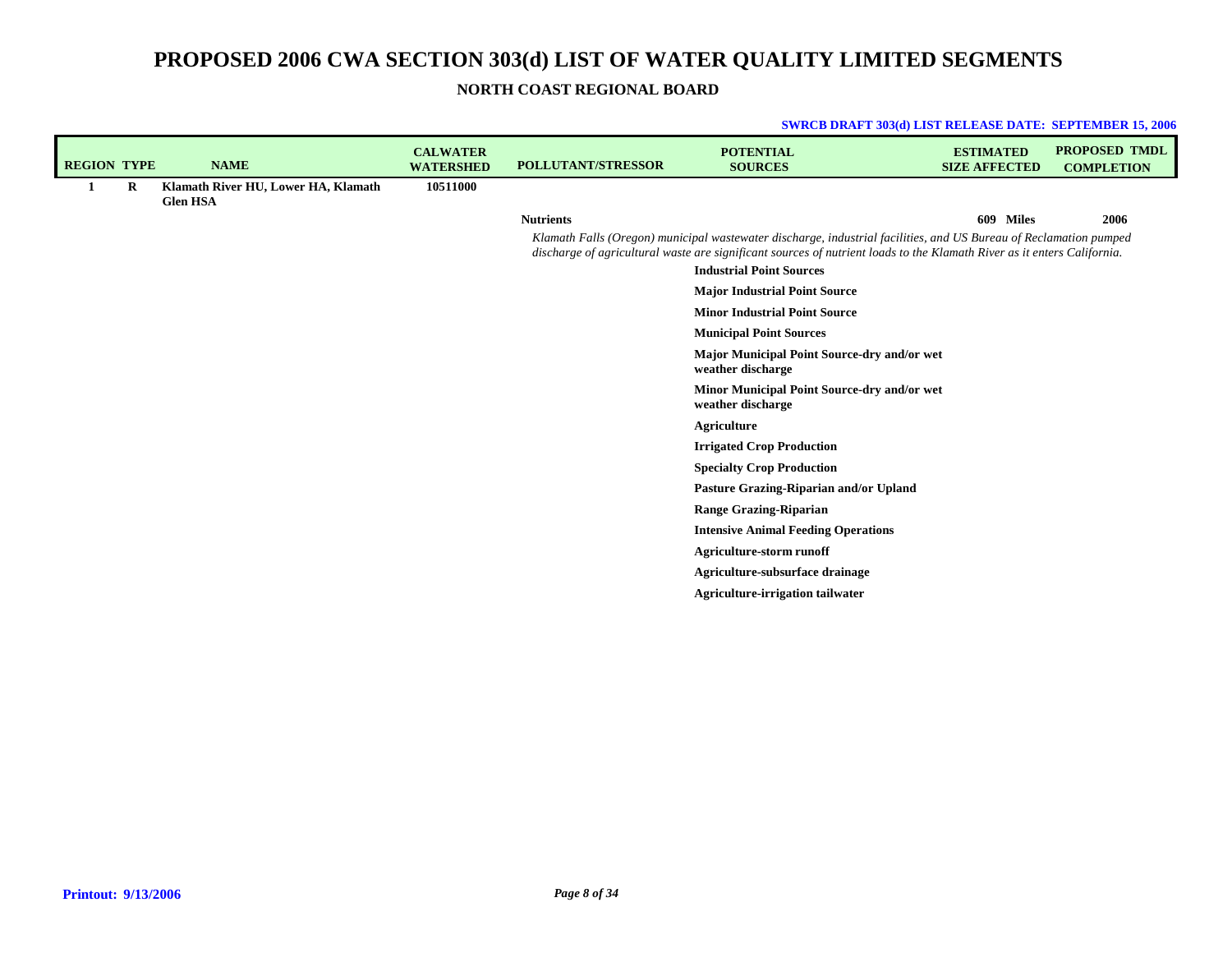**NORTH COAST REGIONAL BOARD**

| <b>REGION TYPE</b>         | <b>NAME</b>                                                         | <b>CALWATER</b><br><b>WATERSHED</b> | <b>POLLUTANT/STRESSOR</b>                              | <b>POTENTIAL</b><br><b>SOURCES</b>                                                                                                                                                                                                    | <b>ESTIMATED</b><br><b>SIZE AFFECTED</b> | <b>PROPOSED TMDL</b><br><b>COMPLETION</b> |
|----------------------------|---------------------------------------------------------------------|-------------------------------------|--------------------------------------------------------|---------------------------------------------------------------------------------------------------------------------------------------------------------------------------------------------------------------------------------------|------------------------------------------|-------------------------------------------|
|                            |                                                                     |                                     | <b>Organic Enrichment/Low Dissolved Oxygen</b>         |                                                                                                                                                                                                                                       | 609 Miles                                | 2006                                      |
|                            |                                                                     |                                     | California.                                            | Klamath Falls (Oregon) municipal wastewater discharge, industrial facilities, and US Bureau of Reclamation pumped<br>discharge of agricultural waste are significant sources of organic enrichment of Klamath River waters flowing to |                                          |                                           |
|                            |                                                                     |                                     |                                                        | <b>Industrial Point Sources</b>                                                                                                                                                                                                       |                                          |                                           |
|                            |                                                                     |                                     |                                                        | <b>Municipal Point Sources</b>                                                                                                                                                                                                        |                                          |                                           |
|                            |                                                                     |                                     |                                                        | Agriculture                                                                                                                                                                                                                           |                                          |                                           |
|                            |                                                                     |                                     |                                                        | <b>Irrigated Crop Production</b>                                                                                                                                                                                                      |                                          |                                           |
|                            |                                                                     |                                     |                                                        | <b>Specialty Crop Production</b>                                                                                                                                                                                                      |                                          |                                           |
|                            |                                                                     |                                     |                                                        | <b>Range Grazing-Riparian</b>                                                                                                                                                                                                         |                                          |                                           |
|                            |                                                                     |                                     |                                                        | Agriculture-storm runoff                                                                                                                                                                                                              |                                          |                                           |
|                            |                                                                     |                                     |                                                        | Agriculture-subsurface drainage                                                                                                                                                                                                       |                                          |                                           |
|                            |                                                                     |                                     |                                                        | <b>Agriculture-irrigation tailwater</b>                                                                                                                                                                                               |                                          |                                           |
|                            |                                                                     |                                     |                                                        | <b>Agriculture-animal</b>                                                                                                                                                                                                             |                                          |                                           |
|                            |                                                                     |                                     |                                                        | <b>Upstream Impoundment</b>                                                                                                                                                                                                           |                                          |                                           |
|                            |                                                                     |                                     |                                                        | <b>Flow Regulation/Modification</b>                                                                                                                                                                                                   |                                          |                                           |
|                            |                                                                     |                                     |                                                        | Out-of-state source                                                                                                                                                                                                                   |                                          |                                           |
|                            |                                                                     |                                     | Temperature, water                                     |                                                                                                                                                                                                                                       | 609 Miles                                | 2006                                      |
|                            |                                                                     |                                     | bottom, all contribute to elevated water temperatures. | Flow regulation and diversion, coupled with reduced riparian vegetative cover and darker material on the channel                                                                                                                      |                                          |                                           |
|                            |                                                                     |                                     |                                                        | Hydromodification                                                                                                                                                                                                                     |                                          |                                           |
|                            |                                                                     |                                     |                                                        | <b>Dam Construction</b>                                                                                                                                                                                                               |                                          |                                           |
|                            |                                                                     |                                     |                                                        | <b>Upstream Impoundment</b>                                                                                                                                                                                                           |                                          |                                           |
|                            |                                                                     |                                     |                                                        | <b>Flow Regulation/Modification</b>                                                                                                                                                                                                   |                                          |                                           |
|                            |                                                                     |                                     |                                                        | <b>Water Diversions</b>                                                                                                                                                                                                               |                                          |                                           |
|                            |                                                                     |                                     |                                                        | <b>Habitat Modification</b>                                                                                                                                                                                                           |                                          |                                           |
|                            |                                                                     |                                     |                                                        | <b>Removal of Riparian Vegetation</b>                                                                                                                                                                                                 |                                          |                                           |
|                            |                                                                     |                                     |                                                        | <b>Channel Erosion</b>                                                                                                                                                                                                                |                                          |                                           |
| 1<br>R                     | Klamath River HU, Middle HA, Iron Gate<br><b>Dam to Scott River</b> | 10530000                            |                                                        |                                                                                                                                                                                                                                       |                                          |                                           |
|                            |                                                                     |                                     | <b>Nutrients</b>                                       |                                                                                                                                                                                                                                       | 548 Miles                                | 2006                                      |
|                            |                                                                     |                                     | quality impaired by both Oregon and California.        | The Klamath River HU, Middle HA, Iron Gate Dam to Scott River includes the following Hydrologic Sub Areas (HSAs):<br>Beaver Creek HSA 105.35 and Hornbrook HSA 105.36. The Klamath River, from source to mouth, is listed as water    |                                          |                                           |
|                            |                                                                     |                                     |                                                        | Out-of-state source                                                                                                                                                                                                                   |                                          |                                           |
|                            |                                                                     |                                     |                                                        | <b>Nonpoint/Point Source</b>                                                                                                                                                                                                          |                                          |                                           |
| <b>Printout: 9/13/2006</b> |                                                                     |                                     | Page 9 of 34                                           |                                                                                                                                                                                                                                       |                                          |                                           |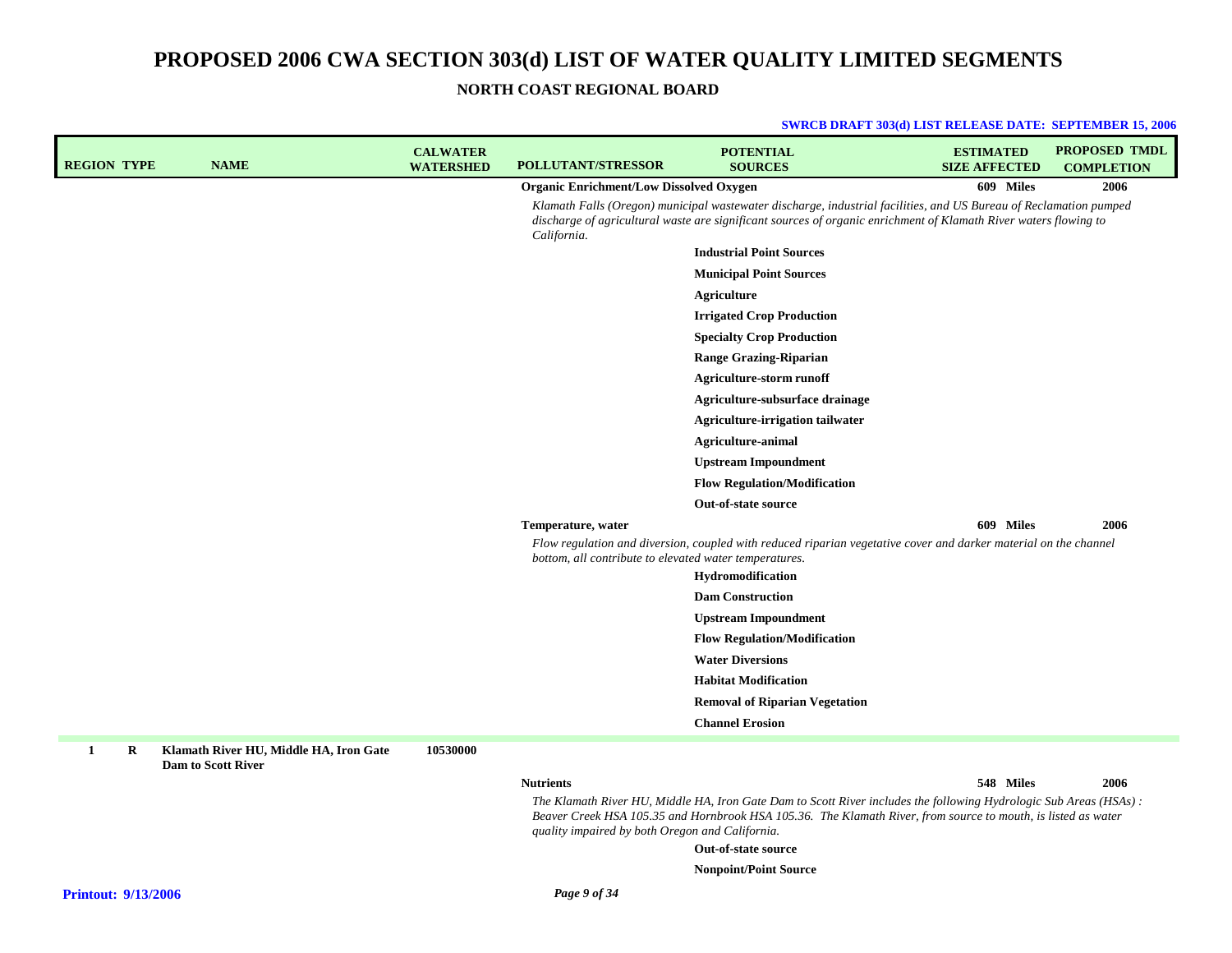## **NORTH COAST REGIONAL BOARD**

| <b>REGION TYPE</b> |         | <b>NAME</b>                                                | <b>CALWATER</b><br><b>WATERSHED</b> | <b>POLLUTANT/STRESSOR</b>                         | <b>POTENTIAL</b><br><b>SOURCES</b>                                                                                                                                                                                                                                                                 | <b>ESTIMATED</b><br><b>SIZE AFFECTED</b> | <b>PROPOSED TMDL</b><br><b>COMPLETION</b> |
|--------------------|---------|------------------------------------------------------------|-------------------------------------|---------------------------------------------------|----------------------------------------------------------------------------------------------------------------------------------------------------------------------------------------------------------------------------------------------------------------------------------------------------|------------------------------------------|-------------------------------------------|
|                    |         |                                                            |                                     | <b>Organic Enrichment/Low Dissolved Oxygen</b>    |                                                                                                                                                                                                                                                                                                    | 548 Miles                                | 2006                                      |
|                    |         |                                                            |                                     |                                                   | The Klamath River HU, Middle HA, Iron Gate Dam to Scott River includes the following Hydrologic Sub Areas (HSAs):<br>Beaver Creek HSA 105.35 and Hornbrook HSA 105.36. The impairment listing regarding dissolved oxygen was<br>prompted by a 1997 United States Fish and Wildlife Service Report. |                                          |                                           |
|                    |         |                                                            |                                     |                                                   | Out-of-state source                                                                                                                                                                                                                                                                                |                                          |                                           |
|                    |         |                                                            |                                     |                                                   | <b>Nonpoint/Point Source</b>                                                                                                                                                                                                                                                                       |                                          |                                           |
|                    |         |                                                            |                                     | Temperature, water                                |                                                                                                                                                                                                                                                                                                    | 548 Miles                                | 2006                                      |
|                    |         |                                                            |                                     | Beaver Creek HSA 105.35 and Hornbrook HSA 105.36. | The Klamath River HU, Middle HA, Iron Gate Dam to Scott River includes the following Hydrologic Sub Areas (HSAs):                                                                                                                                                                                  |                                          |                                           |
|                    |         |                                                            |                                     |                                                   | Hydromodification                                                                                                                                                                                                                                                                                  |                                          |                                           |
|                    |         |                                                            |                                     |                                                   | <b>Upstream Impoundment</b>                                                                                                                                                                                                                                                                        |                                          |                                           |
|                    |         |                                                            |                                     |                                                   | <b>Flow Regulation/Modification</b>                                                                                                                                                                                                                                                                |                                          |                                           |
|                    |         |                                                            |                                     |                                                   | <b>Habitat Modification</b>                                                                                                                                                                                                                                                                        |                                          |                                           |
|                    |         |                                                            |                                     |                                                   | <b>Removal of Riparian Vegetation</b>                                                                                                                                                                                                                                                              |                                          |                                           |
|                    |         |                                                            |                                     |                                                   | <b>Nonpoint Source</b>                                                                                                                                                                                                                                                                             |                                          |                                           |
| 1                  | $\bf R$ | Klamath River HU, Middle HA, Oregon to<br><b>Iron Gate</b> | 10530000                            |                                                   |                                                                                                                                                                                                                                                                                                    |                                          |                                           |
|                    |         |                                                            |                                     | <b>Nutrients</b>                                  |                                                                                                                                                                                                                                                                                                    | 129 Miles                                | 2006                                      |
|                    |         |                                                            |                                     | Iron Gate HSA 115.37 and Copco HSA 105.38.        | The Klamath River HU, Middle HA, Oregon to Iron Gate Dam includes the following Hydrologic Sub Areas (HSAs):                                                                                                                                                                                       |                                          |                                           |
|                    |         |                                                            |                                     |                                                   | <b>Industrial Point Sources</b>                                                                                                                                                                                                                                                                    |                                          |                                           |
|                    |         |                                                            |                                     |                                                   | <b>Municipal Point Sources</b>                                                                                                                                                                                                                                                                     |                                          |                                           |
|                    |         |                                                            |                                     |                                                   | Agriculture                                                                                                                                                                                                                                                                                        |                                          |                                           |
|                    |         |                                                            |                                     |                                                   | <b>Specialty Crop Production</b>                                                                                                                                                                                                                                                                   |                                          |                                           |
|                    |         |                                                            |                                     |                                                   | <b>Agricultural Return Flows</b>                                                                                                                                                                                                                                                                   |                                          |                                           |
|                    |         |                                                            |                                     |                                                   | <b>Internal Nutrient Cycling (primarily lakes)</b>                                                                                                                                                                                                                                                 |                                          |                                           |
|                    |         |                                                            |                                     |                                                   | <b>Natural Sources</b>                                                                                                                                                                                                                                                                             |                                          |                                           |
|                    |         |                                                            |                                     |                                                   | <b>Nonpoint Source</b>                                                                                                                                                                                                                                                                             |                                          |                                           |
|                    |         |                                                            |                                     |                                                   |                                                                                                                                                                                                                                                                                                    |                                          |                                           |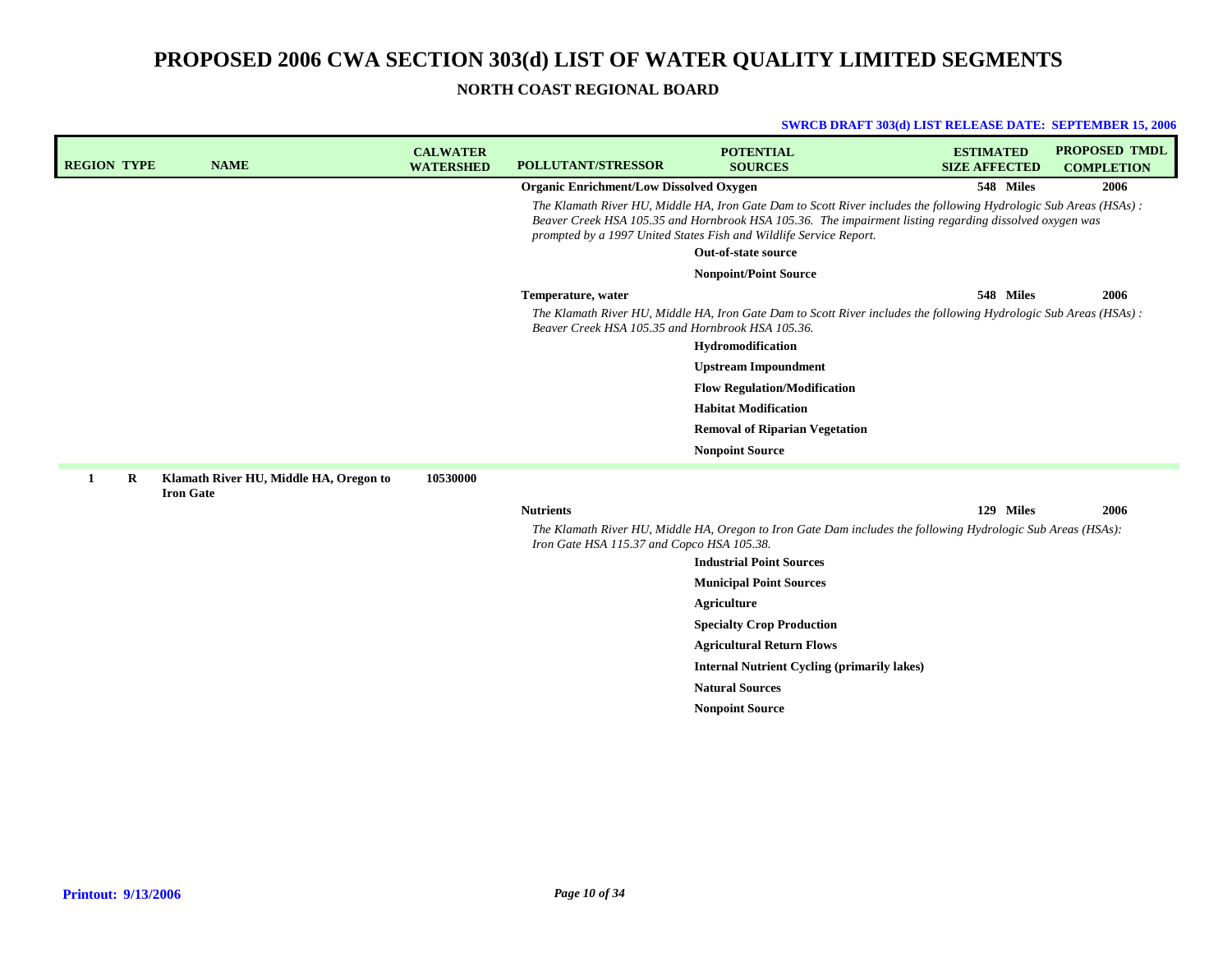**NORTH COAST REGIONAL BOARD**

| <b>REGION TYPE</b> | <b>NAME</b> | <b>CALWATER</b><br><b>WATERSHED</b> | <b>POLLUTANT/STRESSOR</b>                      | <b>POTENTIAL</b><br><b>SOURCES</b>                                                                           | <b>ESTIMATED</b><br><b>SIZE AFFECTED</b> | <b>PROPOSED TMDL</b><br><b>COMPLETION</b> |
|--------------------|-------------|-------------------------------------|------------------------------------------------|--------------------------------------------------------------------------------------------------------------|------------------------------------------|-------------------------------------------|
|                    |             |                                     | <b>Organic Enrichment/Low Dissolved Oxygen</b> |                                                                                                              | 129 Miles                                | 2006                                      |
|                    |             |                                     | Iron Gate HSA 115.37 and Copco HSA 105.38.     | The Klamath River HU, Middle HA, Oregon to Iron Gate Dam includes the following Hydrologic Sub Areas (HSAs): |                                          |                                           |
|                    |             |                                     |                                                | <b>Industrial Point Sources</b>                                                                              |                                          |                                           |
|                    |             |                                     |                                                | <b>Municipal Point Sources</b>                                                                               |                                          |                                           |
|                    |             |                                     |                                                | Agriculture                                                                                                  |                                          |                                           |
|                    |             |                                     |                                                | <b>Irrigated Crop Production</b>                                                                             |                                          |                                           |
|                    |             |                                     |                                                | <b>Specialty Crop Production</b>                                                                             |                                          |                                           |
|                    |             |                                     |                                                | Range Grazing-Riparian and/or Upland                                                                         |                                          |                                           |
|                    |             |                                     |                                                | Agriculture-storm runoff                                                                                     |                                          |                                           |
|                    |             |                                     |                                                | Agriculture-subsurface drainage                                                                              |                                          |                                           |
|                    |             |                                     |                                                | <b>Agriculture-irrigation tailwater</b>                                                                      |                                          |                                           |
|                    |             |                                     |                                                | <b>Agriculture-animal</b>                                                                                    |                                          |                                           |
|                    |             |                                     |                                                | <b>Upstream Impoundment</b>                                                                                  |                                          |                                           |
|                    |             |                                     |                                                | <b>Flow Regulation/Modification</b>                                                                          |                                          |                                           |
|                    |             |                                     |                                                | Out-of-state source                                                                                          |                                          |                                           |
|                    |             |                                     | Temperature, water                             |                                                                                                              | 129 Miles                                | 2006                                      |
|                    |             |                                     | Iron Gate HSA 115.37 and Copco HSA 105.38.     | The Klamath River HU, Middle HA, Oregon to Iron Gate Dam includes the following Hydrologic Sub Areas (HSAs): |                                          |                                           |
|                    |             |                                     |                                                | Hydromodification                                                                                            |                                          |                                           |
|                    |             |                                     |                                                | <b>Upstream Impoundment</b>                                                                                  |                                          |                                           |
|                    |             |                                     |                                                | <b>Flow Regulation/Modification</b>                                                                          |                                          |                                           |
|                    |             |                                     |                                                | <b>Nonpoint Source</b>                                                                                       |                                          |                                           |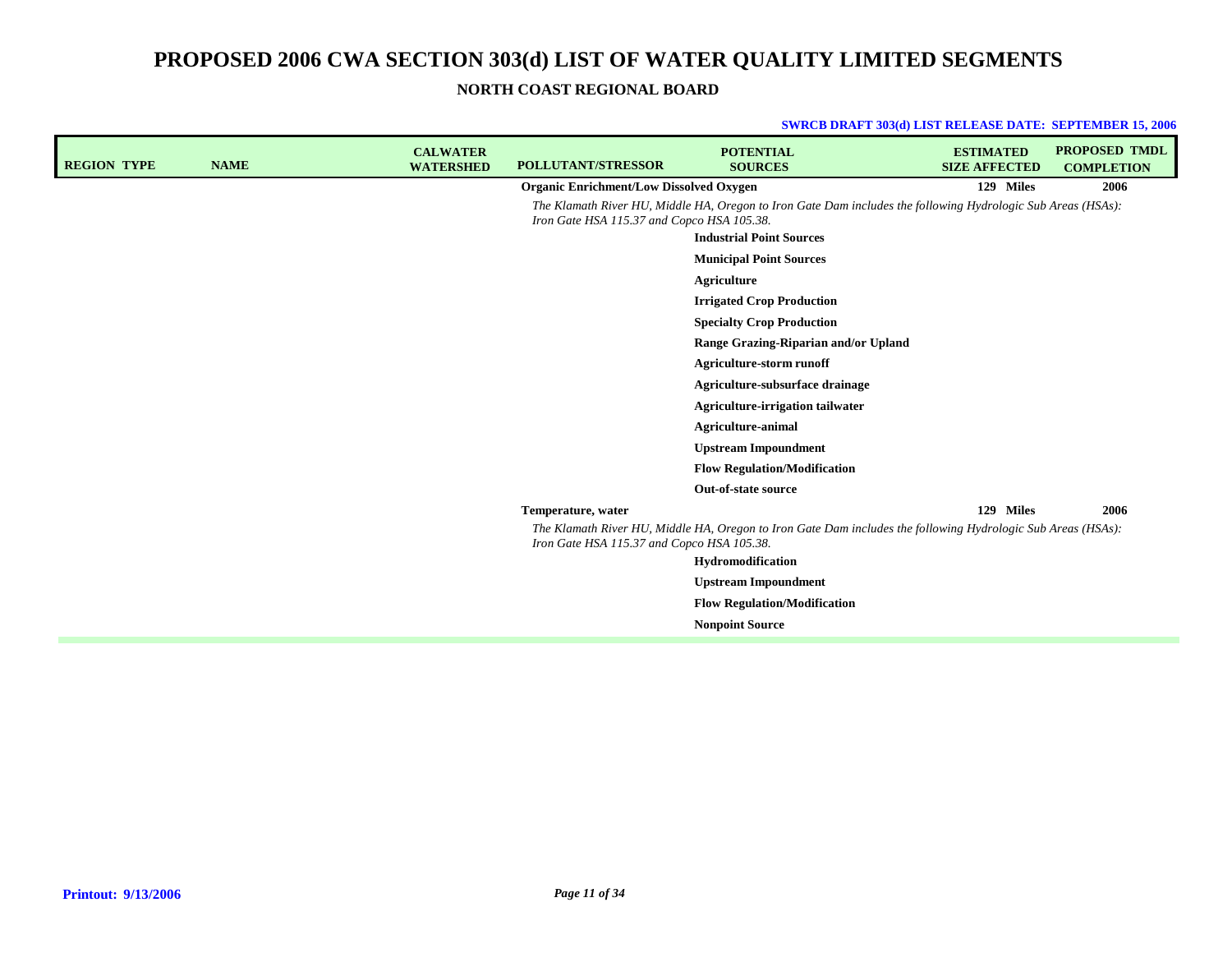**SWRCB DRAFT 303(d) LIST RELEASE DATE: SEPTEMBER 15, 2006**

**NORTH COAST REGIONAL BOARD**

| <b>REGION TYPE</b> |         | <b>NAME</b>                                                  | <b>CALWATER</b><br><b>WATERSHED</b> | <b>POLLUTANT/STRESSOR</b>                      | <b>POTENTIAL</b><br><b>SOURCES</b>                                                                                                                                                                                                                | <b>ESTIMATED</b><br><b>SIZE AFFECTED</b> | <b>PROPOSED TMDL</b><br><b>COMPLETION</b> |
|--------------------|---------|--------------------------------------------------------------|-------------------------------------|------------------------------------------------|---------------------------------------------------------------------------------------------------------------------------------------------------------------------------------------------------------------------------------------------------|------------------------------------------|-------------------------------------------|
| 1                  | $\bf R$ | Klamath River HU, Middle HA, Scott River<br>to Trinity River | 10500000                            |                                                |                                                                                                                                                                                                                                                   |                                          |                                           |
|                    |         |                                                              |                                     | <b>Nutrients</b>                               |                                                                                                                                                                                                                                                   | 1389 Miles                               | 2006                                      |
|                    |         |                                                              |                                     |                                                | The Klamath River HU, Middle HA, Scott River to Trinity River includes the following Hydrologic Sub Areas (HSAs):<br>Orleans HSA 105.12, Ukonom HSA 105.31, Happy Camp HSA 105.32, and Seiad Valley HSA 105.33<br><b>Industrial Point Sources</b> |                                          |                                           |
|                    |         |                                                              |                                     |                                                | <b>Municipal Point Sources</b>                                                                                                                                                                                                                    |                                          |                                           |
|                    |         |                                                              |                                     |                                                | <b>Agriculture</b>                                                                                                                                                                                                                                |                                          |                                           |
|                    |         |                                                              |                                     |                                                | <b>Agriculture-storm runoff</b>                                                                                                                                                                                                                   |                                          |                                           |
|                    |         |                                                              |                                     |                                                | <b>Agriculture-irrigation tailwater</b>                                                                                                                                                                                                           |                                          |                                           |
|                    |         |                                                              |                                     |                                                | Wastewater - land disposal                                                                                                                                                                                                                        |                                          |                                           |
|                    |         |                                                              |                                     |                                                | <b>Upstream Impoundment</b>                                                                                                                                                                                                                       |                                          |                                           |
|                    |         |                                                              |                                     |                                                | <b>Natural Sources</b>                                                                                                                                                                                                                            |                                          |                                           |
|                    |         |                                                              |                                     |                                                | <b>Nonpoint Source</b>                                                                                                                                                                                                                            |                                          |                                           |
|                    |         |                                                              |                                     |                                                | Out-of-state source                                                                                                                                                                                                                               |                                          |                                           |
|                    |         |                                                              |                                     | <b>Organic Enrichment/Low Dissolved Oxygen</b> |                                                                                                                                                                                                                                                   | 1389 Miles                               | 2006                                      |
|                    |         |                                                              |                                     |                                                | The Klamath River HU, Middle HA, Scott River to Trinity River includes the following Hydrologic Sub Areas (HSAs):<br>Orleans HSA 105.12, Ukonom HSA 105.31, Happy Camp HSA 105.32, and Seiad Valley HSA 105.33                                    |                                          |                                           |
|                    |         |                                                              |                                     |                                                | <b>Industrial Point Sources</b>                                                                                                                                                                                                                   |                                          |                                           |
|                    |         |                                                              |                                     |                                                | <b>Municipal Point Sources</b>                                                                                                                                                                                                                    |                                          |                                           |
|                    |         |                                                              |                                     |                                                | <b>Combined Sewer Overflow</b>                                                                                                                                                                                                                    |                                          |                                           |
|                    |         |                                                              |                                     |                                                | <b>Agriculture</b>                                                                                                                                                                                                                                |                                          |                                           |
|                    |         |                                                              |                                     |                                                | <b>Agriculture-storm runoff</b>                                                                                                                                                                                                                   |                                          |                                           |
|                    |         |                                                              |                                     |                                                | <b>Agriculture-irrigation tailwater</b>                                                                                                                                                                                                           |                                          |                                           |
|                    |         |                                                              |                                     |                                                | <b>Upstream Impoundment</b>                                                                                                                                                                                                                       |                                          |                                           |
|                    |         |                                                              |                                     |                                                | <b>Flow Regulation/Modification</b><br>Out-of-state source                                                                                                                                                                                        |                                          |                                           |
|                    |         |                                                              |                                     |                                                |                                                                                                                                                                                                                                                   |                                          |                                           |
|                    |         |                                                              |                                     |                                                |                                                                                                                                                                                                                                                   |                                          |                                           |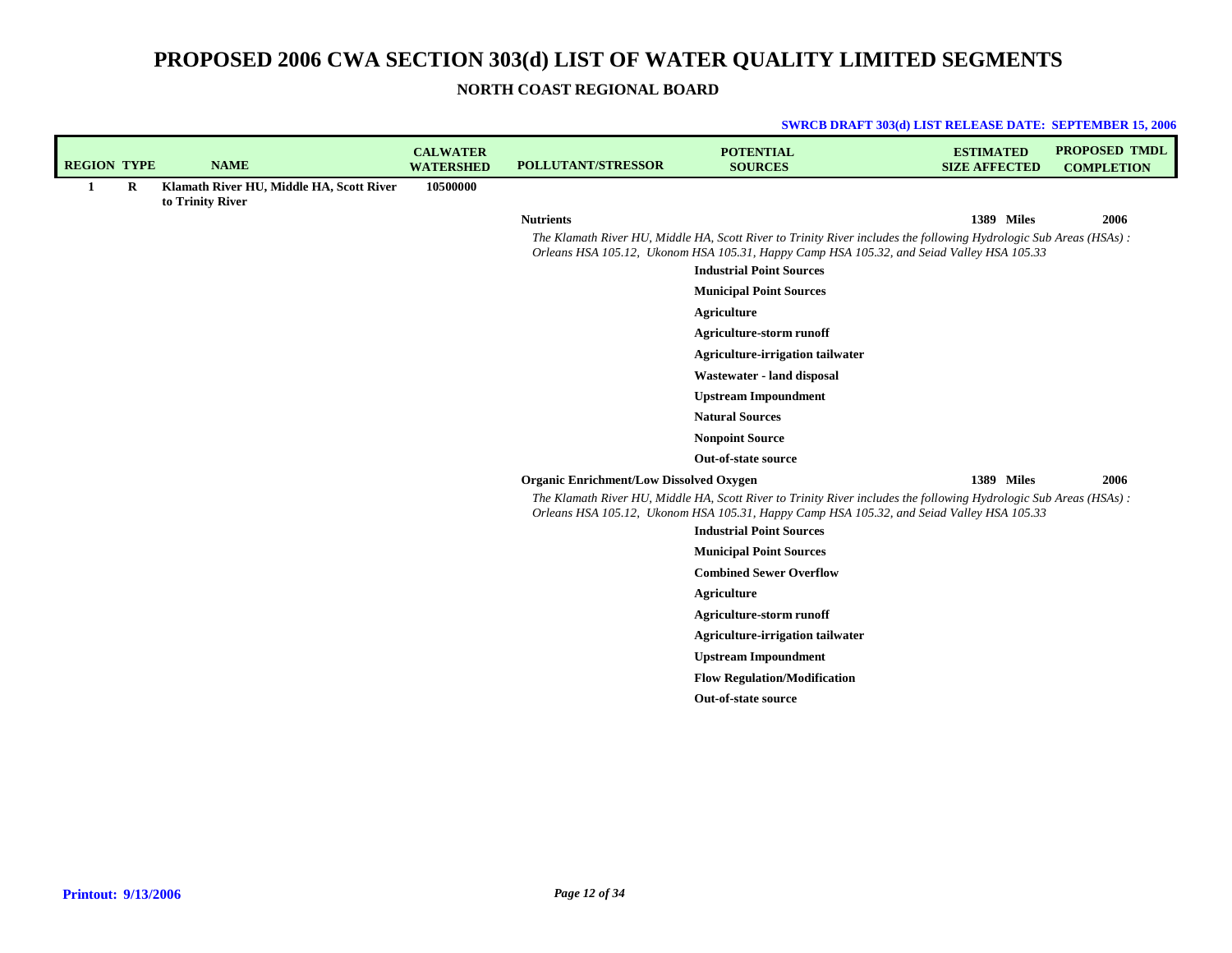## **NORTH COAST REGIONAL BOARD**

| <b>REGION TYPE</b> | <b>NAME</b>                       | <b>CALWATER</b><br><b>WATERSHED</b> | POLLUTANT/STRESSOR                             | <b>POTENTIAL</b><br><b>SOURCES</b>                                                                                                                                                                                                  | <b>ESTIMATED</b><br><b>SIZE AFFECTED</b> | PROPOSED TMDL<br><b>COMPLETION</b> |
|--------------------|-----------------------------------|-------------------------------------|------------------------------------------------|-------------------------------------------------------------------------------------------------------------------------------------------------------------------------------------------------------------------------------------|------------------------------------------|------------------------------------|
|                    |                                   |                                     | Temperature, water                             |                                                                                                                                                                                                                                     | 1389 Miles                               | 2006                               |
|                    |                                   |                                     |                                                | The Klamath River HU, Middle HA, Scott River to Trinity River includes the following Hydrologic Sub Areas (HSAs):<br>Orleans HSA 105.12, Ukonom HSA 105.31, Happy Camp HSA 105.32, and Seiad Valley HSA 105.33<br>Hydromodification |                                          |                                    |
|                    |                                   |                                     |                                                | Channelization                                                                                                                                                                                                                      |                                          |                                    |
|                    |                                   |                                     |                                                | <b>Dam Construction</b>                                                                                                                                                                                                             |                                          |                                    |
|                    |                                   |                                     |                                                | <b>Upstream Impoundment</b>                                                                                                                                                                                                         |                                          |                                    |
|                    |                                   |                                     |                                                | <b>Flow Regulation/Modification</b>                                                                                                                                                                                                 |                                          |                                    |
|                    |                                   |                                     |                                                | <b>Water Diversions</b>                                                                                                                                                                                                             |                                          |                                    |
|                    |                                   |                                     |                                                | <b>Habitat Modification</b>                                                                                                                                                                                                         |                                          |                                    |
|                    |                                   |                                     |                                                | <b>Removal of Riparian Vegetation</b>                                                                                                                                                                                               |                                          |                                    |
|                    |                                   |                                     |                                                | <b>Streambank Modification/Destabilization</b>                                                                                                                                                                                      |                                          |                                    |
|                    |                                   |                                     |                                                | <b>Drainage/Filling Of Wetlands</b>                                                                                                                                                                                                 |                                          |                                    |
|                    |                                   |                                     |                                                | <b>Natural Sources</b>                                                                                                                                                                                                              |                                          |                                    |
|                    |                                   |                                     |                                                | <b>Nonpoint Source</b>                                                                                                                                                                                                              |                                          |                                    |
| 1<br>R             | Klamath River HU, Shasta River HA | 10550000                            |                                                |                                                                                                                                                                                                                                     |                                          |                                    |
|                    |                                   |                                     | <b>Organic Enrichment/Low Dissolved Oxygen</b> |                                                                                                                                                                                                                                     | 630 Miles                                | 0000                               |
|                    |                                   |                                     |                                                | Minor Municipal Point Source-dry and/or wet<br>weather discharge                                                                                                                                                                    |                                          |                                    |
|                    |                                   |                                     |                                                | <b>Agriculture-storm runoff</b>                                                                                                                                                                                                     |                                          |                                    |
|                    |                                   |                                     |                                                | Agriculture-irrigation tailwater                                                                                                                                                                                                    |                                          |                                    |
|                    |                                   |                                     |                                                | <b>Dairies</b>                                                                                                                                                                                                                      |                                          |                                    |
|                    |                                   |                                     |                                                | <b>Hydromodification</b>                                                                                                                                                                                                            |                                          |                                    |
|                    |                                   |                                     |                                                | <b>Dam Construction</b>                                                                                                                                                                                                             |                                          |                                    |
|                    |                                   |                                     |                                                | <b>Flow Regulation/Modification</b>                                                                                                                                                                                                 |                                          |                                    |
|                    |                                   |                                     |                                                | <b>Habitat Modification</b>                                                                                                                                                                                                         |                                          |                                    |
|                    |                                   |                                     | Temperature, water                             |                                                                                                                                                                                                                                     | 630 Miles                                | 0000                               |
|                    |                                   |                                     |                                                | Agriculture-irrigation tailwater                                                                                                                                                                                                    |                                          |                                    |
|                    |                                   |                                     |                                                | <b>Flow Regulation/Modification</b>                                                                                                                                                                                                 |                                          |                                    |
|                    |                                   |                                     |                                                | <b>Habitat Modification</b>                                                                                                                                                                                                         |                                          |                                    |
|                    |                                   |                                     |                                                | <b>Removal of Riparian Vegetation</b>                                                                                                                                                                                               |                                          |                                    |
|                    |                                   |                                     |                                                | <b>Drainage/Filling Of Wetlands</b>                                                                                                                                                                                                 |                                          |                                    |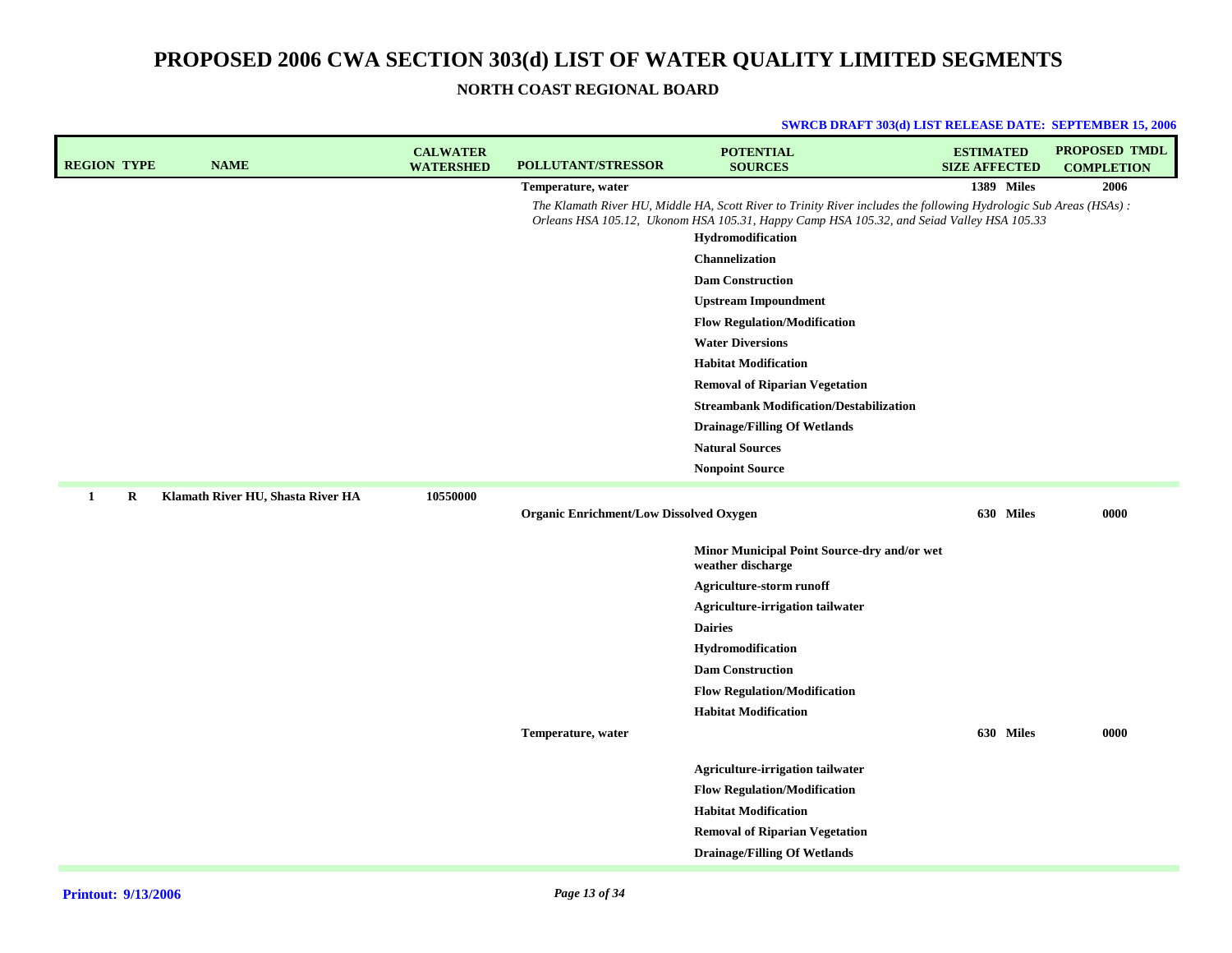**NORTH COAST REGIONAL BOARD**

| <b>REGION TYPE</b> |   | <b>NAME</b>                                                                           | <b>CALWATER</b><br><b>WATERSHED</b> | <b>POLLUTANT/STRESSOR</b>                                            | <b>POTENTIAL</b><br><b>SOURCES</b>                                                                                                                                                                                                                                                                                                                                                                                                                                                                                                                                                                                                                                                                                                                                                                                                                                                         | <b>ESTIMATED</b><br><b>SIZE AFFECTED</b> | <b>PROPOSED TMDL</b><br><b>COMPLETION</b> |
|--------------------|---|---------------------------------------------------------------------------------------|-------------------------------------|----------------------------------------------------------------------|--------------------------------------------------------------------------------------------------------------------------------------------------------------------------------------------------------------------------------------------------------------------------------------------------------------------------------------------------------------------------------------------------------------------------------------------------------------------------------------------------------------------------------------------------------------------------------------------------------------------------------------------------------------------------------------------------------------------------------------------------------------------------------------------------------------------------------------------------------------------------------------------|------------------------------------------|-------------------------------------------|
| 1                  | L | Klamath River HU, Tule Lake and Lower<br><b>Klamath Lake National Wildlife Refuge</b> | 10590000                            |                                                                      |                                                                                                                                                                                                                                                                                                                                                                                                                                                                                                                                                                                                                                                                                                                                                                                                                                                                                            |                                          |                                           |
|                    |   |                                                                                       |                                     | $pH$ (high)                                                          |                                                                                                                                                                                                                                                                                                                                                                                                                                                                                                                                                                                                                                                                                                                                                                                                                                                                                            | 26998 Acres                              | 2006                                      |
|                    |   |                                                                                       |                                     |                                                                      | The Klamath River HU, Tule Lake and Lower Klamath Lake National Wildlife Refuge includes the following Calwater<br>Planning Watersheds (PWS): Lower Klamath Lake National Wildlife Refuge PWS 105.91020 and Tule Lake PWS<br>105.92020. The pH of surface water can influence the toxicity of dissolved materials resulting in synergistic and direct<br>effects on biological systems. High pH levels influence ammonia concentrations which can be toxic to fish. In addition,<br>high pH levels can increase the solubility of minerals and metals, which can effect fish and other aquatic organisms.<br>Photosynthetic activity of algae effects carbonate cycling, which influences pH. Elevated pH levels in Tule Lake and<br>Lower Klamath Lake National Wildlife Refuge are likely due to photosynthetic activity of algae.<br><b>Internal Nutrient Cycling (primarily lakes)</b> |                                          |                                           |
|                    |   |                                                                                       |                                     |                                                                      | <b>Nonpoint Source</b>                                                                                                                                                                                                                                                                                                                                                                                                                                                                                                                                                                                                                                                                                                                                                                                                                                                                     |                                          |                                           |
| 1                  | R | Mad River HU, Mad River                                                               | 10900000                            |                                                                      |                                                                                                                                                                                                                                                                                                                                                                                                                                                                                                                                                                                                                                                                                                                                                                                                                                                                                            |                                          |                                           |
|                    |   |                                                                                       |                                     | <b>Sedimentation/Siltation</b>                                       |                                                                                                                                                                                                                                                                                                                                                                                                                                                                                                                                                                                                                                                                                                                                                                                                                                                                                            | 654 Miles                                | 2019                                      |
|                    |   |                                                                                       |                                     |                                                                      | USEPA will develop TMDL for the Mad River. Sediment TMDLS will be developed for the area tributary to and<br>including: (1) the Mad River (North Fork), (2) the mad River (Upper), and (3) the Mad River (Middle).<br><b>Silviculture</b>                                                                                                                                                                                                                                                                                                                                                                                                                                                                                                                                                                                                                                                  |                                          |                                           |
|                    |   |                                                                                       |                                     |                                                                      | <b>Resource Extraction</b>                                                                                                                                                                                                                                                                                                                                                                                                                                                                                                                                                                                                                                                                                                                                                                                                                                                                 |                                          |                                           |
|                    |   |                                                                                       |                                     |                                                                      | <b>Nonpoint Source</b>                                                                                                                                                                                                                                                                                                                                                                                                                                                                                                                                                                                                                                                                                                                                                                                                                                                                     |                                          |                                           |
|                    |   |                                                                                       |                                     | Temperature, water                                                   |                                                                                                                                                                                                                                                                                                                                                                                                                                                                                                                                                                                                                                                                                                                                                                                                                                                                                            | 654 Miles                                | 2019                                      |
|                    |   |                                                                                       |                                     |                                                                      | Recent (1997-2000) temperature data collected on the mainstem of the Mad River indicate that high temperature levels<br>may be a source of impairment of cold water fisheries in the river. Data were available from 11 locations, with at least<br>two years of record at most locations. MWAT values at all of the 11 locations exceeded $20^{\circ}$ C, and are higher than any<br>available temperature criteria for sub-lethal effects (reduced growth) on juvenile salmonids. Records also indicate that<br>maximum temperatures at most of the 11 locations in most years are higher than $24^{\circ}$ C.                                                                                                                                                                                                                                                                           |                                          |                                           |
|                    |   |                                                                                       |                                     |                                                                      | <b>Upstream Impoundment</b>                                                                                                                                                                                                                                                                                                                                                                                                                                                                                                                                                                                                                                                                                                                                                                                                                                                                |                                          |                                           |
|                    |   |                                                                                       |                                     |                                                                      | <b>Flow Regulation/Modification</b>                                                                                                                                                                                                                                                                                                                                                                                                                                                                                                                                                                                                                                                                                                                                                                                                                                                        |                                          |                                           |
|                    |   |                                                                                       |                                     |                                                                      | <b>Habitat Modification</b>                                                                                                                                                                                                                                                                                                                                                                                                                                                                                                                                                                                                                                                                                                                                                                                                                                                                |                                          |                                           |
|                    |   |                                                                                       |                                     |                                                                      | <b>Removal of Riparian Vegetation</b>                                                                                                                                                                                                                                                                                                                                                                                                                                                                                                                                                                                                                                                                                                                                                                                                                                                      |                                          |                                           |
|                    |   |                                                                                       |                                     |                                                                      | <b>Nonpoint Source</b>                                                                                                                                                                                                                                                                                                                                                                                                                                                                                                                                                                                                                                                                                                                                                                                                                                                                     |                                          |                                           |
|                    |   |                                                                                       |                                     |                                                                      | <b>Unknown Nonpoint Source</b>                                                                                                                                                                                                                                                                                                                                                                                                                                                                                                                                                                                                                                                                                                                                                                                                                                                             |                                          |                                           |
|                    |   |                                                                                       |                                     | <b>Turbidity</b><br>River (Upper), and $(3)$ the Mad River (Middle). | Turbidity TMDLs will be developed for the area tributary to and including: (1) the Mad River (North Fork), (2) the Mad<br><b>Silviculture</b>                                                                                                                                                                                                                                                                                                                                                                                                                                                                                                                                                                                                                                                                                                                                              | 654 Miles                                | 2019                                      |
|                    |   |                                                                                       |                                     |                                                                      | <b>Resource Extraction</b>                                                                                                                                                                                                                                                                                                                                                                                                                                                                                                                                                                                                                                                                                                                                                                                                                                                                 |                                          |                                           |
|                    |   |                                                                                       |                                     |                                                                      | <b>Nonpoint Source</b>                                                                                                                                                                                                                                                                                                                                                                                                                                                                                                                                                                                                                                                                                                                                                                                                                                                                     |                                          |                                           |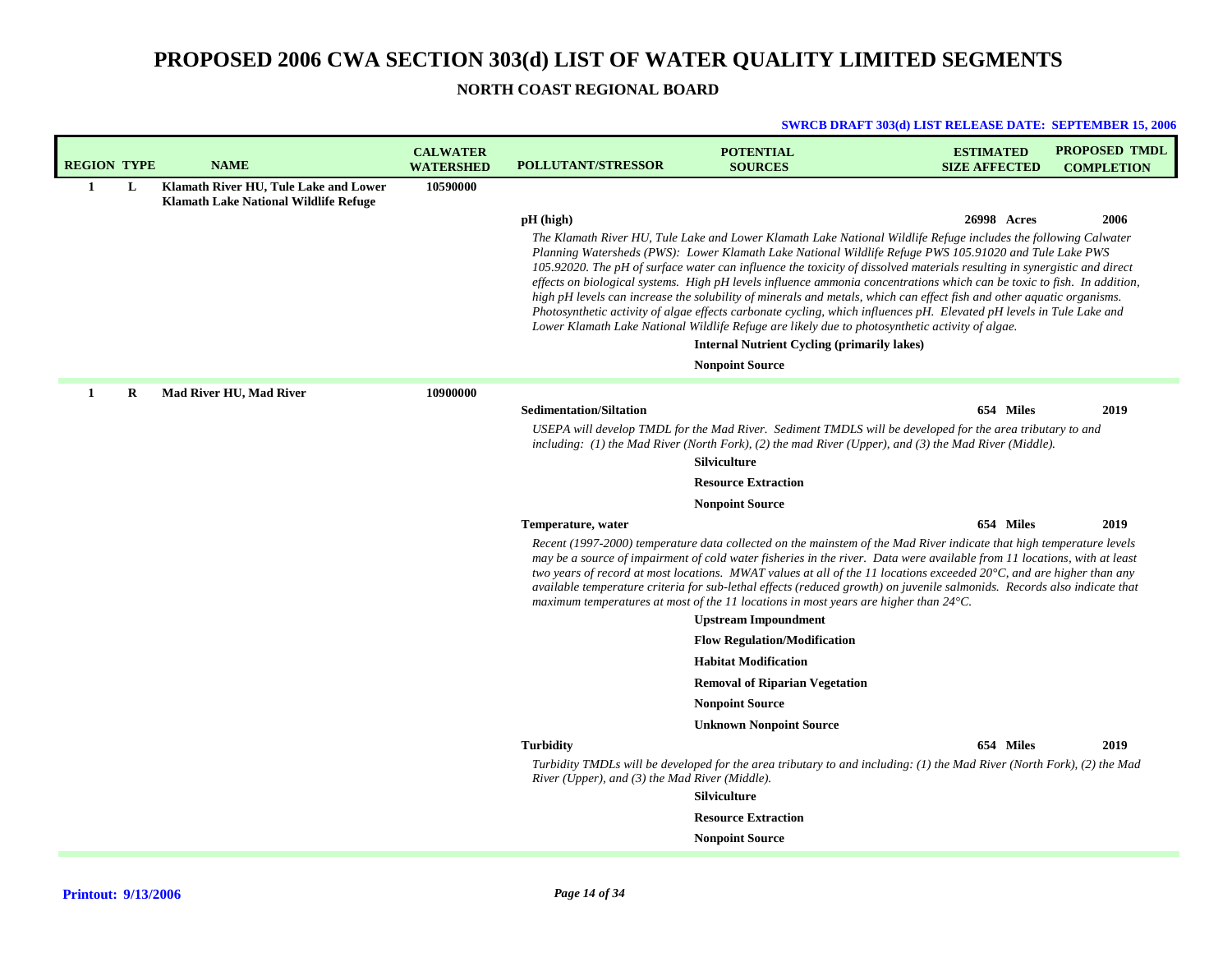**NORTH COAST REGIONAL BOARD**

| <b>REGION TYPE</b> |          | <b>NAME</b>                                                 | <b>CALWATER</b><br><b>WATERSHED</b> | <b>POLLUTANT/STRESSOR</b>                              | <b>POTENTIAL</b><br><b>SOURCES</b>                                                                                                                                                                                                                                                                                                                                                                                                                                                                                                                                                                                                                                                                                                                                                                                                                                                                                                                                          | <b>ESTIMATED</b><br><b>SIZE AFFECTED</b> | <b>PROPOSED TMDL</b><br><b>COMPLETION</b> |
|--------------------|----------|-------------------------------------------------------------|-------------------------------------|--------------------------------------------------------|-----------------------------------------------------------------------------------------------------------------------------------------------------------------------------------------------------------------------------------------------------------------------------------------------------------------------------------------------------------------------------------------------------------------------------------------------------------------------------------------------------------------------------------------------------------------------------------------------------------------------------------------------------------------------------------------------------------------------------------------------------------------------------------------------------------------------------------------------------------------------------------------------------------------------------------------------------------------------------|------------------------------------------|-------------------------------------------|
| 1                  | $\bf{R}$ | Mendocino Coast HU, Albion River HA,<br><b>Albion River</b> | 11340000                            | Temperature, water                                     |                                                                                                                                                                                                                                                                                                                                                                                                                                                                                                                                                                                                                                                                                                                                                                                                                                                                                                                                                                             | 91 Miles                                 | 2019                                      |
|                    |          |                                                             |                                     |                                                        | <b>Source Unknown</b>                                                                                                                                                                                                                                                                                                                                                                                                                                                                                                                                                                                                                                                                                                                                                                                                                                                                                                                                                       |                                          |                                           |
| 1                  | R        | Mendocino Coast HU, Big River HA, Big<br><b>River</b>       | 11330000                            |                                                        |                                                                                                                                                                                                                                                                                                                                                                                                                                                                                                                                                                                                                                                                                                                                                                                                                                                                                                                                                                             |                                          |                                           |
|                    |          |                                                             |                                     | Temperature, water                                     |                                                                                                                                                                                                                                                                                                                                                                                                                                                                                                                                                                                                                                                                                                                                                                                                                                                                                                                                                                             | 225 Miles                                | 2019                                      |
|                    |          |                                                             |                                     | watersheds of the mainstem Big and the North Fork Big. | The most sensitive beneficial uses supported by the Big River include uses associated with the cold water fishery and<br>municipal and domestic supply. The Big River provides habitat for coho salmon and steelhead trout, which are listed as<br>a threatened species under the federal Endangered Species Act. Populations of coho salmon and steelhead trout in the<br>Big River are extremely low compared to historical levels. Recent (1996-2000) temperature data gathered in the Big<br>River watershed indicate that high temperature levels may be a source of impairment of cold water fisheries in the river.<br>This listing is specific to the area of the watershed from the confluence with the North Fork Big River, including the<br><b>Habitat Modification</b><br><b>Removal of Riparian Vegetation</b><br><b>Streambank Modification/Destabilization</b><br><b>Drainage/Filling Of Wetlands</b><br><b>Erosion/Siltation</b><br><b>Nonpoint Source</b> |                                          |                                           |
| 1                  | R        | Mendocino Coast HU, Garcia River HA,<br><b>Garcia River</b> | 11370000                            |                                                        |                                                                                                                                                                                                                                                                                                                                                                                                                                                                                                                                                                                                                                                                                                                                                                                                                                                                                                                                                                             |                                          |                                           |
|                    |          |                                                             |                                     | Temperature, water                                     |                                                                                                                                                                                                                                                                                                                                                                                                                                                                                                                                                                                                                                                                                                                                                                                                                                                                                                                                                                             | 154 Miles                                | 2019                                      |
|                    |          |                                                             |                                     | of a TMDL for temperature.                             | Elevated temperatures impacting coldwater fisheries in these reaches and sub_areas: Planning Units 113.70010<br>(Pardaloe Creek), 113.70011, 12, 13, 14, 20, 21 and the entire mainstem Garcia River from Pardaloe Creek to the<br>estuary, which includes that portion of 113.70022, 23, 24, 25, and 26. February 2002- The Garcia River TMDL for<br>sediment has been adopted by NCRWQCB and approved by SWRCB and Office of Administrative Law. It is possible that<br>voluntary compliance with measures in this TMDL will improve conditions related to temperature prior to development                                                                                                                                                                                                                                                                                                                                                                               |                                          |                                           |
|                    |          |                                                             |                                     |                                                        | <b>Habitat Modification</b>                                                                                                                                                                                                                                                                                                                                                                                                                                                                                                                                                                                                                                                                                                                                                                                                                                                                                                                                                 |                                          |                                           |
|                    |          |                                                             |                                     |                                                        | <b>Removal of Riparian Vegetation</b>                                                                                                                                                                                                                                                                                                                                                                                                                                                                                                                                                                                                                                                                                                                                                                                                                                                                                                                                       |                                          |                                           |
|                    |          |                                                             |                                     |                                                        | <b>Streambank Modification/Destabilization</b>                                                                                                                                                                                                                                                                                                                                                                                                                                                                                                                                                                                                                                                                                                                                                                                                                                                                                                                              |                                          |                                           |
|                    |          |                                                             |                                     |                                                        | <b>Nonpoint Source</b>                                                                                                                                                                                                                                                                                                                                                                                                                                                                                                                                                                                                                                                                                                                                                                                                                                                                                                                                                      |                                          |                                           |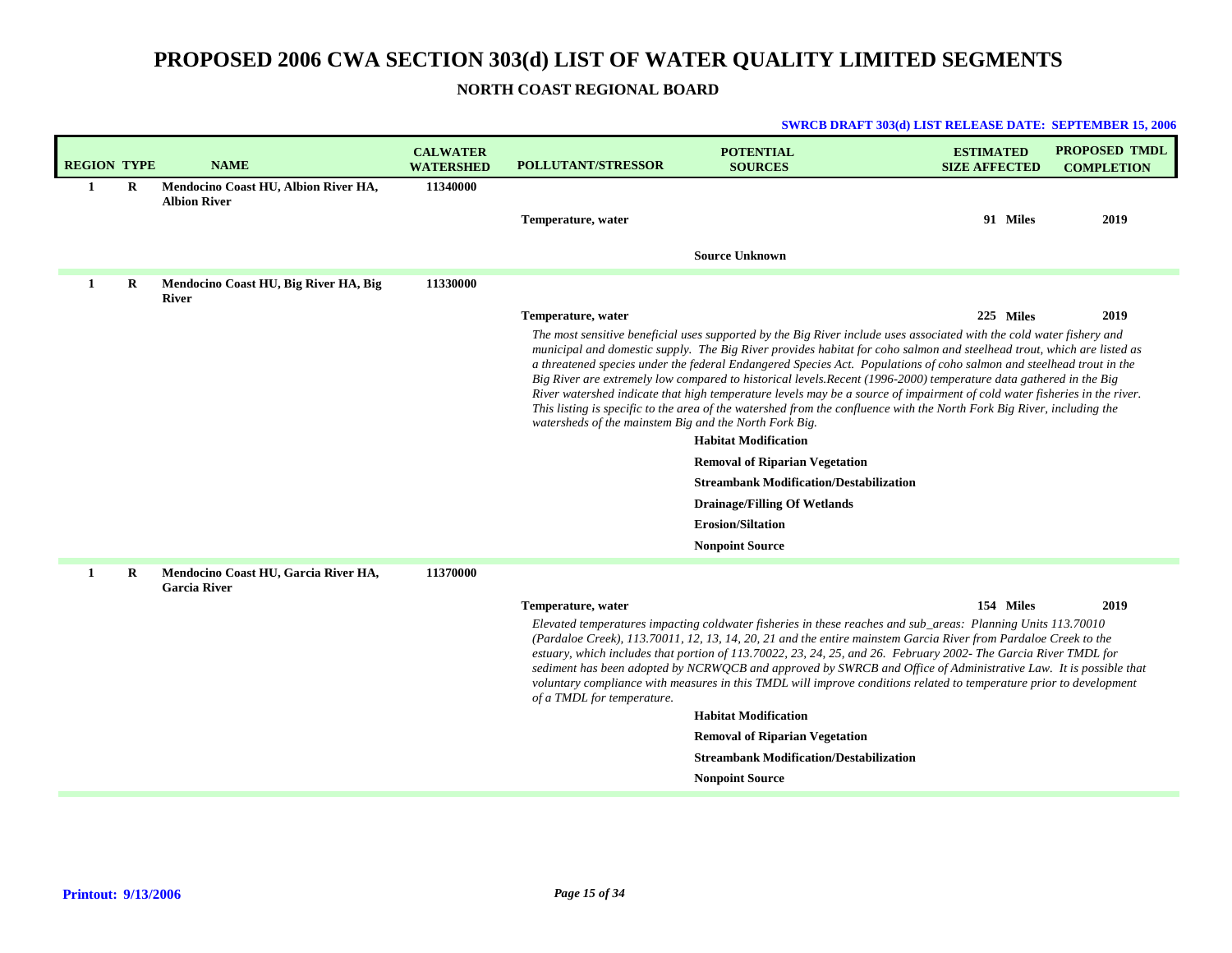## **NORTH COAST REGIONAL BOARD**

|                    |             |                                                               |                                     |                           | <b>SWRCB DRAFT 303(d) LIST RELEASE DATE: SEPTEMBER 15, 2006</b>                                                                                                                                                                                                                                                                                                                                                                                                    |                                          |                                    |
|--------------------|-------------|---------------------------------------------------------------|-------------------------------------|---------------------------|--------------------------------------------------------------------------------------------------------------------------------------------------------------------------------------------------------------------------------------------------------------------------------------------------------------------------------------------------------------------------------------------------------------------------------------------------------------------|------------------------------------------|------------------------------------|
| <b>REGION TYPE</b> |             | <b>NAME</b>                                                   | <b>CALWATER</b><br><b>WATERSHED</b> | <b>POLLUTANT/STRESSOR</b> | <b>POTENTIAL</b><br><b>SOURCES</b>                                                                                                                                                                                                                                                                                                                                                                                                                                 | <b>ESTIMATED</b><br><b>SIZE AFFECTED</b> | PROPOSED TMDL<br><b>COMPLETION</b> |
| $\mathbf{1}$       | $\mathbf R$ | Mendocino Coast HU, Gualala River HA,<br><b>Gualala River</b> | 11380000                            |                           |                                                                                                                                                                                                                                                                                                                                                                                                                                                                    |                                          |                                    |
|                    |             |                                                               |                                     | Temperature, water        |                                                                                                                                                                                                                                                                                                                                                                                                                                                                    | 455 Miles                                | 2019                               |
|                    |             |                                                               |                                     |                           | Recent (1994-2000) temperature data collected in the Gualala River watershed indicate that high temperature levels may<br>be a source of impairment of cold water fisheries in the watershed. Temperatures in the Little North Fork are generally<br>below threshold levels and appear to exhibit properly functioning conditions with respect to stream temperature. The<br>Gualala River is listed for temperature, with the exception of the Little North Fork. |                                          |                                    |
|                    |             |                                                               |                                     |                           | <b>Removal of Riparian Vegetation</b>                                                                                                                                                                                                                                                                                                                                                                                                                              |                                          |                                    |
|                    |             |                                                               |                                     |                           | <b>Streambank Modification/Destabilization</b>                                                                                                                                                                                                                                                                                                                                                                                                                     |                                          |                                    |
|                    |             |                                                               |                                     |                           | <b>Channel Erosion</b>                                                                                                                                                                                                                                                                                                                                                                                                                                             |                                          |                                    |
|                    |             |                                                               |                                     |                           | <b>Erosion/Siltation</b>                                                                                                                                                                                                                                                                                                                                                                                                                                           |                                          |                                    |
|                    |             |                                                               |                                     |                           | <b>Nonpoint Source</b>                                                                                                                                                                                                                                                                                                                                                                                                                                             |                                          |                                    |
| 1                  | R           | Mendocino Coast HU, Navarro River HA                          | 11350000                            |                           |                                                                                                                                                                                                                                                                                                                                                                                                                                                                    |                                          |                                    |
|                    |             |                                                               |                                     | Temperature, water        |                                                                                                                                                                                                                                                                                                                                                                                                                                                                    | 415 Miles                                | 2019                               |
|                    |             |                                                               |                                     |                           | Temperature TMDLs have been developed for: (1) the area tributary to and including the Navarro River above Philo<br>and (2) the area tributary to and including the Navarro River below Philo.                                                                                                                                                                                                                                                                     |                                          |                                    |
|                    |             |                                                               |                                     |                           | <b>Agriculture</b>                                                                                                                                                                                                                                                                                                                                                                                                                                                 |                                          |                                    |
|                    |             |                                                               |                                     |                           | <b>Agricultural Return Flows</b>                                                                                                                                                                                                                                                                                                                                                                                                                                   |                                          |                                    |
|                    |             |                                                               |                                     |                           | <b>Resource Extraction</b>                                                                                                                                                                                                                                                                                                                                                                                                                                         |                                          |                                    |
|                    |             |                                                               |                                     |                           | <b>Flow Regulation/Modification</b>                                                                                                                                                                                                                                                                                                                                                                                                                                |                                          |                                    |
|                    |             |                                                               |                                     |                           | <b>Water Diversions</b>                                                                                                                                                                                                                                                                                                                                                                                                                                            |                                          |                                    |
|                    |             |                                                               |                                     |                           | <b>Habitat Modification</b>                                                                                                                                                                                                                                                                                                                                                                                                                                        |                                          |                                    |
|                    |             |                                                               |                                     |                           | <b>Removal of Riparian Vegetation</b>                                                                                                                                                                                                                                                                                                                                                                                                                              |                                          |                                    |
|                    |             |                                                               |                                     |                           | <b>Streambank Modification/Destabilization</b>                                                                                                                                                                                                                                                                                                                                                                                                                     |                                          |                                    |
|                    |             |                                                               |                                     |                           | <b>Drainage/Filling Of Wetlands</b>                                                                                                                                                                                                                                                                                                                                                                                                                                |                                          |                                    |
|                    |             |                                                               |                                     |                           | <b>Nonpoint Source</b>                                                                                                                                                                                                                                                                                                                                                                                                                                             |                                          |                                    |
| 1                  | $\bf R$     | Mendocino Coast HU, Noyo River HA,<br><b>Noyo River</b>       | 11320000                            |                           |                                                                                                                                                                                                                                                                                                                                                                                                                                                                    |                                          |                                    |
|                    |             |                                                               |                                     | Temperature, water        |                                                                                                                                                                                                                                                                                                                                                                                                                                                                    | 144 Miles                                | 2019                               |
|                    |             |                                                               |                                     |                           | This listing only applies to the following areas of the Noyo River watershed:----The Noyo River mainstem from the<br>confluence of Duffy Gulch downtstream to the confluence with Hayshed Gulch;----The South Fork Noyo River mainstem<br>from the confluence of Kass Creek downstream to the confluence with Noyo River mainstem; and ----The Little North<br>Fork Noyo River, Duffy Gulch, and Kass Creek tributaries.                                           |                                          |                                    |
|                    |             |                                                               |                                     |                           | <b>Source Unknown</b>                                                                                                                                                                                                                                                                                                                                                                                                                                              |                                          |                                    |
|                    |             |                                                               |                                     |                           |                                                                                                                                                                                                                                                                                                                                                                                                                                                                    |                                          |                                    |

## **Printout: 9/13/2006**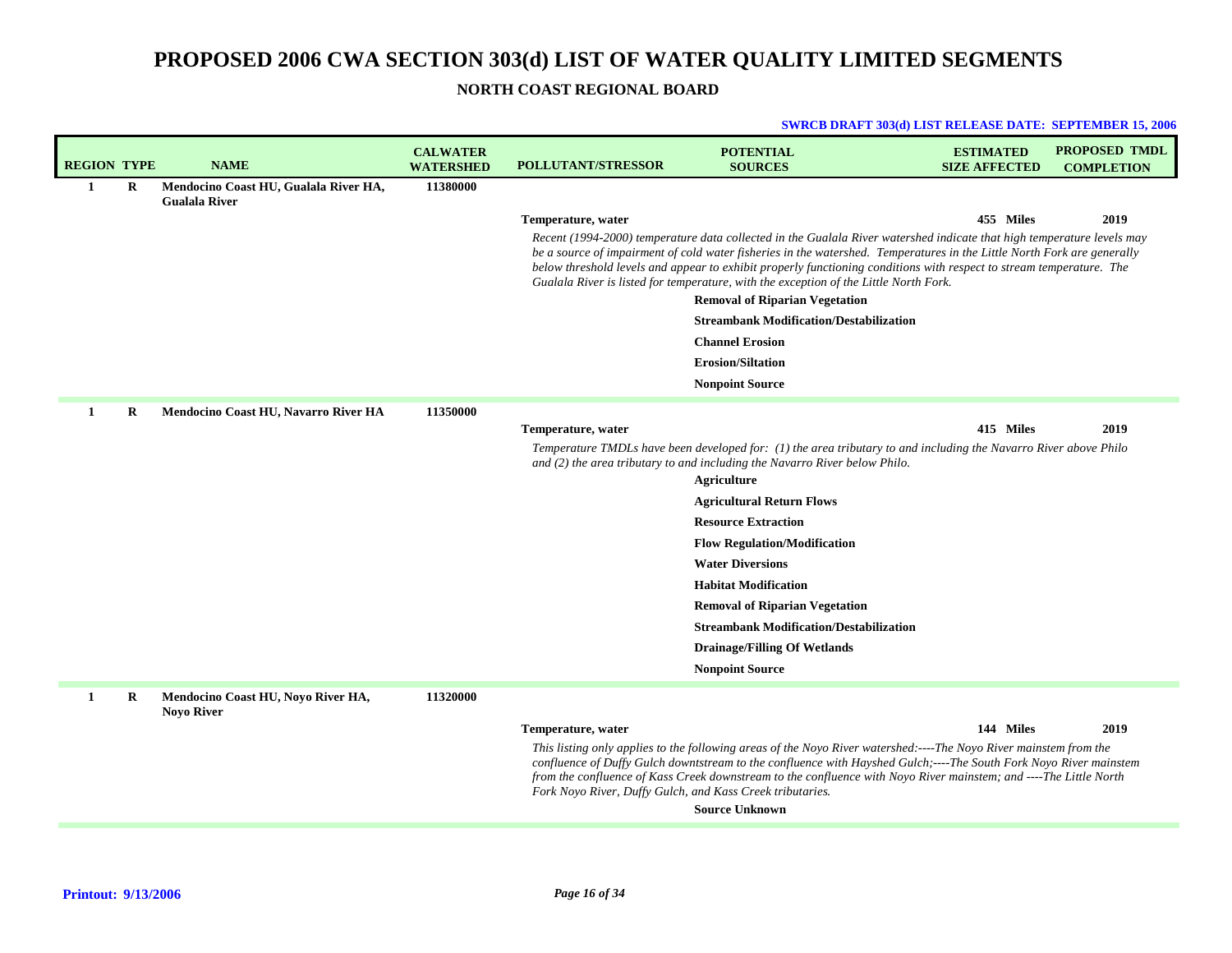## **NORTH COAST REGIONAL BOARD**

|                    |              |                                                               |                                     |                           | SWRCB DRAFT 303(d) LIST RELEASE DATE: SEPTEMBER 15, 200                                                                                                                                   |                                          |                                           |
|--------------------|--------------|---------------------------------------------------------------|-------------------------------------|---------------------------|-------------------------------------------------------------------------------------------------------------------------------------------------------------------------------------------|------------------------------------------|-------------------------------------------|
| <b>REGION TYPE</b> |              | <b>NAME</b>                                                   | <b>CALWATER</b><br><b>WATERSHED</b> | <b>POLLUTANT/STRESSOR</b> | <b>POTENTIAL</b><br><b>SOURCES</b>                                                                                                                                                        | <b>ESTIMATED</b><br><b>SIZE AFFECTED</b> | <b>PROPOSED TMDL</b><br><b>COMPLETION</b> |
| 1                  | R            | Mendocino Coast HU, Noyo River HA,<br><b>Pudding Creek</b>    | 11320050                            | Temperature, water        |                                                                                                                                                                                           | 24 Miles                                 | 2019                                      |
|                    |              |                                                               |                                     |                           | <b>Source Unknown</b>                                                                                                                                                                     |                                          |                                           |
|                    | R            | Mendocino Coast HU, Rockport HA, Ten<br><b>Mile River HSA</b> | 11310000                            |                           |                                                                                                                                                                                           |                                          |                                           |
|                    |              |                                                               |                                     | Temperature, water        |                                                                                                                                                                                           | 162 Miles                                | 2019                                      |
|                    |              |                                                               |                                     |                           | <b>Habitat Modification</b>                                                                                                                                                               |                                          |                                           |
|                    |              |                                                               |                                     |                           | <b>Removal of Riparian Vegetation</b>                                                                                                                                                     |                                          |                                           |
|                    |              |                                                               |                                     |                           | <b>Streambank Modification/Destabilization</b>                                                                                                                                            |                                          |                                           |
|                    |              |                                                               |                                     |                           | <b>Nonpoint Source</b>                                                                                                                                                                    |                                          |                                           |
| 1                  | $\bf R$      | Redwood Creek HU, Redwood Creek                               | 10700000                            |                           |                                                                                                                                                                                           |                                          |                                           |
|                    |              |                                                               |                                     | Temperature, water        |                                                                                                                                                                                           | 332 Miles                                | 2019                                      |
|                    |              |                                                               |                                     |                           | Recent (1994-2001) temperature data collected in the Redwood Creek watershed indicate that high temperature levels<br>may be a source of impairment of cold water fisheries in the river. |                                          |                                           |
|                    |              |                                                               |                                     |                           | <b>Logging Road Construction/Maintenance</b>                                                                                                                                              |                                          |                                           |
|                    |              |                                                               |                                     |                           | <b>Removal of Riparian Vegetation</b>                                                                                                                                                     |                                          |                                           |
|                    |              |                                                               |                                     |                           | <b>Streambank Modification/Destabilization</b>                                                                                                                                            |                                          |                                           |
|                    |              |                                                               |                                     |                           | <b>Erosion/Siltation</b>                                                                                                                                                                  |                                          |                                           |
|                    |              |                                                               |                                     |                           | <b>Natural Sources</b>                                                                                                                                                                    |                                          |                                           |
|                    |              |                                                               |                                     |                           | <b>Nonpoint Source</b>                                                                                                                                                                    |                                          |                                           |
|                    | $\mathbf{D}$ | <b>Ducaton Divon HHI Lowen Ducaton Divon</b>                  | 11412000                            |                           |                                                                                                                                                                                           |                                          |                                           |

#### **DRAFT 303(d) LIST RELEASE DATE: SEPTEMBER 15, 2006**

**Russian River HU, Lower Russian River 11412000 HA, Austin Creek HSA 1R**

#### **Sedimentation/Siltation**

**81 2019 Miles**

*Sediment impacts in Russian River tributaries prompted listing entire Russian River watershed for sediment.*

**Silviculture Construction/Land Development**

**Disturbed Sites (Land Develop.)**

**Dam Construction**

**Flow Regulation/Modification**

**Erosion/Siltation**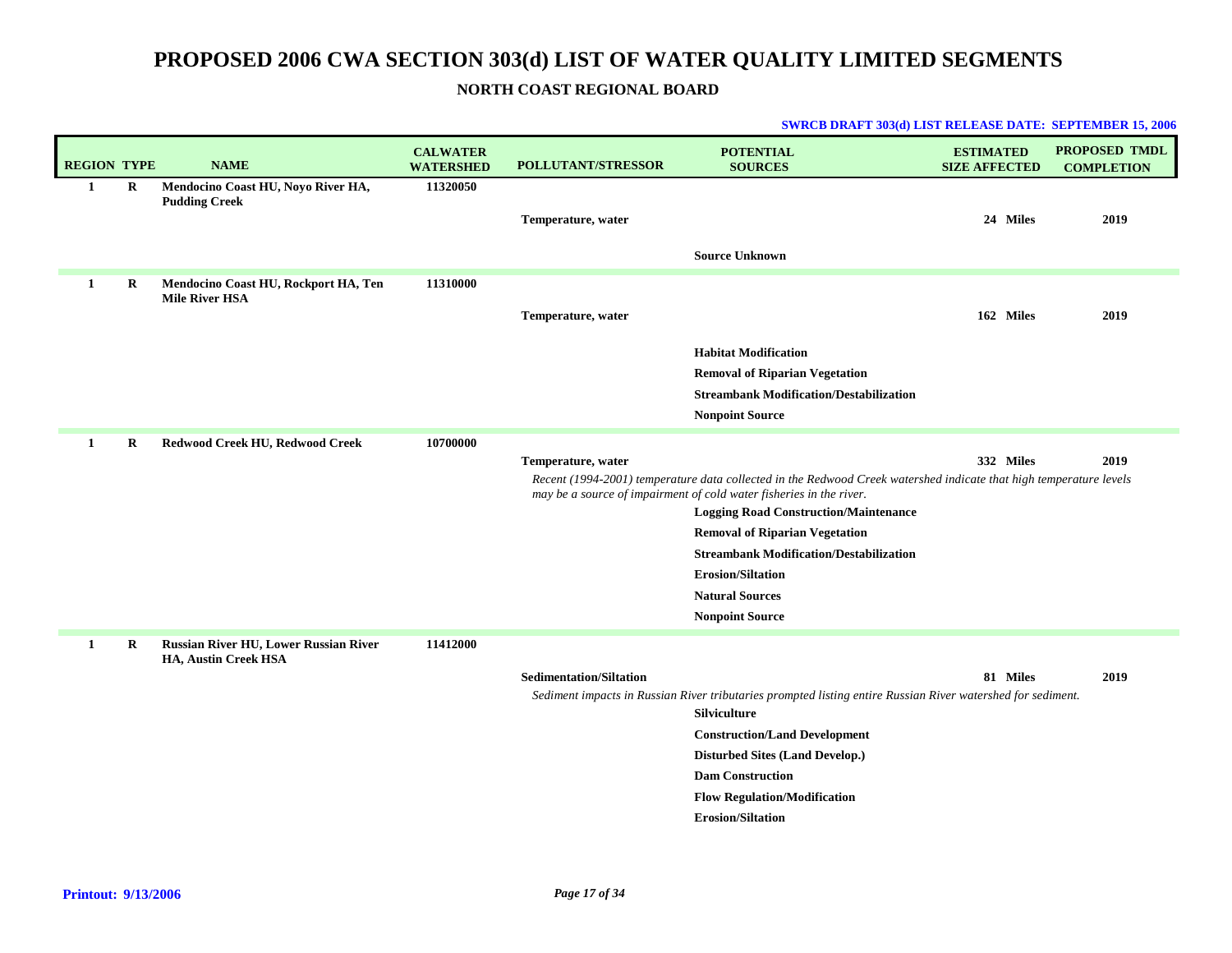**NORTH COAST REGIONAL BOARD**

| <b>REGION TYPE</b> | <b>NAME</b>                                                                | <b>CALWATER</b><br><b>WATERSHED</b> | <b>POLLUTANT/STRESSOR</b>                                                                                                                                                                                                                   | <b>POTENTIAL</b><br><b>SOURCES</b>                                                                                                                                                                                                                                                                                                                                                                                                                                                          | <b>ESTIMATED</b><br><b>SIZE AFFECTED</b> | <b>PROPOSED TMDL</b><br><b>COMPLETION</b> |  |
|--------------------|----------------------------------------------------------------------------|-------------------------------------|---------------------------------------------------------------------------------------------------------------------------------------------------------------------------------------------------------------------------------------------|---------------------------------------------------------------------------------------------------------------------------------------------------------------------------------------------------------------------------------------------------------------------------------------------------------------------------------------------------------------------------------------------------------------------------------------------------------------------------------------------|------------------------------------------|-------------------------------------------|--|
|                    |                                                                            |                                     | Temperature, water                                                                                                                                                                                                                          |                                                                                                                                                                                                                                                                                                                                                                                                                                                                                             | 81 Miles                                 | 2019                                      |  |
|                    |                                                                            |                                     | fisheries in the watershed.                                                                                                                                                                                                                 | The most sensitive beneficial uses supported by the Russian River include uses associated with the cold water fishery and<br>municipal and domestic supply. The Russian River provides habitat for coho salmon and steelhead trout, which are<br>listed as a threatened species under the federal Endangered Species Act. Recent (1997-2000) temperature data collected<br>in the Russian River watershed indicate that high temperature levels may be a source of impairment of cold water |                                          |                                           |  |
|                    |                                                                            |                                     |                                                                                                                                                                                                                                             | <b>Hydromodification</b>                                                                                                                                                                                                                                                                                                                                                                                                                                                                    |                                          |                                           |  |
|                    |                                                                            |                                     |                                                                                                                                                                                                                                             | <b>Flow Regulation/Modification</b>                                                                                                                                                                                                                                                                                                                                                                                                                                                         |                                          |                                           |  |
|                    |                                                                            |                                     |                                                                                                                                                                                                                                             | <b>Habitat Modification</b>                                                                                                                                                                                                                                                                                                                                                                                                                                                                 |                                          |                                           |  |
|                    |                                                                            |                                     |                                                                                                                                                                                                                                             | <b>Removal of Riparian Vegetation</b>                                                                                                                                                                                                                                                                                                                                                                                                                                                       |                                          |                                           |  |
|                    |                                                                            |                                     |                                                                                                                                                                                                                                             | <b>Nonpoint Source</b>                                                                                                                                                                                                                                                                                                                                                                                                                                                                      |                                          |                                           |  |
| R                  | <b>Russian River HU, Lower Russian River</b><br><b>HA, Guerneville HSA</b> | 11411000                            |                                                                                                                                                                                                                                             |                                                                                                                                                                                                                                                                                                                                                                                                                                                                                             |                                          |                                           |  |
|                    |                                                                            |                                     | <b>Pathogens</b>                                                                                                                                                                                                                            |                                                                                                                                                                                                                                                                                                                                                                                                                                                                                             | 195 Miles                                | 2008                                      |  |
|                    |                                                                            |                                     | Listing covers only the Monte Rio area of this watershed from the confluence of Dutch Bill Creek to the confluence of<br>Fife Creek and Healdsburg Memorial Beach from the Hwy 101 crossing to the railroad crossing upstream of the Beach. |                                                                                                                                                                                                                                                                                                                                                                                                                                                                                             |                                          |                                           |  |
|                    |                                                                            |                                     |                                                                                                                                                                                                                                             | <b>Nonpoint/Point Source</b>                                                                                                                                                                                                                                                                                                                                                                                                                                                                |                                          |                                           |  |
|                    |                                                                            |                                     | pH                                                                                                                                                                                                                                          |                                                                                                                                                                                                                                                                                                                                                                                                                                                                                             | 195 Miles                                | 2019                                      |  |
|                    |                                                                            |                                     |                                                                                                                                                                                                                                             | Listing only applies to Pocket Canyon Creek, a tributary to the lower Russian River within the greater Guerneville HSA.<br><b>Source Unknown</b>                                                                                                                                                                                                                                                                                                                                            |                                          |                                           |  |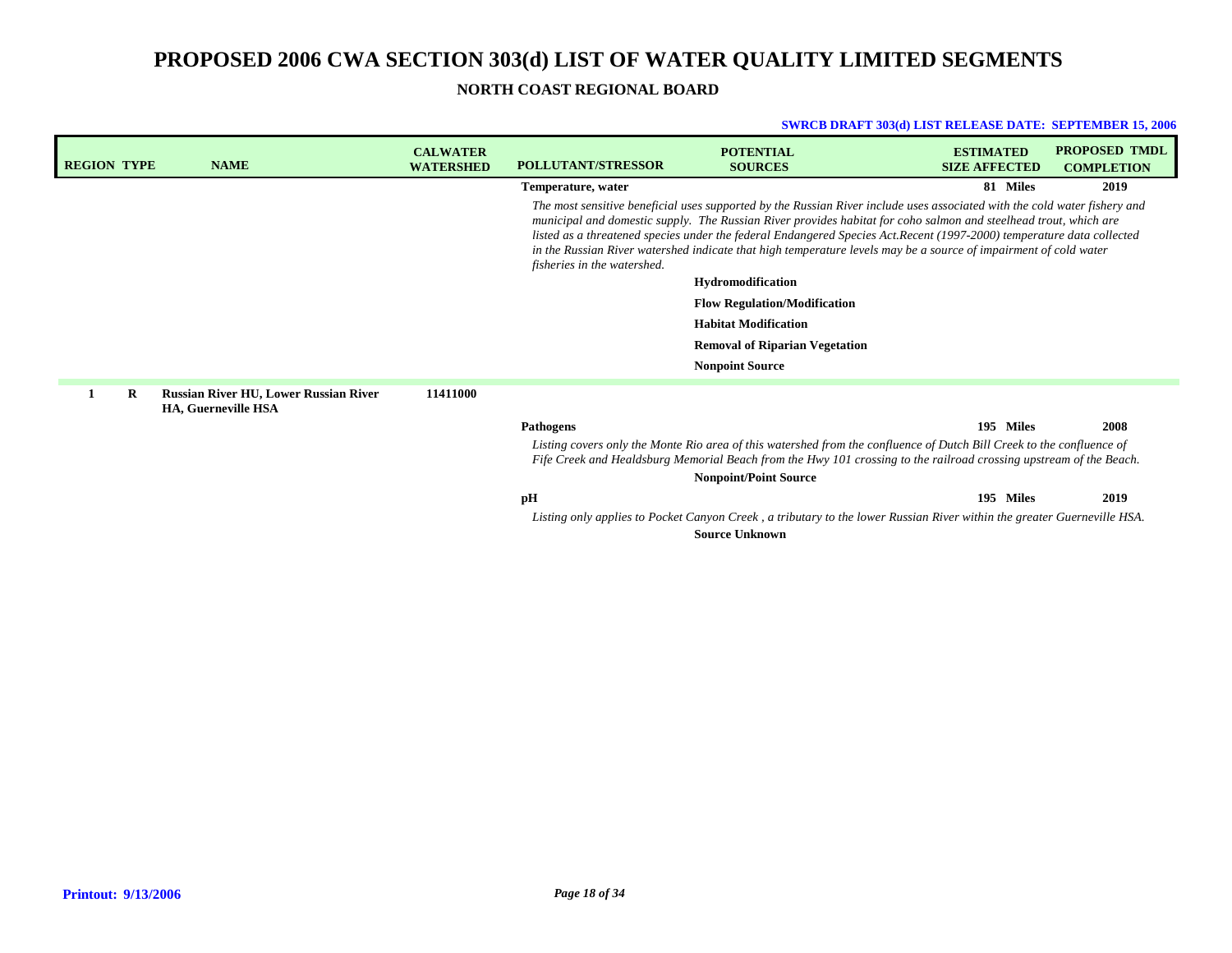**NORTH COAST REGIONAL BOARD**

| <b>REGION TYPE</b> | <b>NAME</b> | <b>CALWATER</b><br><b>WATERSHED</b> | <b>POLLUTANT/STRESSOR</b>      | <b>POTENTIAL</b><br><b>SOURCES</b>                                                                                                                                                                                                                                                                                                                                                                                                                                                         | <b>ESTIMATED</b><br><b>SIZE AFFECTED</b> | <b>PROPOSED TMDL</b><br><b>COMPLETION</b> |
|--------------------|-------------|-------------------------------------|--------------------------------|--------------------------------------------------------------------------------------------------------------------------------------------------------------------------------------------------------------------------------------------------------------------------------------------------------------------------------------------------------------------------------------------------------------------------------------------------------------------------------------------|------------------------------------------|-------------------------------------------|
|                    |             |                                     | <b>Sedimentation/Siltation</b> |                                                                                                                                                                                                                                                                                                                                                                                                                                                                                            | 195 Miles                                | 2019                                      |
|                    |             |                                     |                                | Sediment impacts in Russian River tributaries prompted listing entire Russian River watershed for sediment.                                                                                                                                                                                                                                                                                                                                                                                |                                          |                                           |
|                    |             |                                     |                                | Agriculture                                                                                                                                                                                                                                                                                                                                                                                                                                                                                |                                          |                                           |
|                    |             |                                     |                                | <b>Irrigated Crop Production</b>                                                                                                                                                                                                                                                                                                                                                                                                                                                           |                                          |                                           |
|                    |             |                                     |                                | <b>Specialty Crop Production</b>                                                                                                                                                                                                                                                                                                                                                                                                                                                           |                                          |                                           |
|                    |             |                                     |                                | Agriculture-storm runoff                                                                                                                                                                                                                                                                                                                                                                                                                                                                   |                                          |                                           |
|                    |             |                                     |                                | <b>Agriculture-grazing</b>                                                                                                                                                                                                                                                                                                                                                                                                                                                                 |                                          |                                           |
|                    |             |                                     |                                | <b>Silviculture</b>                                                                                                                                                                                                                                                                                                                                                                                                                                                                        |                                          |                                           |
|                    |             |                                     |                                | <b>Construction/Land Development</b>                                                                                                                                                                                                                                                                                                                                                                                                                                                       |                                          |                                           |
|                    |             |                                     |                                | <b>Highway/Road/Bridge Construction</b>                                                                                                                                                                                                                                                                                                                                                                                                                                                    |                                          |                                           |
|                    |             |                                     |                                | <b>Land Development</b>                                                                                                                                                                                                                                                                                                                                                                                                                                                                    |                                          |                                           |
|                    |             |                                     |                                | Hydromodification                                                                                                                                                                                                                                                                                                                                                                                                                                                                          |                                          |                                           |
|                    |             |                                     |                                | <b>Channelization</b>                                                                                                                                                                                                                                                                                                                                                                                                                                                                      |                                          |                                           |
|                    |             |                                     |                                | <b>Dam Construction</b>                                                                                                                                                                                                                                                                                                                                                                                                                                                                    |                                          |                                           |
|                    |             |                                     |                                | <b>Upstream Impoundment</b>                                                                                                                                                                                                                                                                                                                                                                                                                                                                |                                          |                                           |
|                    |             |                                     |                                | <b>Flow Regulation/Modification</b>                                                                                                                                                                                                                                                                                                                                                                                                                                                        |                                          |                                           |
|                    |             |                                     |                                | <b>Habitat Modification</b>                                                                                                                                                                                                                                                                                                                                                                                                                                                                |                                          |                                           |
|                    |             |                                     |                                | <b>Removal of Riparian Vegetation</b>                                                                                                                                                                                                                                                                                                                                                                                                                                                      |                                          |                                           |
|                    |             |                                     |                                | <b>Streambank Modification/Destabilization</b>                                                                                                                                                                                                                                                                                                                                                                                                                                             |                                          |                                           |
|                    |             |                                     |                                | <b>Drainage/Filling Of Wetlands</b>                                                                                                                                                                                                                                                                                                                                                                                                                                                        |                                          |                                           |
|                    |             |                                     |                                | <b>Channel Erosion</b>                                                                                                                                                                                                                                                                                                                                                                                                                                                                     |                                          |                                           |
|                    |             |                                     |                                | <b>Erosion/Siltation</b>                                                                                                                                                                                                                                                                                                                                                                                                                                                                   |                                          |                                           |
|                    |             |                                     | Temperature, water             |                                                                                                                                                                                                                                                                                                                                                                                                                                                                                            | 195 Miles                                | 2019                                      |
|                    |             |                                     | fisheries in the watershed.    | The most sensitive beneficial uses supported by the Russian River include uses associated with the cold water fishery and<br>municipal and domestic supply. The Russian River provides habitat for coho salmon and steelhead trout, which are<br>listed as a threatened species under the federal Endangered Species Act.Recent (1997-2000) temperature data collected<br>in the Russian River watershed indicate that high temperature levels may be a source of impairment of cold water |                                          |                                           |
|                    |             |                                     |                                | Hydromodification                                                                                                                                                                                                                                                                                                                                                                                                                                                                          |                                          |                                           |
|                    |             |                                     |                                | <b>Upstream Impoundment</b>                                                                                                                                                                                                                                                                                                                                                                                                                                                                |                                          |                                           |
|                    |             |                                     |                                | <b>Flow Regulation/Modification</b>                                                                                                                                                                                                                                                                                                                                                                                                                                                        |                                          |                                           |
|                    |             |                                     |                                | <b>Habitat Modification</b>                                                                                                                                                                                                                                                                                                                                                                                                                                                                |                                          |                                           |
|                    |             |                                     |                                | <b>Removal of Riparian Vegetation</b>                                                                                                                                                                                                                                                                                                                                                                                                                                                      |                                          |                                           |

- **Streambank Modification/Destabilization**
- **Nonpoint Source**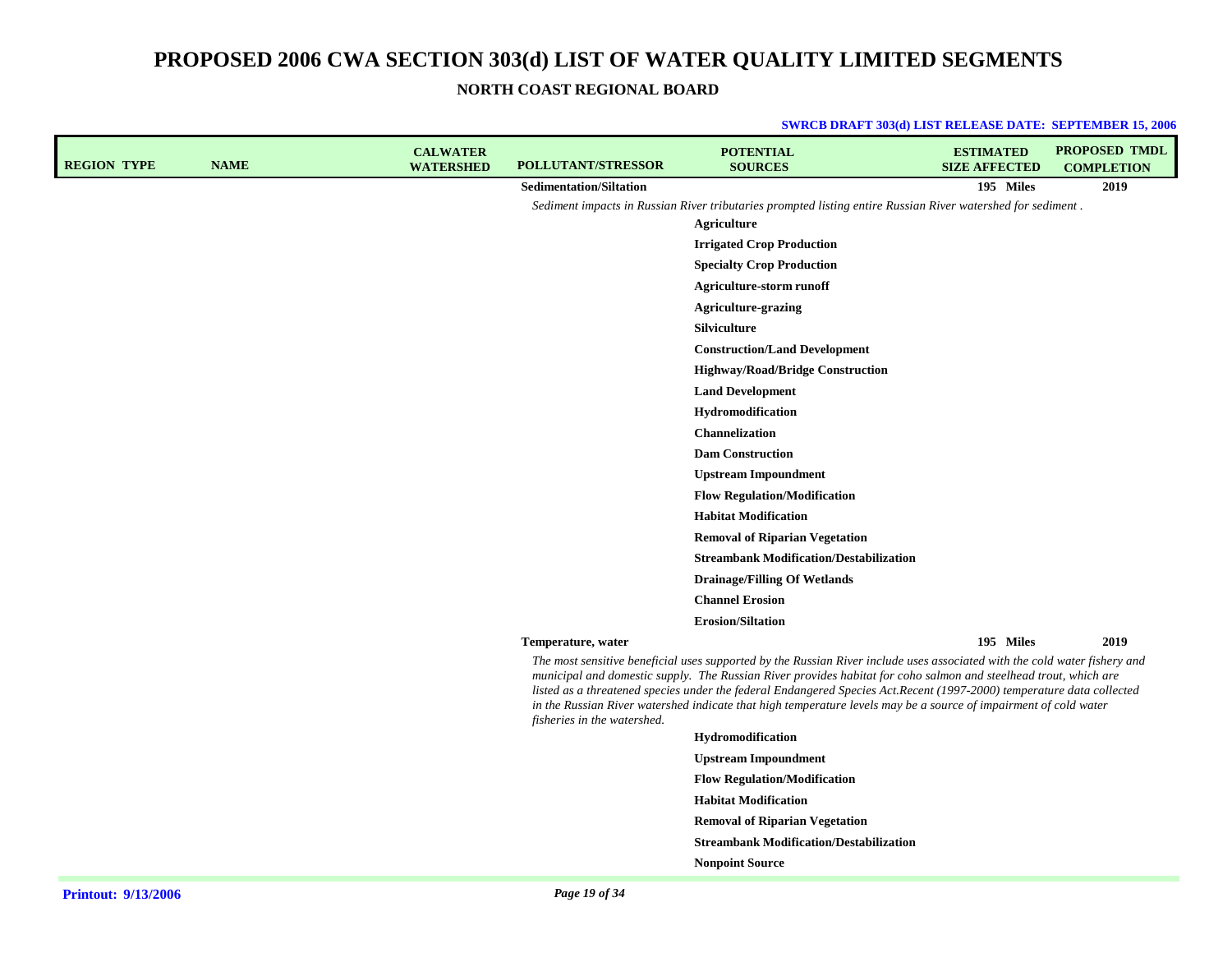**SWRCB DRAFT 303(d) LIST RELEASE DATE: SEPTEMBER 15, 2006**

**NORTH COAST REGIONAL BOARD**

| <b>REGION TYPE</b> |   | <b>NAME</b>                                                                | <b>CALWATER</b><br><b>WATERSHED</b> | <b>POLLUTANT/STRESSOR</b>                                                                                                                                                                                                                                                                                                                                                                                                                                                                                                 | <b>POTENTIAL</b><br><b>SOURCES</b>                                                                                                           | <b>ESTIMATED</b><br><b>SIZE AFFECTED</b> | <b>PROPOSED TMDL</b><br><b>COMPLETION</b> |  |
|--------------------|---|----------------------------------------------------------------------------|-------------------------------------|---------------------------------------------------------------------------------------------------------------------------------------------------------------------------------------------------------------------------------------------------------------------------------------------------------------------------------------------------------------------------------------------------------------------------------------------------------------------------------------------------------------------------|----------------------------------------------------------------------------------------------------------------------------------------------|------------------------------------------|-------------------------------------------|--|
|                    | R | <b>Russian River HU, Middle Russian River</b><br>HA, Big Sulphur Creek HSA | 11426000                            |                                                                                                                                                                                                                                                                                                                                                                                                                                                                                                                           |                                                                                                                                              |                                          |                                           |  |
|                    |   |                                                                            |                                     | <b>Sedimentation/Siltation</b>                                                                                                                                                                                                                                                                                                                                                                                                                                                                                            |                                                                                                                                              | 85 Miles                                 | 2019                                      |  |
|                    |   |                                                                            |                                     |                                                                                                                                                                                                                                                                                                                                                                                                                                                                                                                           | Sediment impacts in Russian River tributaries prompted listing entire Russian River watershed for sediment.<br><b>Geothermal Development</b> |                                          |                                           |  |
|                    |   |                                                                            |                                     |                                                                                                                                                                                                                                                                                                                                                                                                                                                                                                                           |                                                                                                                                              |                                          |                                           |  |
|                    |   |                                                                            |                                     |                                                                                                                                                                                                                                                                                                                                                                                                                                                                                                                           | <b>Erosion/Siltation</b>                                                                                                                     |                                          |                                           |  |
|                    |   |                                                                            |                                     |                                                                                                                                                                                                                                                                                                                                                                                                                                                                                                                           | <b>Nonpoint Source</b>                                                                                                                       |                                          |                                           |  |
|                    |   |                                                                            |                                     | <b>Specific Conductivity</b>                                                                                                                                                                                                                                                                                                                                                                                                                                                                                              |                                                                                                                                              | 85<br><b>Miles</b>                       | 2019                                      |  |
|                    |   |                                                                            |                                     |                                                                                                                                                                                                                                                                                                                                                                                                                                                                                                                           | <b>Source Unknown</b>                                                                                                                        |                                          |                                           |  |
|                    |   |                                                                            |                                     | Temperature, water                                                                                                                                                                                                                                                                                                                                                                                                                                                                                                        |                                                                                                                                              | 85 Miles                                 | 2019                                      |  |
|                    |   |                                                                            |                                     | The most sensitive beneficial uses supported by the Russian River include uses associated with the cold water fishery and<br>municipal and domestic supply. The Russian River provides habitat for coho salmon and steelhead trout, which are<br>listed as a threatened species under the federal Endangered Species Act.Recent (1997-2000) temperature data collected<br>in the Russian River watershed indicate that high temperature levels may be a source of impairment of cold water<br>fisheries in the watershed. |                                                                                                                                              |                                          |                                           |  |
|                    |   |                                                                            |                                     |                                                                                                                                                                                                                                                                                                                                                                                                                                                                                                                           | <b>Flow Regulation/Modification</b>                                                                                                          |                                          |                                           |  |
|                    |   |                                                                            |                                     |                                                                                                                                                                                                                                                                                                                                                                                                                                                                                                                           | <b>Habitat Modification</b>                                                                                                                  |                                          |                                           |  |
|                    |   |                                                                            |                                     |                                                                                                                                                                                                                                                                                                                                                                                                                                                                                                                           | <b>Removal of Riparian Vegetation</b>                                                                                                        |                                          |                                           |  |
|                    |   |                                                                            |                                     |                                                                                                                                                                                                                                                                                                                                                                                                                                                                                                                           | <b>Nonpoint Source</b>                                                                                                                       |                                          |                                           |  |
|                    |   |                                                                            |                                     |                                                                                                                                                                                                                                                                                                                                                                                                                                                                                                                           |                                                                                                                                              |                                          |                                           |  |

**Printout: 9/13/2006**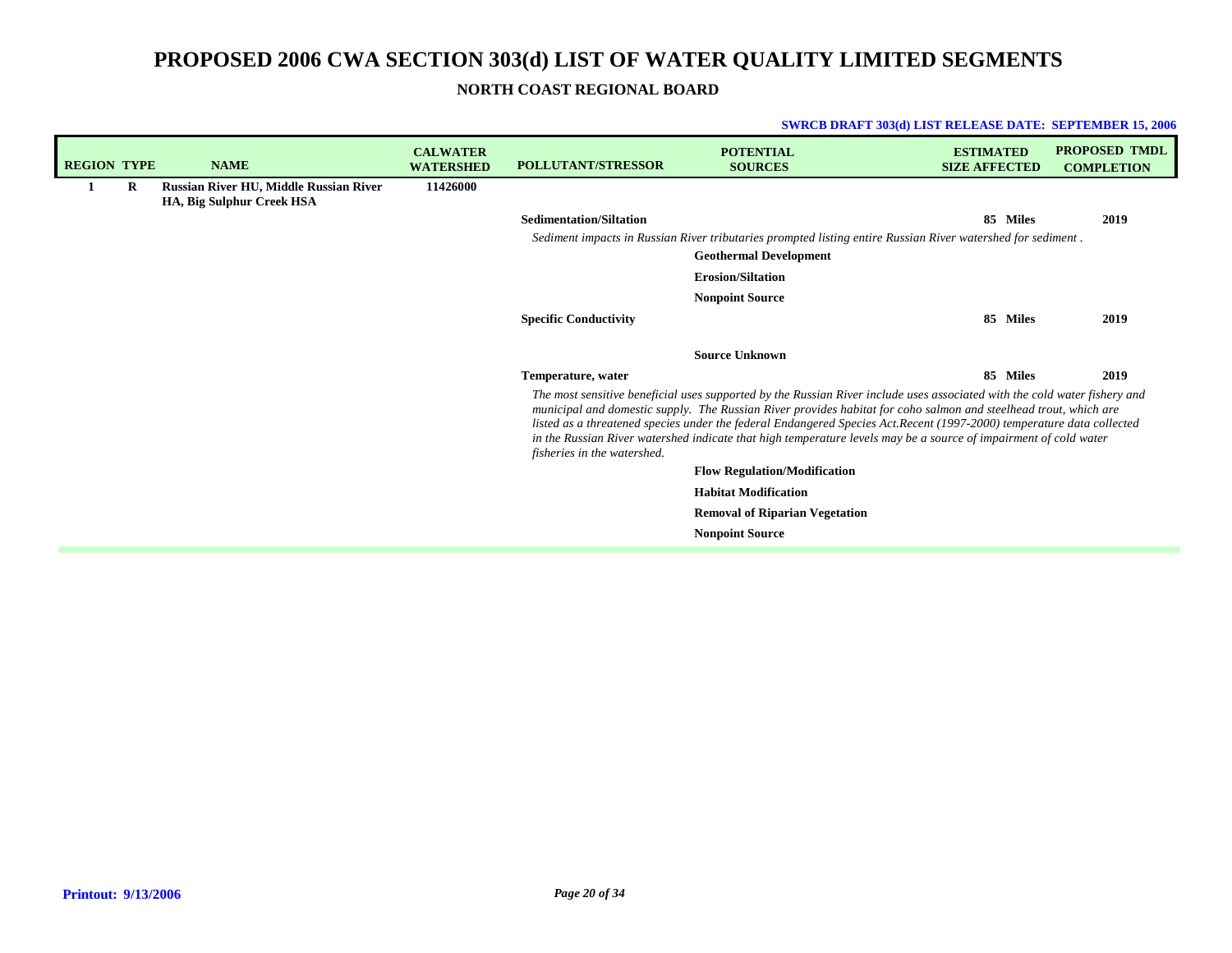**SWRCB DRAFT 303(d) LIST RELEASE DATE: SEPTEMBER 15, 2006**

**NORTH COAST REGIONAL BOARD**

| <b>REGION TYPE</b> |         | <b>NAME</b>                                                   | <b>CALWATER</b><br><b>WATERSHED</b> | POLLUTANT/STRESSOR             | <b>POTENTIAL</b><br><b>SOURCES</b>                                                                               | <b>ESTIMATED</b><br><b>SIZE AFFECTED</b> | <b>PROPOSED TMDL</b><br><b>COMPLETION</b> |
|--------------------|---------|---------------------------------------------------------------|-------------------------------------|--------------------------------|------------------------------------------------------------------------------------------------------------------|------------------------------------------|-------------------------------------------|
| 1                  | $\bf R$ | Russian River HU, Middle Russian River<br>HA, Geyserville HSA | 11425000                            |                                |                                                                                                                  |                                          |                                           |
|                    |         |                                                               |                                     | <b>Sedimentation/Siltation</b> |                                                                                                                  | 242 Miles                                | 2019                                      |
|                    |         |                                                               |                                     |                                | Sediment impacts in Russian River tributaries prompted listing entire Russian River watershed for sediment TMDL. |                                          |                                           |
|                    |         |                                                               |                                     |                                | <b>Agriculture</b>                                                                                               |                                          |                                           |
|                    |         |                                                               |                                     |                                | <b>Nonirrigated Crop Production</b>                                                                              |                                          |                                           |
|                    |         |                                                               |                                     |                                | <b>Irrigated Crop Production</b>                                                                                 |                                          |                                           |
|                    |         |                                                               |                                     |                                | <b>Specialty Crop Production</b>                                                                                 |                                          |                                           |
|                    |         |                                                               |                                     |                                | <b>Range Grazing-Riparian</b>                                                                                    |                                          |                                           |
|                    |         |                                                               |                                     |                                | <b>Range Grazing-Upland</b>                                                                                      |                                          |                                           |
|                    |         |                                                               |                                     |                                | <b>Agriculture-storm runoff</b>                                                                                  |                                          |                                           |
|                    |         |                                                               |                                     |                                | <b>Agriculture-grazing</b>                                                                                       |                                          |                                           |
|                    |         |                                                               |                                     |                                | Silviculture                                                                                                     |                                          |                                           |
|                    |         |                                                               |                                     |                                | <b>Construction/Land Development</b>                                                                             |                                          |                                           |
|                    |         |                                                               |                                     |                                | <b>Geothermal Development</b>                                                                                    |                                          |                                           |
|                    |         |                                                               |                                     |                                | <b>Disturbed Sites (Land Develop.)</b>                                                                           |                                          |                                           |
|                    |         |                                                               |                                     |                                | <b>Surface Runoff</b>                                                                                            |                                          |                                           |
|                    |         |                                                               |                                     |                                | <b>Resource Extraction</b>                                                                                       |                                          |                                           |
|                    |         |                                                               |                                     |                                | Channelization                                                                                                   |                                          |                                           |
|                    |         |                                                               |                                     |                                | <b>Bridge Construction</b>                                                                                       |                                          |                                           |
|                    |         |                                                               |                                     |                                | <b>Removal of Riparian Vegetation</b>                                                                            |                                          |                                           |
|                    |         |                                                               |                                     |                                | <b>Streambank Modification/Destabilization</b>                                                                   |                                          |                                           |
|                    |         |                                                               |                                     |                                | <b>Drainage/Filling Of Wetlands</b>                                                                              |                                          |                                           |
|                    |         |                                                               |                                     |                                | <b>Channel Erosion</b>                                                                                           |                                          |                                           |
|                    |         |                                                               |                                     |                                | <b>Erosion/Siltation</b>                                                                                         |                                          |                                           |
|                    |         |                                                               |                                     |                                | <b>Natural Sources</b>                                                                                           |                                          |                                           |
|                    |         |                                                               |                                     |                                | <b>Nonpoint Source</b>                                                                                           |                                          |                                           |
|                    |         |                                                               |                                     |                                |                                                                                                                  |                                          |                                           |

## **Printout: 9/13/2006**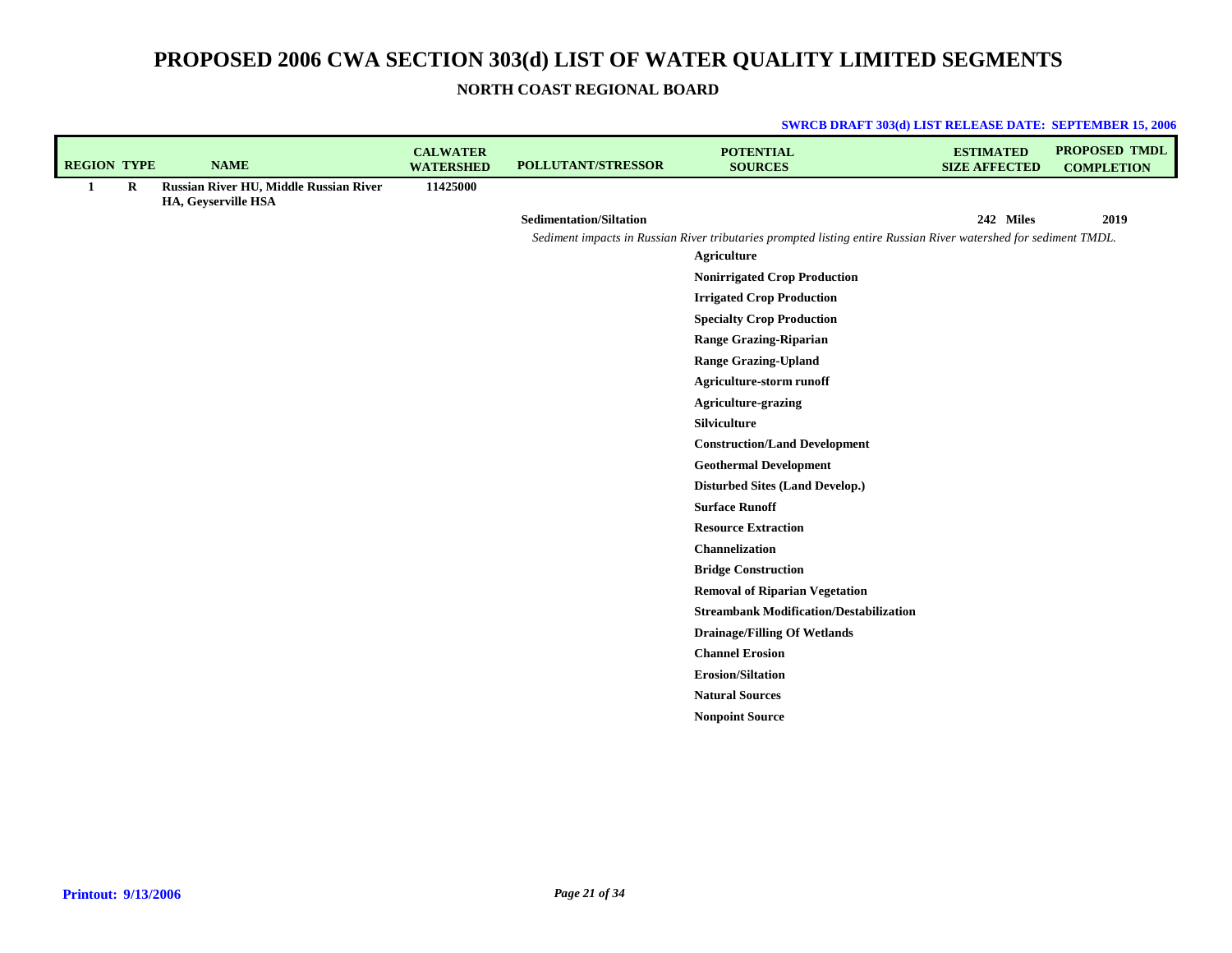**NORTH COAST REGIONAL BOARD**

| <b>REGION TYPE</b> | <b>NAME</b>                                                        | <b>CALWATER</b><br><b>WATERSHED</b> | POLLUTANT/STRESSOR          | <b>POTENTIAL</b><br><b>SOURCES</b>                                                                                                                                                                                                                                                                                                                                                                                                                                                                                                                                                                                                                                                                                                                                                                                                                                                                                                                                                                                                                                                                                                                                                                                                                                                                                                                                                                                                                                                                                                                                                                                                                                                                                                                                                                                                                                                                                                                   | <b>ESTIMATED</b><br><b>SIZE AFFECTED</b> | <b>PROPOSED TMDL</b><br><b>COMPLETION</b> |
|--------------------|--------------------------------------------------------------------|-------------------------------------|-----------------------------|------------------------------------------------------------------------------------------------------------------------------------------------------------------------------------------------------------------------------------------------------------------------------------------------------------------------------------------------------------------------------------------------------------------------------------------------------------------------------------------------------------------------------------------------------------------------------------------------------------------------------------------------------------------------------------------------------------------------------------------------------------------------------------------------------------------------------------------------------------------------------------------------------------------------------------------------------------------------------------------------------------------------------------------------------------------------------------------------------------------------------------------------------------------------------------------------------------------------------------------------------------------------------------------------------------------------------------------------------------------------------------------------------------------------------------------------------------------------------------------------------------------------------------------------------------------------------------------------------------------------------------------------------------------------------------------------------------------------------------------------------------------------------------------------------------------------------------------------------------------------------------------------------------------------------------------------------|------------------------------------------|-------------------------------------------|
|                    |                                                                    |                                     | Temperature, water          |                                                                                                                                                                                                                                                                                                                                                                                                                                                                                                                                                                                                                                                                                                                                                                                                                                                                                                                                                                                                                                                                                                                                                                                                                                                                                                                                                                                                                                                                                                                                                                                                                                                                                                                                                                                                                                                                                                                                                      | 242 Miles                                | 2019                                      |
|                    |                                                                    |                                     | fisheries in the watershed. | The most sensitive beneficial uses supported by the Russian River include uses associated with the cold water fishery and<br>municipal and domestic supply. The Russian River provides habitat for coho salmon and steelhead trout, which are<br>listed as a threatened species under the federal Endangered Species Act.Recent (1997-2000) temperature data collected<br>in the Russian River watershed indicate that high temperature levels may be a source of impairment of cold water                                                                                                                                                                                                                                                                                                                                                                                                                                                                                                                                                                                                                                                                                                                                                                                                                                                                                                                                                                                                                                                                                                                                                                                                                                                                                                                                                                                                                                                           |                                          |                                           |
|                    |                                                                    |                                     |                             | <b>Flow Regulation/Modification</b>                                                                                                                                                                                                                                                                                                                                                                                                                                                                                                                                                                                                                                                                                                                                                                                                                                                                                                                                                                                                                                                                                                                                                                                                                                                                                                                                                                                                                                                                                                                                                                                                                                                                                                                                                                                                                                                                                                                  |                                          |                                           |
|                    |                                                                    |                                     |                             | <b>Habitat Modification</b>                                                                                                                                                                                                                                                                                                                                                                                                                                                                                                                                                                                                                                                                                                                                                                                                                                                                                                                                                                                                                                                                                                                                                                                                                                                                                                                                                                                                                                                                                                                                                                                                                                                                                                                                                                                                                                                                                                                          |                                          |                                           |
|                    |                                                                    |                                     |                             | <b>Removal of Riparian Vegetation</b>                                                                                                                                                                                                                                                                                                                                                                                                                                                                                                                                                                                                                                                                                                                                                                                                                                                                                                                                                                                                                                                                                                                                                                                                                                                                                                                                                                                                                                                                                                                                                                                                                                                                                                                                                                                                                                                                                                                |                                          |                                           |
|                    |                                                                    |                                     |                             | <b>Nonpoint Source</b>                                                                                                                                                                                                                                                                                                                                                                                                                                                                                                                                                                                                                                                                                                                                                                                                                                                                                                                                                                                                                                                                                                                                                                                                                                                                                                                                                                                                                                                                                                                                                                                                                                                                                                                                                                                                                                                                                                                               |                                          |                                           |
| 1<br>R             | Russian River HU, Middle Russian River<br>HA, Laguna de Santa Rosa | 11421000                            |                             |                                                                                                                                                                                                                                                                                                                                                                                                                                                                                                                                                                                                                                                                                                                                                                                                                                                                                                                                                                                                                                                                                                                                                                                                                                                                                                                                                                                                                                                                                                                                                                                                                                                                                                                                                                                                                                                                                                                                                      |                                          |                                           |
|                    |                                                                    |                                     | <b>Low Dissolved Oxygen</b> |                                                                                                                                                                                                                                                                                                                                                                                                                                                                                                                                                                                                                                                                                                                                                                                                                                                                                                                                                                                                                                                                                                                                                                                                                                                                                                                                                                                                                                                                                                                                                                                                                                                                                                                                                                                                                                                                                                                                                      | 96 Miles                                 | 2008                                      |
|                    |                                                                    |                                     | objective attainment.       | (DO) concentrations. A TMDL was completed for the Laguna for ammonia and dissolved oxygen in 1995. The TMDL<br>concluded that high ammonia levels in the Laguna were the result of point and non-point source nitrogen inputs of<br>various forms. Low dissolved oxygen concentrations were a result of inputs of organic matter and nutrients which<br>stimulate algal growth and subsequently cause depressed dissolved oxygen levels when the algae dies and decays. The<br>TMDL took the form of a Waste Reduction Strategy (WRS) which addressed the reduction of nitrogen loading from point<br>and non-point sources. With the implementation of the WRS and operational improvements at the City of Santa Rosa<br>Waste Water Treatment Plant as well as improvements in waste storage and disposal activities at local dairies, nitrogen<br>inputs to the Laguna were significantly reduced. Following implementation of the WRS and the subsequent attainment of<br>nitrogen-ammonia interim concentration goals, as stated in the WRS, the Laguna was removed from the 303(d) List for<br>ammonia and dissolved oxygen in 1998, pursuant to a recommendation by US EPA. However, dissolved oxygen levels in<br>the Laguna continue to fall below the Regional Water Board Basin Plan minimum DO objective of 7.0 mg/L and in many<br>cases fluctuate significantly on a daily and seasonal basis. Based on available information, it appears that phosphorus<br>may contribute to the dissolved oxygen fluctuations. However, the cause of the low dissolved oxygen levels is not<br>certain. While elevated phosphorus levels may contribute to low DO, nitrogen to phosphorus ratios, based on recent<br>Laguna measurements, indicate that nitrogen may be the macronutrient controlling plant growth in the Laguna. A<br>TMDL addressing nutrients (both nitrogen and phosphorus) and dissolved oxygen is necessary for water quality |                                          |                                           |
|                    |                                                                    |                                     |                             | <b>Internal Nutrient Cycling (primarily lakes)</b>                                                                                                                                                                                                                                                                                                                                                                                                                                                                                                                                                                                                                                                                                                                                                                                                                                                                                                                                                                                                                                                                                                                                                                                                                                                                                                                                                                                                                                                                                                                                                                                                                                                                                                                                                                                                                                                                                                   |                                          |                                           |
|                    |                                                                    |                                     |                             | <b>Nonpoint Source</b>                                                                                                                                                                                                                                                                                                                                                                                                                                                                                                                                                                                                                                                                                                                                                                                                                                                                                                                                                                                                                                                                                                                                                                                                                                                                                                                                                                                                                                                                                                                                                                                                                                                                                                                                                                                                                                                                                                                               |                                          |                                           |
|                    |                                                                    |                                     | <b>Mercury</b>              | <b>Point Source</b>                                                                                                                                                                                                                                                                                                                                                                                                                                                                                                                                                                                                                                                                                                                                                                                                                                                                                                                                                                                                                                                                                                                                                                                                                                                                                                                                                                                                                                                                                                                                                                                                                                                                                                                                                                                                                                                                                                                                  | 96 Miles                                 | 2019                                      |
|                    |                                                                    |                                     |                             |                                                                                                                                                                                                                                                                                                                                                                                                                                                                                                                                                                                                                                                                                                                                                                                                                                                                                                                                                                                                                                                                                                                                                                                                                                                                                                                                                                                                                                                                                                                                                                                                                                                                                                                                                                                                                                                                                                                                                      |                                          |                                           |
|                    |                                                                    |                                     |                             | <b>Source Unknown</b>                                                                                                                                                                                                                                                                                                                                                                                                                                                                                                                                                                                                                                                                                                                                                                                                                                                                                                                                                                                                                                                                                                                                                                                                                                                                                                                                                                                                                                                                                                                                                                                                                                                                                                                                                                                                                                                                                                                                |                                          |                                           |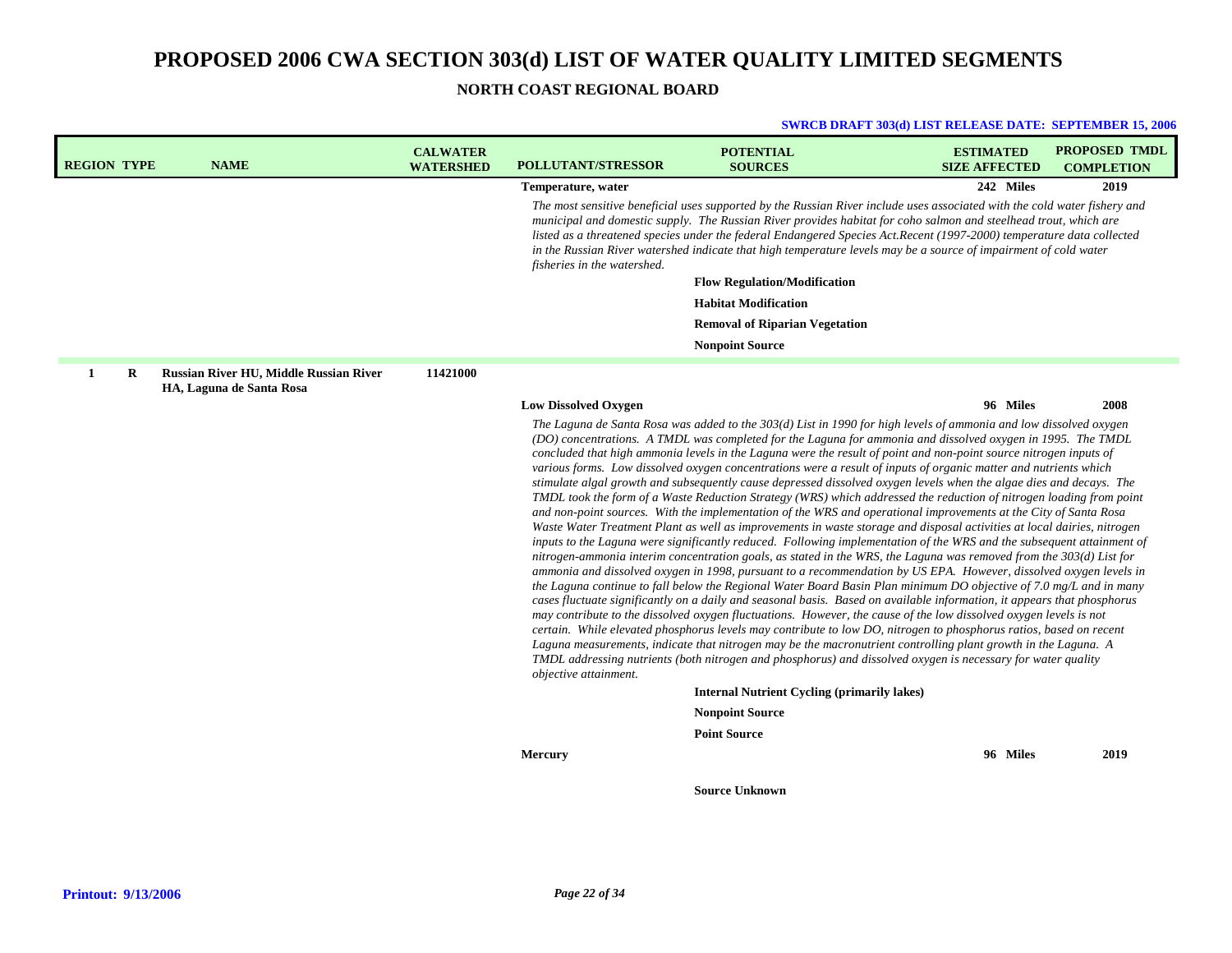**NORTH COAST REGIONAL BOARD**

| <b>REGION TYPE</b> | <b>NAME</b> | <b>CALWATER</b><br><b>WATERSHED</b> | POLLUTANT/STRESSOR              | <b>POTENTIAL</b><br><b>SOURCES</b>                                                                                       | <b>ESTIMATED</b><br><b>SIZE AFFECTED</b> | <b>PROPOSED TMDL</b><br><b>COMPLETION</b> |
|--------------------|-------------|-------------------------------------|---------------------------------|--------------------------------------------------------------------------------------------------------------------------|------------------------------------------|-------------------------------------------|
|                    |             |                                     | Nitrogen                        |                                                                                                                          | 96 Miles                                 | 2019                                      |
|                    |             |                                     | This listing was made by USEPA. |                                                                                                                          |                                          |                                           |
|                    |             |                                     |                                 | <b>Internal Nutrient Cycling (primarily lakes)</b>                                                                       |                                          |                                           |
|                    |             |                                     |                                 | <b>Nonpoint Source</b>                                                                                                   |                                          |                                           |
|                    |             |                                     |                                 | <b>Point Source</b>                                                                                                      |                                          |                                           |
|                    |             |                                     | Phosphorus                      |                                                                                                                          | 96 Miles                                 | 2019                                      |
|                    |             |                                     | This listing was made by USEPA. |                                                                                                                          |                                          |                                           |
|                    |             |                                     |                                 | <b>Internal Nutrient Cycling (primarily lakes)</b>                                                                       |                                          |                                           |
|                    |             |                                     |                                 | <b>Nonpoint Source</b>                                                                                                   |                                          |                                           |
|                    |             |                                     |                                 | <b>Point Source</b>                                                                                                      |                                          |                                           |
|                    |             |                                     | <b>Sedimentation/Siltation</b>  |                                                                                                                          | 96 Miles                                 | 2019                                      |
|                    |             |                                     |                                 | Entire Russian River watershed (including Laguna de Santa Rosa) is listed for sedimentation.<br><b>Road Construction</b> |                                          |                                           |
|                    |             |                                     |                                 | <b>Land Development</b>                                                                                                  |                                          |                                           |
|                    |             |                                     |                                 | <b>Disturbed Sites (Land Develop.)</b>                                                                                   |                                          |                                           |
|                    |             |                                     |                                 | <b>Urban Runoff/Storm Sewers</b>                                                                                         |                                          |                                           |
|                    |             |                                     |                                 | <b>Other Urban Runoff</b>                                                                                                |                                          |                                           |
|                    |             |                                     |                                 | <b>Highway/Road/Bridge Runoff</b>                                                                                        |                                          |                                           |
|                    |             |                                     |                                 | Hydromodification                                                                                                        |                                          |                                           |
|                    |             |                                     |                                 | Channelization                                                                                                           |                                          |                                           |
|                    |             |                                     |                                 | <b>Removal of Riparian Vegetation</b>                                                                                    |                                          |                                           |
|                    |             |                                     |                                 | <b>Streambank Modification/Destabilization</b>                                                                           |                                          |                                           |
|                    |             |                                     |                                 | <b>Drainage/Filling Of Wetlands</b>                                                                                      |                                          |                                           |
|                    |             |                                     |                                 | <b>Channel Erosion</b>                                                                                                   |                                          |                                           |
|                    |             |                                     |                                 | <b>Erosion/Siltation</b>                                                                                                 |                                          |                                           |
|                    |             |                                     |                                 | <b>Erosion From Derelict Land</b>                                                                                        |                                          |                                           |
|                    |             |                                     |                                 | <b>Highway Maintenance and Runoff</b>                                                                                    |                                          |                                           |
|                    |             |                                     |                                 | <b>Nonpoint Source</b>                                                                                                   |                                          |                                           |
|                    |             |                                     |                                 |                                                                                                                          |                                          |                                           |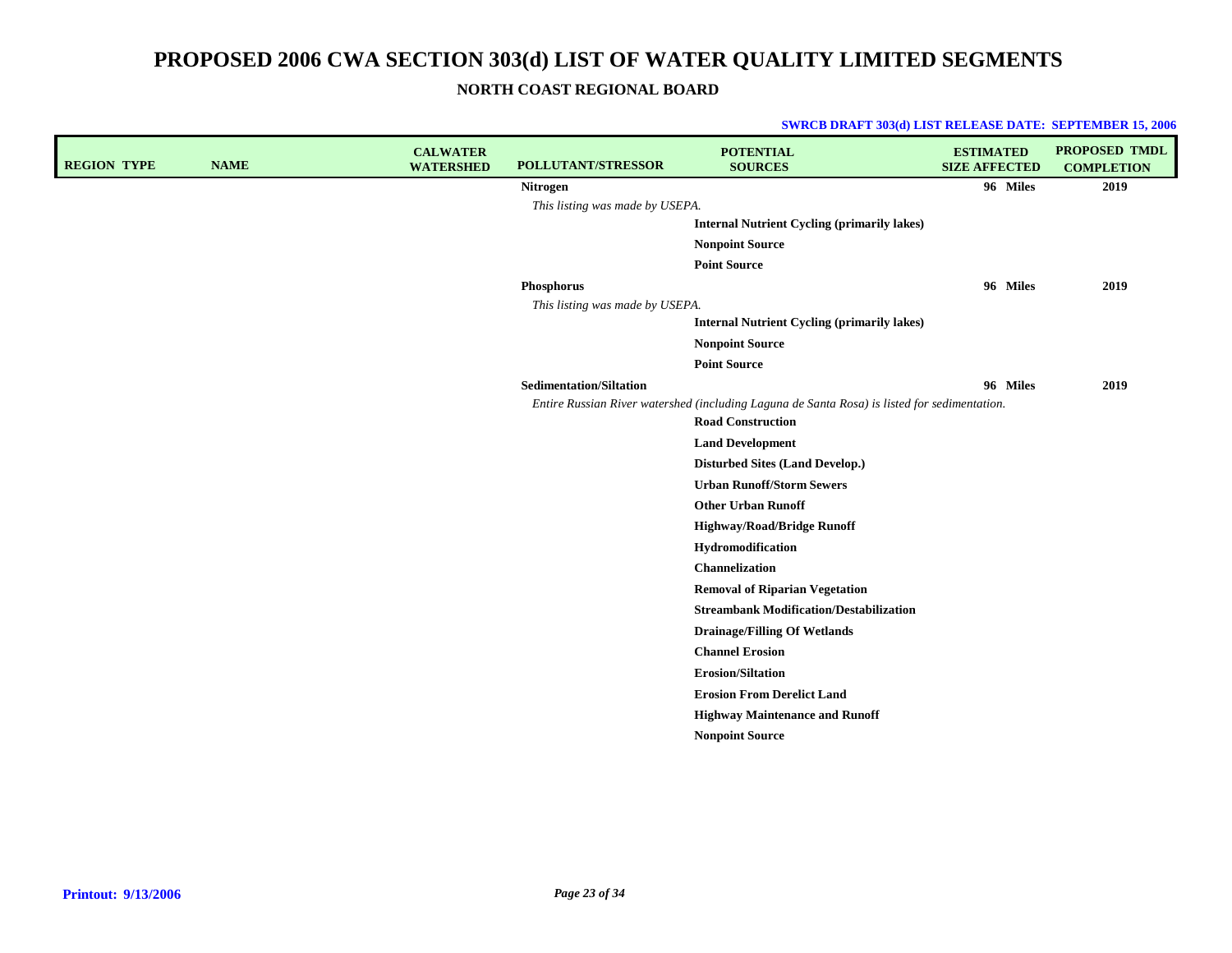## **PROPOSED 2006 CWA SECTION 303(d) LIST OF WATER QUALITY LIMITED SEGMENTS NORTH COAST REGIONAL BOARD**

| <b>REGION TYPE</b> | <b>NAME</b> | <b>CALWATER</b><br><b>WATERSHED</b>                                                                                                                                                                                                                                                                                                                                                                                                                                                                                                                                                                                     | <b>POLLUTANT/STRESSOR</b> | <b>POTENTIAL</b><br><b>SOURCES</b>             | <b>ESTIMATED</b><br><b>SIZE AFFECTED</b> | <b>PROPOSED TMDL</b><br><b>COMPLETION</b> |  |
|--------------------|-------------|-------------------------------------------------------------------------------------------------------------------------------------------------------------------------------------------------------------------------------------------------------------------------------------------------------------------------------------------------------------------------------------------------------------------------------------------------------------------------------------------------------------------------------------------------------------------------------------------------------------------------|---------------------------|------------------------------------------------|------------------------------------------|-------------------------------------------|--|
|                    |             |                                                                                                                                                                                                                                                                                                                                                                                                                                                                                                                                                                                                                         | Temperature, water        |                                                | 96 Miles                                 | 2008                                      |  |
|                    |             | Entire Russian River watershed (including Laguna de Santa Rosa) is listed for temperature. The most sensitive<br>beneficial uses supported by the Russian River include uses associated with the cold water fishery and municipal and<br>domestic supply. The Russian River provides habitat for coho salmon and steelhead trout, which are listed as a<br>threatened species under the federal Endangered Species Act.Recent (1997-2000) temperature data collected in the<br>Russian River watershed indicate that high temperature levels may be a source of impairment of cold water fisheries in<br>the watershed. |                           |                                                |                                          |                                           |  |
|                    |             |                                                                                                                                                                                                                                                                                                                                                                                                                                                                                                                                                                                                                         |                           | <b>Hydromodification</b>                       |                                          |                                           |  |
|                    |             |                                                                                                                                                                                                                                                                                                                                                                                                                                                                                                                                                                                                                         |                           | <b>Upstream Impoundment</b>                    |                                          |                                           |  |
|                    |             |                                                                                                                                                                                                                                                                                                                                                                                                                                                                                                                                                                                                                         |                           | <b>Removal of Riparian Vegetation</b>          |                                          |                                           |  |
|                    |             |                                                                                                                                                                                                                                                                                                                                                                                                                                                                                                                                                                                                                         |                           | <b>Streambank Modification/Destabilization</b> |                                          |                                           |  |
|                    |             |                                                                                                                                                                                                                                                                                                                                                                                                                                                                                                                                                                                                                         |                           | <b>Nonpoint Source</b>                         |                                          |                                           |  |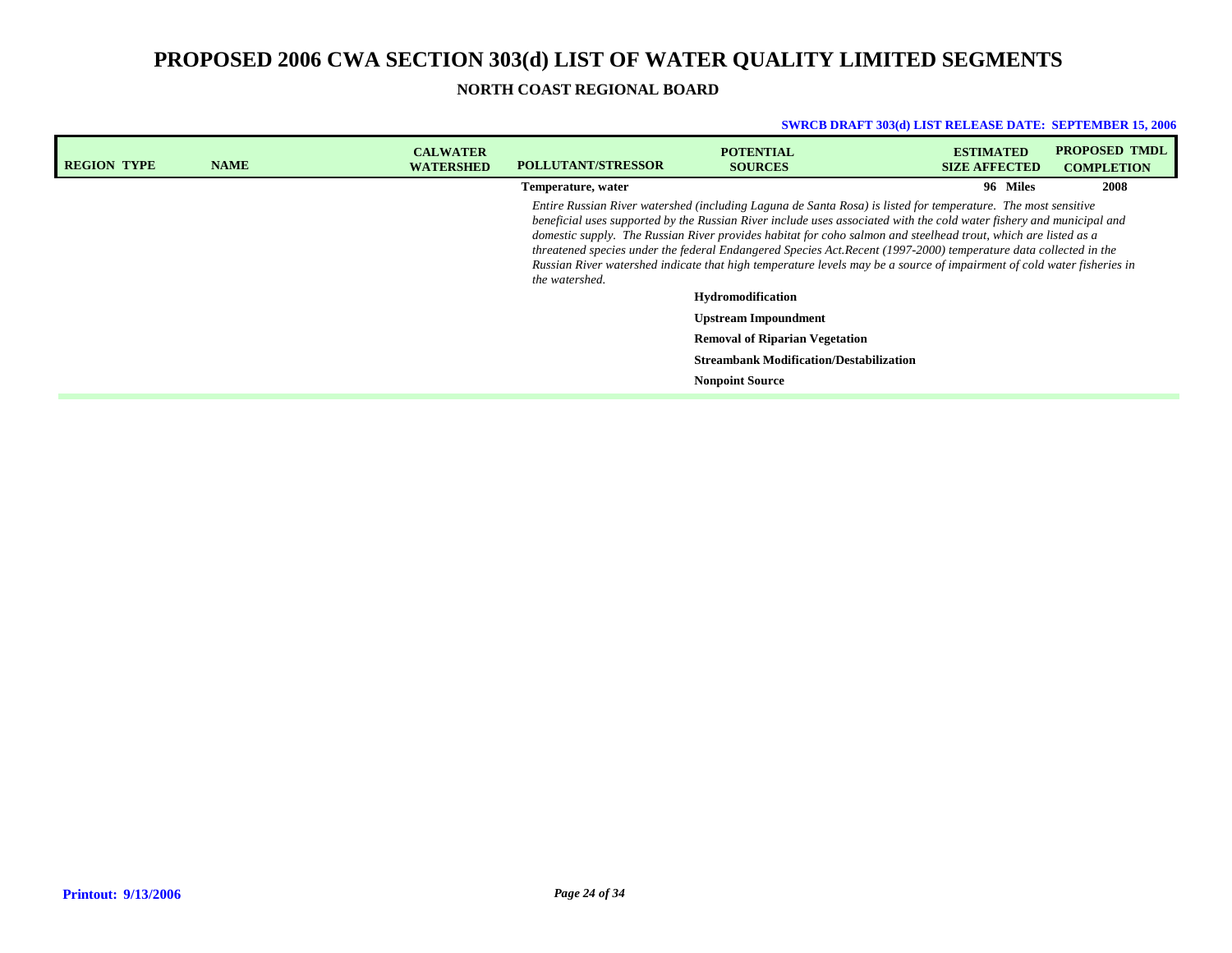**NORTH COAST REGIONAL BOARD**

| <b>REGION TYPE</b> |         | <b>NAME</b>                                                       | <b>CALWATER</b><br><b>WATERSHED</b> | POLLUTANT/STRESSOR             | <b>POTENTIAL</b><br><b>SOURCES</b>                                                                      | <b>ESTIMATED</b><br><b>SIZE AFFECTED</b> | <b>PROPOSED TMDL</b><br><b>COMPLETION</b> |
|--------------------|---------|-------------------------------------------------------------------|-------------------------------------|--------------------------------|---------------------------------------------------------------------------------------------------------|------------------------------------------|-------------------------------------------|
| 1                  | $\bf R$ | Russian River HU, Middle Russian River<br>HA, Mark West Creek HSA | 11423000                            |                                |                                                                                                         |                                          |                                           |
|                    |         |                                                                   |                                     | <b>Sedimentation/Siltation</b> |                                                                                                         | 99 Miles                                 | 2019                                      |
|                    |         |                                                                   |                                     |                                | Russian River Watershed tributary sediment impairments led to listing of entire watershed for sediment. |                                          |                                           |
|                    |         |                                                                   |                                     |                                | <b>Agriculture</b>                                                                                      |                                          |                                           |
|                    |         |                                                                   |                                     |                                | <b>Irrigated Crop Production</b>                                                                        |                                          |                                           |
|                    |         |                                                                   |                                     |                                | <b>Specialty Crop Production</b>                                                                        |                                          |                                           |
|                    |         |                                                                   |                                     |                                | Range Grazing-Riparian and/or Upland                                                                    |                                          |                                           |
|                    |         |                                                                   |                                     |                                | <b>Range Grazing-Riparian</b>                                                                           |                                          |                                           |
|                    |         |                                                                   |                                     |                                | <b>Intensive Animal Feeding Operations</b>                                                              |                                          |                                           |
|                    |         |                                                                   |                                     |                                | <b>Agriculture-storm runoff</b>                                                                         |                                          |                                           |
|                    |         |                                                                   |                                     |                                | <b>Agriculture-grazing</b>                                                                              |                                          |                                           |
|                    |         |                                                                   |                                     |                                | <b>Silviculture</b>                                                                                     |                                          |                                           |
|                    |         |                                                                   |                                     |                                | Harvesting, Restoration, Residue Management                                                             |                                          |                                           |
|                    |         |                                                                   |                                     |                                | <b>Construction/Land Development</b>                                                                    |                                          |                                           |
|                    |         |                                                                   |                                     |                                | <b>Highway/Road/Bridge Construction</b>                                                                 |                                          |                                           |
|                    |         |                                                                   |                                     |                                | <b>Land Development</b>                                                                                 |                                          |                                           |
|                    |         |                                                                   |                                     |                                | <b>Disturbed Sites (Land Develop.)</b>                                                                  |                                          |                                           |
|                    |         |                                                                   |                                     |                                | <b>Other Urban Runoff</b>                                                                               |                                          |                                           |
|                    |         |                                                                   |                                     |                                | <b>Surface Runoff</b>                                                                                   |                                          |                                           |
|                    |         |                                                                   |                                     |                                | <b>Removal of Riparian Vegetation</b>                                                                   |                                          |                                           |
|                    |         |                                                                   |                                     |                                | <b>Streambank Modification/Destabilization</b>                                                          |                                          |                                           |
|                    |         |                                                                   |                                     |                                | <b>Drainage/Filling Of Wetlands</b>                                                                     |                                          |                                           |
|                    |         |                                                                   |                                     |                                | <b>Channel Erosion</b>                                                                                  |                                          |                                           |
|                    |         |                                                                   |                                     |                                | <b>Erosion/Siltation</b>                                                                                |                                          |                                           |
|                    |         |                                                                   |                                     |                                |                                                                                                         |                                          |                                           |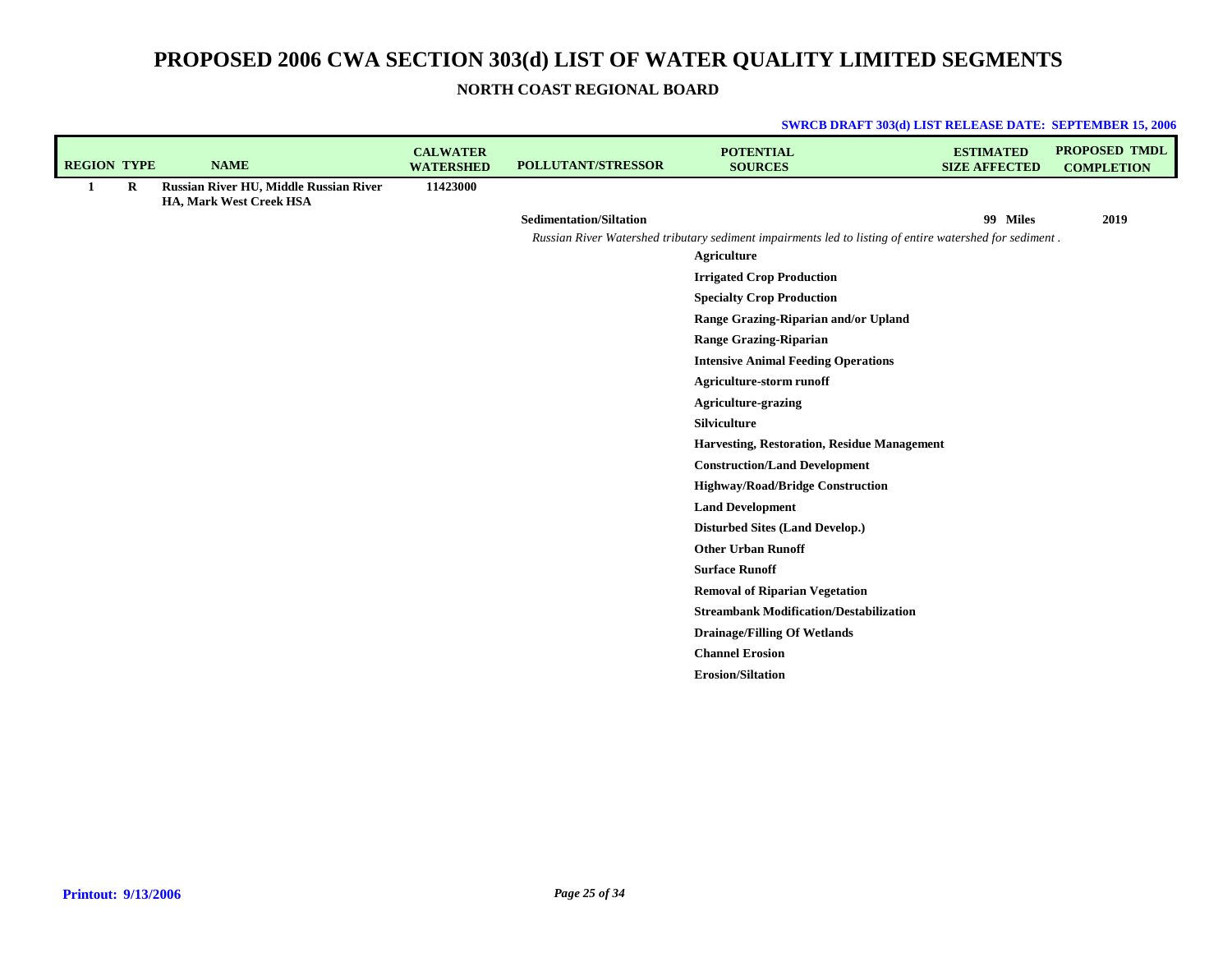## **NORTH COAST REGIONAL BOARD**

| <b>REGION TYPE</b> |   | <b>NAME</b>                                                           | <b>CALWATER</b><br><b>WATERSHED</b> | <b>POLLUTANT/STRESSOR</b>   | <b>POTENTIAL</b><br><b>SOURCES</b>                                                                                                                                                                                                                                                                                                                                                                                                                                                          | <b>ESTIMATED</b><br><b>SIZE AFFECTED</b> | <b>PROPOSED TMDL</b><br><b>COMPLETION</b> |
|--------------------|---|-----------------------------------------------------------------------|-------------------------------------|-----------------------------|---------------------------------------------------------------------------------------------------------------------------------------------------------------------------------------------------------------------------------------------------------------------------------------------------------------------------------------------------------------------------------------------------------------------------------------------------------------------------------------------|------------------------------------------|-------------------------------------------|
|                    |   |                                                                       |                                     | Temperature, water          |                                                                                                                                                                                                                                                                                                                                                                                                                                                                                             | 99 Miles                                 | 2019                                      |
|                    |   |                                                                       |                                     | fisheries in the watershed. | The most sensitive beneficial uses supported by the Russian River include uses associated with the cold water fishery and<br>municipal and domestic supply. The Russian River provides habitat for coho salmon and steelhead trout, which are<br>listed as a threatened species under the federal Endangered Species Act. Recent (1997-2000) temperature data collected<br>in the Russian River watershed indicate that high temperature levels may be a source of impairment of cold water |                                          |                                           |
|                    |   |                                                                       |                                     |                             | Hydromodification                                                                                                                                                                                                                                                                                                                                                                                                                                                                           |                                          |                                           |
|                    |   |                                                                       |                                     |                             | <b>Upstream Impoundment</b>                                                                                                                                                                                                                                                                                                                                                                                                                                                                 |                                          |                                           |
|                    |   |                                                                       |                                     |                             | <b>Flow Regulation/Modification</b>                                                                                                                                                                                                                                                                                                                                                                                                                                                         |                                          |                                           |
|                    |   |                                                                       |                                     |                             | <b>Habitat Modification</b>                                                                                                                                                                                                                                                                                                                                                                                                                                                                 |                                          |                                           |
|                    |   |                                                                       |                                     |                             | <b>Removal of Riparian Vegetation</b>                                                                                                                                                                                                                                                                                                                                                                                                                                                       |                                          |                                           |
|                    |   |                                                                       |                                     |                             | <b>Streambank Modification/Destabilization</b>                                                                                                                                                                                                                                                                                                                                                                                                                                              |                                          |                                           |
|                    |   |                                                                       |                                     |                             | <b>Nonpoint Source</b>                                                                                                                                                                                                                                                                                                                                                                                                                                                                      |                                          |                                           |
|                    | R | Russian River HU, Middle Russian River<br><b>HA, Santa Rosa Creek</b> | 11422000                            |                             |                                                                                                                                                                                                                                                                                                                                                                                                                                                                                             |                                          |                                           |
|                    |   |                                                                       |                                     | <b>Pathogens</b>            |                                                                                                                                                                                                                                                                                                                                                                                                                                                                                             | 87 Miles                                 | 2008                                      |
|                    |   |                                                                       |                                     |                             | <b>Nonpoint Source</b><br><b>Point Source</b>                                                                                                                                                                                                                                                                                                                                                                                                                                               |                                          |                                           |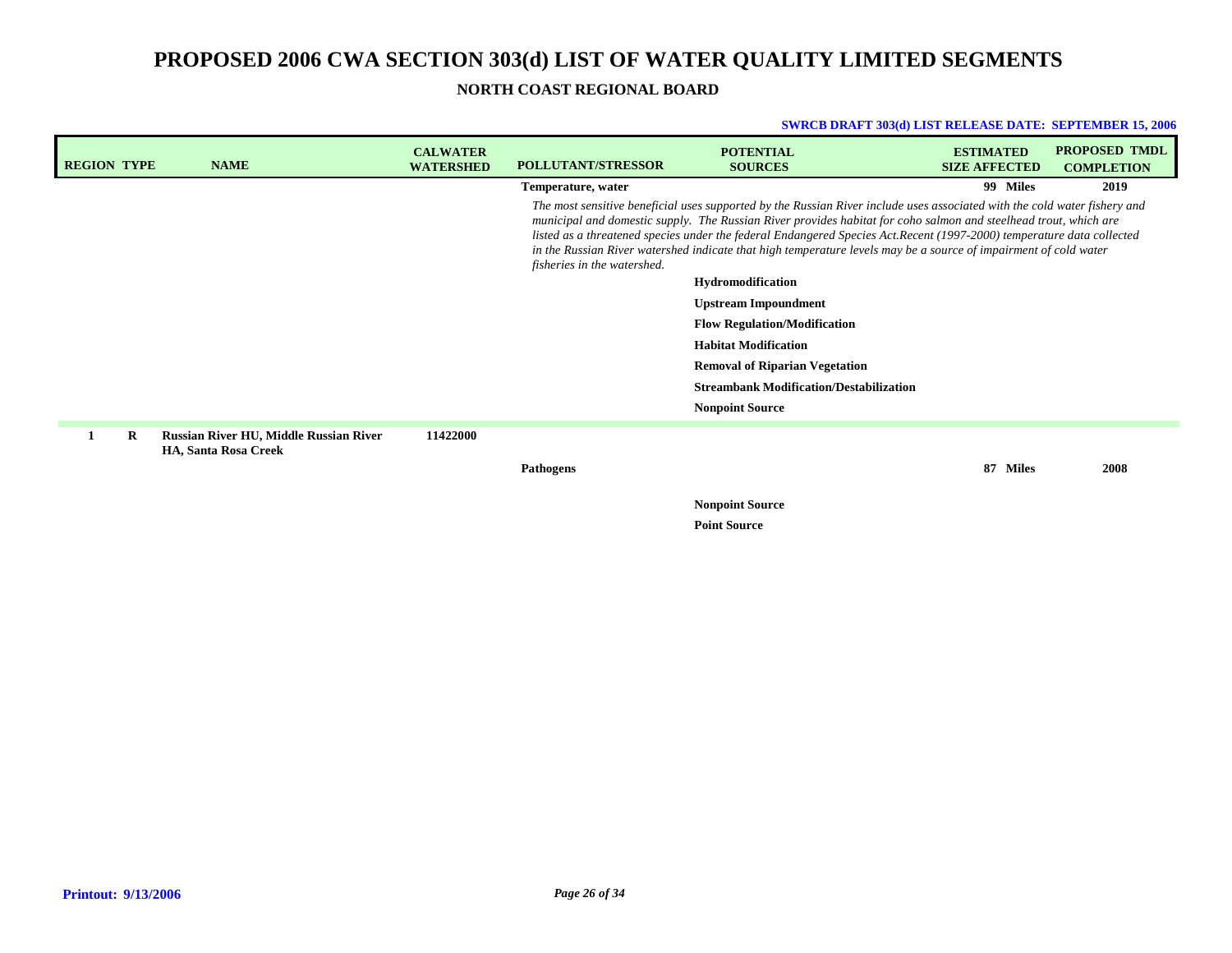**NORTH COAST REGIONAL BOARD**

| <b>REGION TYPE</b> | <b>NAME</b> | <b>CALWATER</b><br><b>WATERSHED</b> | <b>POLLUTANT/STRESSOR</b>               | <b>POTENTIAL</b><br><b>SOURCES</b>                                                       | <b>ESTIMATED</b><br><b>SIZE AFFECTED</b> | <b>PROPOSED TMDL</b><br><b>COMPLETION</b> |
|--------------------|-------------|-------------------------------------|-----------------------------------------|------------------------------------------------------------------------------------------|------------------------------------------|-------------------------------------------|
|                    |             |                                     | <b>Sedimentation/Siltation</b>          |                                                                                          | 87 Miles                                 | 2019                                      |
|                    |             |                                     |                                         | Entire Russian River watershed (including Santa Rosa Creek) is listed for sedimentation. |                                          |                                           |
|                    |             |                                     |                                         | <b>Agriculture</b>                                                                       |                                          |                                           |
|                    |             |                                     |                                         | <b>Nonirrigated Crop Production</b>                                                      |                                          |                                           |
|                    |             |                                     | <b>Irrigated Crop Production</b>        |                                                                                          |                                          |                                           |
|                    |             | <b>Specialty Crop Production</b>    |                                         |                                                                                          |                                          |                                           |
|                    |             |                                     |                                         | Pasture Grazing-Riparian and/or Upland                                                   |                                          |                                           |
|                    |             |                                     | <b>Range Grazing-Riparian</b>           |                                                                                          |                                          |                                           |
|                    |             |                                     | <b>Range Grazing-Upland</b>             |                                                                                          |                                          |                                           |
|                    |             |                                     |                                         | <b>Dairies</b>                                                                           |                                          |                                           |
|                    |             |                                     | <b>Construction/Land Development</b>    |                                                                                          |                                          |                                           |
|                    |             |                                     | <b>Highway/Road/Bridge Construction</b> |                                                                                          |                                          |                                           |
|                    |             |                                     |                                         | <b>Land Development</b>                                                                  |                                          |                                           |
|                    |             |                                     | <b>Urban Runoff/Storm Sewers</b>        |                                                                                          |                                          |                                           |
|                    |             |                                     |                                         | <b>Urban Runoff--Non-industrial Permitted</b>                                            |                                          |                                           |
|                    |             |                                     |                                         | <b>Other Urban Runoff</b>                                                                |                                          |                                           |
|                    |             |                                     |                                         | <b>Surface Runoff</b>                                                                    |                                          |                                           |
|                    |             |                                     |                                         | Hydromodification                                                                        |                                          |                                           |
|                    |             |                                     |                                         | Channelization                                                                           |                                          |                                           |
|                    |             |                                     |                                         | <b>Bridge Construction</b>                                                               |                                          |                                           |
|                    |             |                                     |                                         | <b>Habitat Modification</b>                                                              |                                          |                                           |
|                    |             |                                     |                                         | <b>Removal of Riparian Vegetation</b>                                                    |                                          |                                           |
|                    |             |                                     |                                         | <b>Streambank Modification/Destabilization</b>                                           |                                          |                                           |
|                    |             |                                     |                                         | <b>Drainage/Filling Of Wetlands</b>                                                      |                                          |                                           |
|                    |             |                                     |                                         | <b>Channel Erosion</b>                                                                   |                                          |                                           |
|                    |             |                                     |                                         | <b>Erosion/Siltation</b>                                                                 |                                          |                                           |
|                    |             |                                     |                                         | <b>Natural Sources</b>                                                                   |                                          |                                           |
|                    |             |                                     |                                         | <b>Nonpoint Source</b>                                                                   |                                          |                                           |
|                    |             |                                     |                                         |                                                                                          |                                          |                                           |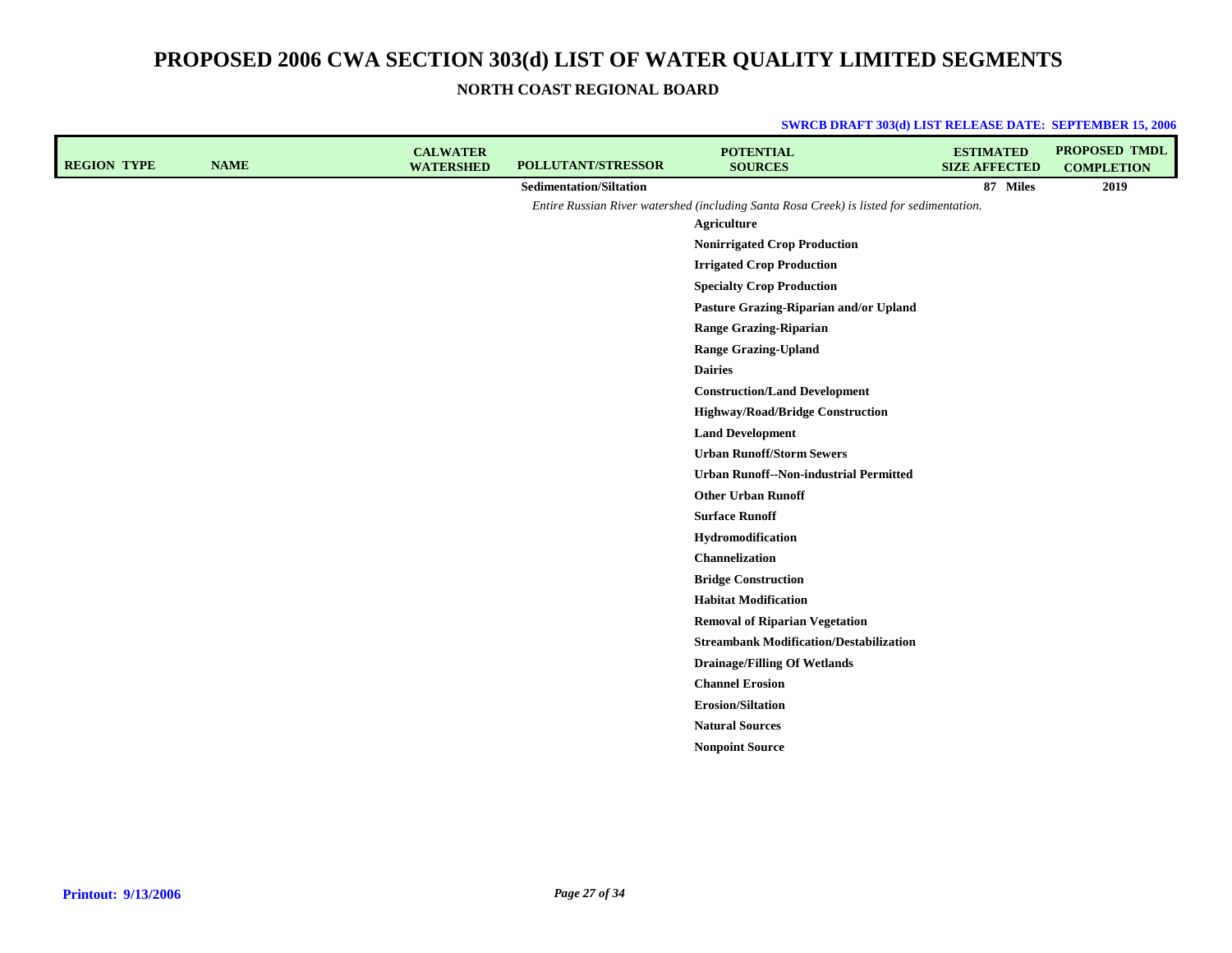## **NORTH COAST REGIONAL BOARD**

| <b>REGION TYPE</b> | <b>NAME</b>                                                    | <b>CALWATER</b><br><b>WATERSHED</b> | POLLUTANT/STRESSOR             | <b>POTENTIAL</b><br><b>SOURCES</b>                                                                          | <b>ESTIMATED</b><br><b>SIZE AFFECTED</b> | <b>PROPOSED TMDL</b><br><b>COMPLETION</b> |
|--------------------|----------------------------------------------------------------|-------------------------------------|--------------------------------|-------------------------------------------------------------------------------------------------------------|------------------------------------------|-------------------------------------------|
|                    |                                                                |                                     | Temperature, water             |                                                                                                             | 87 Miles                                 | 2019                                      |
|                    |                                                                |                                     |                                | Entire Russian River watershed (including Santa Rosa Creek) is listed for temperature.                      |                                          |                                           |
|                    |                                                                |                                     |                                | Hydromodification                                                                                           |                                          |                                           |
|                    |                                                                |                                     |                                | <b>Upstream Impoundment</b>                                                                                 |                                          |                                           |
|                    |                                                                |                                     |                                | <b>Removal of Riparian Vegetation</b>                                                                       |                                          |                                           |
|                    |                                                                |                                     |                                | <b>Streambank Modification/Destabilization</b>                                                              |                                          |                                           |
|                    |                                                                |                                     |                                | <b>Nonpoint Source</b>                                                                                      |                                          |                                           |
| 1<br>R             | Russian River HU, Middle Russian River<br>HA, Warm Springs HSA | 11424000                            |                                |                                                                                                             |                                          |                                           |
|                    |                                                                |                                     | <b>Sedimentation/Siltation</b> |                                                                                                             | 255 Miles                                | 2019                                      |
|                    |                                                                |                                     |                                | Sediment impacts in Russian River tributaries prompted listing entire Russian River watershed for sediment. |                                          |                                           |
|                    |                                                                |                                     |                                | Agriculture                                                                                                 |                                          |                                           |
|                    |                                                                |                                     |                                | Agriculture-storm runoff                                                                                    |                                          |                                           |
|                    |                                                                |                                     |                                | Silviculture                                                                                                |                                          |                                           |
|                    |                                                                |                                     |                                | <b>Logging Road Construction/Maintenance</b>                                                                |                                          |                                           |
|                    |                                                                |                                     |                                | <b>Construction/Land Development</b>                                                                        |                                          |                                           |
|                    |                                                                |                                     |                                | <b>Highway/Road/Bridge Construction</b>                                                                     |                                          |                                           |
|                    |                                                                |                                     |                                | <b>Disturbed Sites (Land Develop.)</b>                                                                      |                                          |                                           |
|                    |                                                                |                                     |                                | Hydromodification                                                                                           |                                          |                                           |
|                    |                                                                |                                     |                                | <b>Channelization</b>                                                                                       |                                          |                                           |
|                    |                                                                |                                     |                                | <b>Dam Construction</b>                                                                                     |                                          |                                           |
|                    |                                                                |                                     |                                | <b>Upstream Impoundment</b>                                                                                 |                                          |                                           |
|                    |                                                                |                                     |                                | <b>Flow Regulation/Modification</b>                                                                         |                                          |                                           |
|                    |                                                                |                                     |                                | <b>Habitat Modification</b>                                                                                 |                                          |                                           |
|                    |                                                                |                                     |                                | <b>Removal of Riparian Vegetation</b>                                                                       |                                          |                                           |
|                    |                                                                |                                     |                                | <b>Streambank Modification/Destabilization</b>                                                              |                                          |                                           |
|                    |                                                                |                                     |                                | <b>Drainage/Filling Of Wetlands</b>                                                                         |                                          |                                           |
|                    |                                                                |                                     |                                | <b>Channel Erosion</b>                                                                                      |                                          |                                           |
|                    |                                                                |                                     |                                | <b>Erosion/Siltation</b>                                                                                    |                                          |                                           |
|                    |                                                                |                                     |                                | <b>Nonpoint Source</b>                                                                                      |                                          |                                           |
|                    |                                                                |                                     |                                |                                                                                                             |                                          |                                           |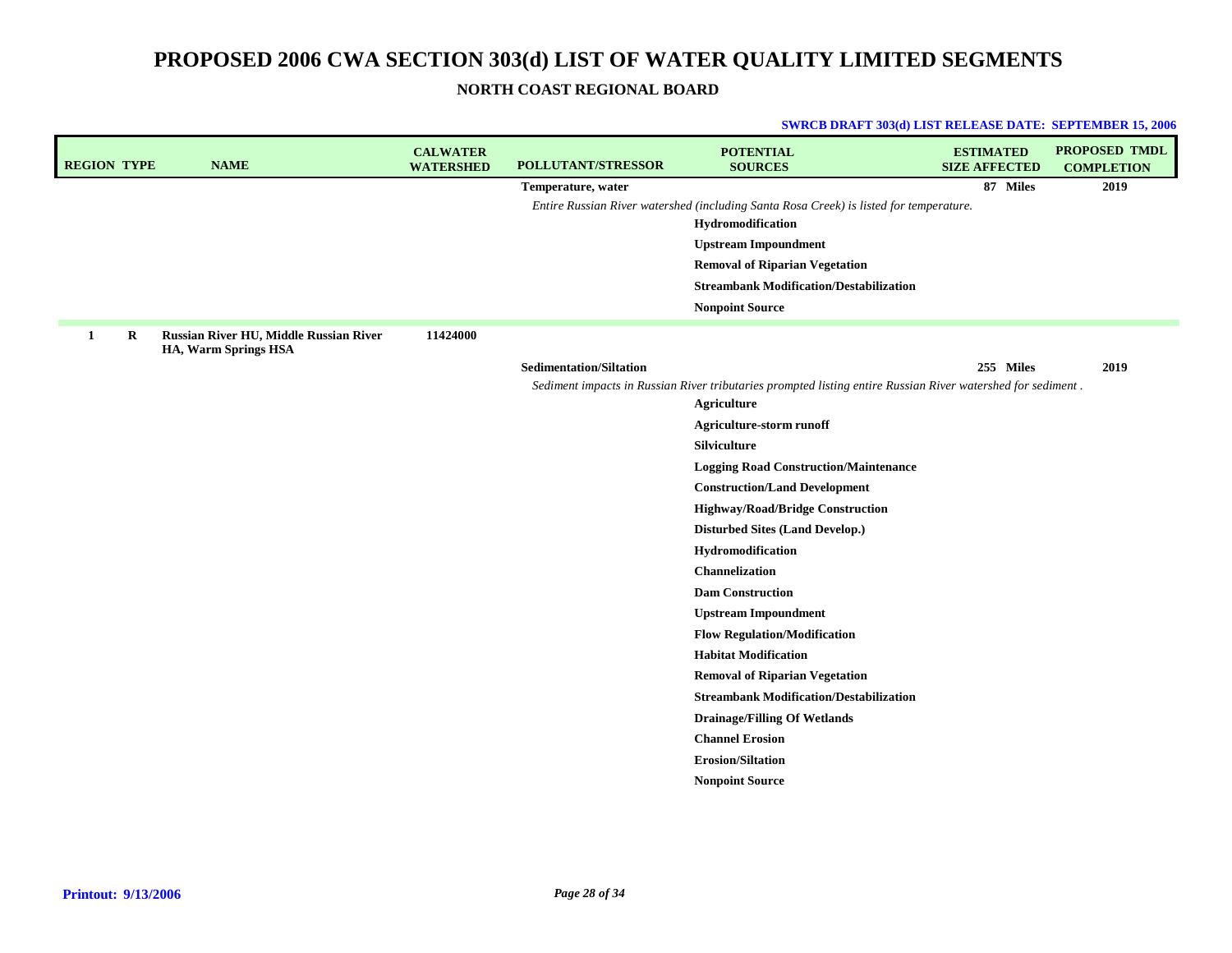## **NORTH COAST REGIONAL BOARD**

| <b>REGION TYPE</b> | <b>NAME</b>                                                                                       | <b>CALWATER</b><br><b>WATERSHED</b> | <b>POLLUTANT/STRESSOR</b>   | <b>POTENTIAL</b><br><b>SOURCES</b>                                                                                                                                                                                                                                                                                                                                                                                                                                                         | <b>ESTIMATED</b><br><b>SIZE AFFECTED</b> | <b>PROPOSED TMDL</b><br><b>COMPLETION</b> |
|--------------------|---------------------------------------------------------------------------------------------------|-------------------------------------|-----------------------------|--------------------------------------------------------------------------------------------------------------------------------------------------------------------------------------------------------------------------------------------------------------------------------------------------------------------------------------------------------------------------------------------------------------------------------------------------------------------------------------------|------------------------------------------|-------------------------------------------|
|                    |                                                                                                   |                                     | Temperature, water          |                                                                                                                                                                                                                                                                                                                                                                                                                                                                                            | 255 Miles                                | 2019                                      |
|                    |                                                                                                   |                                     | fisheries in the watershed. | The most sensitive beneficial uses supported by the Russian River include uses associated with the cold water fishery and<br>municipal and domestic supply. The Russian River provides habitat for coho salmon and steelhead trout, which are<br>listed as a threatened species under the federal Endangered Species Act.Recent (1997-2000) temperature data collected<br>in the Russian River watershed indicate that high temperature levels may be a source of impairment of cold water |                                          |                                           |
|                    |                                                                                                   |                                     |                             | Hydromodification                                                                                                                                                                                                                                                                                                                                                                                                                                                                          |                                          |                                           |
|                    |                                                                                                   |                                     |                             | <b>Upstream Impoundment</b>                                                                                                                                                                                                                                                                                                                                                                                                                                                                |                                          |                                           |
|                    |                                                                                                   |                                     |                             | <b>Flow Regulation/Modification</b>                                                                                                                                                                                                                                                                                                                                                                                                                                                        |                                          |                                           |
|                    |                                                                                                   |                                     |                             | <b>Habitat Modification</b>                                                                                                                                                                                                                                                                                                                                                                                                                                                                |                                          |                                           |
|                    |                                                                                                   |                                     |                             | <b>Removal of Riparian Vegetation</b>                                                                                                                                                                                                                                                                                                                                                                                                                                                      |                                          |                                           |
|                    |                                                                                                   |                                     |                             | <b>Streambank Modification/Destabilization</b>                                                                                                                                                                                                                                                                                                                                                                                                                                             |                                          |                                           |
|                    |                                                                                                   |                                     |                             | <b>Nonpoint Source</b>                                                                                                                                                                                                                                                                                                                                                                                                                                                                     |                                          |                                           |
| L                  | <b>Russian River HU, Middle Russian River</b><br>HA, Warm Springs HSA, Lake Sonoma<br>[Reservoir] | 11424000                            |                             |                                                                                                                                                                                                                                                                                                                                                                                                                                                                                            |                                          |                                           |
|                    |                                                                                                   |                                     | <b>Mercury</b>              |                                                                                                                                                                                                                                                                                                                                                                                                                                                                                            | 2377 Acres                               | 2019                                      |
|                    |                                                                                                   |                                     |                             | The Russian River HU, Middle Russian River HA, Warm Springs HSA, Lake Sonoma [Reservoir] includes the following<br>Calwater Planning Watersheds (PWS): 114.24022, 114.24030 and 114.24032.                                                                                                                                                                                                                                                                                                 |                                          |                                           |
|                    |                                                                                                   |                                     |                             | <b>Resource Extraction</b>                                                                                                                                                                                                                                                                                                                                                                                                                                                                 |                                          |                                           |
|                    |                                                                                                   |                                     |                             | <b>Nonpoint Source</b>                                                                                                                                                                                                                                                                                                                                                                                                                                                                     |                                          |                                           |
|                    |                                                                                                   |                                     |                             |                                                                                                                                                                                                                                                                                                                                                                                                                                                                                            |                                          |                                           |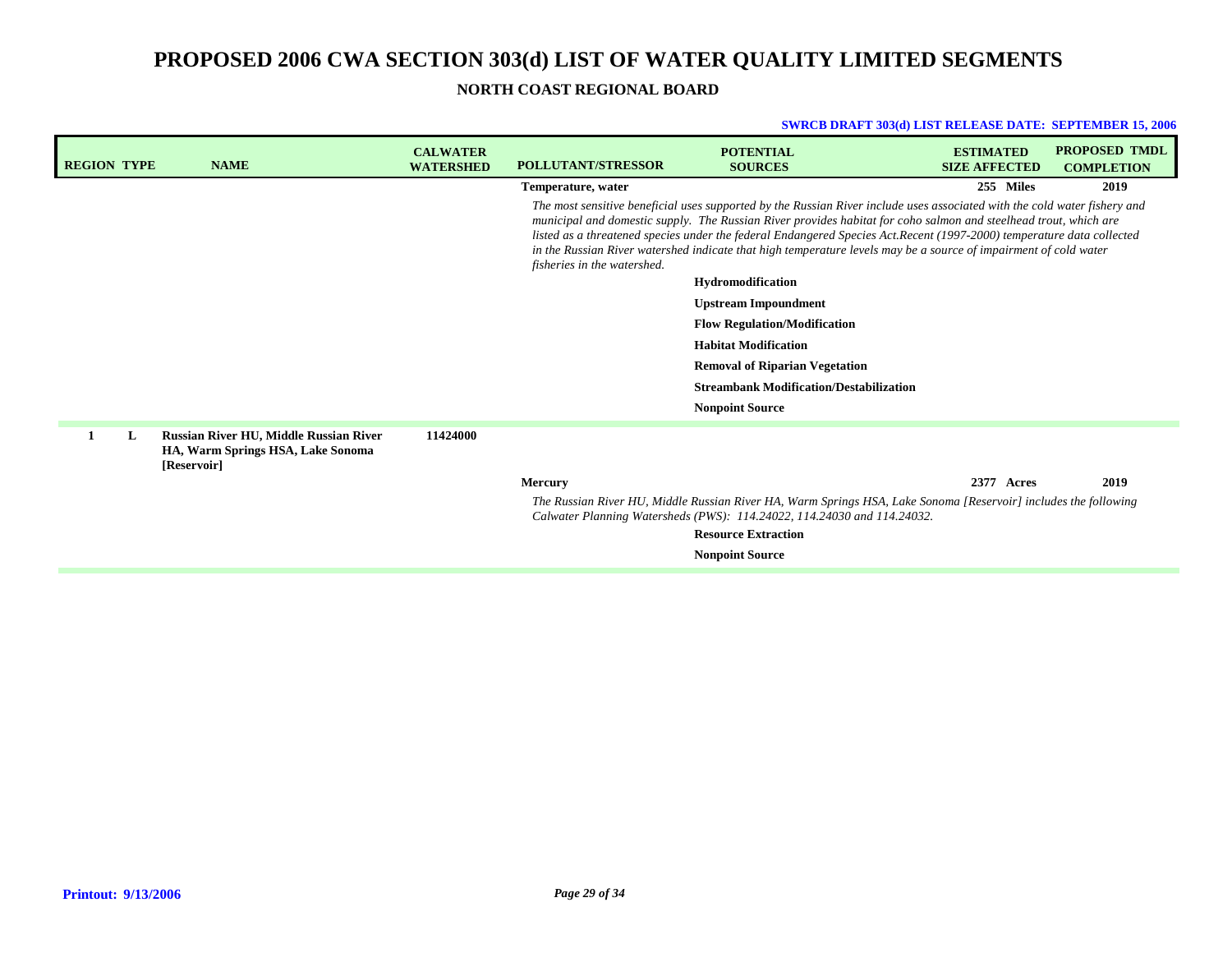**SWRCB DRAFT 303(d) LIST RELEASE DATE: SEPTEMBER 15, 2006**

**NORTH COAST REGIONAL BOARD**

| <b>REGION TYPE</b> |   | <b>NAME</b>                                                                  | <b>CALWATER</b><br><b>WATERSHED</b> | <b>POLLUTANT/STRESSOR</b>      | <b>POTENTIAL</b><br><b>SOURCES</b>                                                                                                                                                                                                                                                                                                                            | <b>ESTIMATED</b><br><b>SIZE AFFECTED</b> | <b>PROPOSED TMDL</b><br><b>COMPLETION</b> |
|--------------------|---|------------------------------------------------------------------------------|-------------------------------------|--------------------------------|---------------------------------------------------------------------------------------------------------------------------------------------------------------------------------------------------------------------------------------------------------------------------------------------------------------------------------------------------------------|------------------------------------------|-------------------------------------------|
| -1                 | R | <b>Russian River HU, Upper Russian River</b><br><b>HA, Coyote Valley HSA</b> | 11432000                            |                                |                                                                                                                                                                                                                                                                                                                                                               |                                          |                                           |
|                    |   |                                                                              |                                     | <b>Sedimentation/Siltation</b> |                                                                                                                                                                                                                                                                                                                                                               | 171 Miles                                | 2019                                      |
|                    |   |                                                                              |                                     |                                | Russian River Watershed tributary sediment impairments led to listing of entire watershed for sediment.                                                                                                                                                                                                                                                       |                                          |                                           |
|                    |   |                                                                              |                                     |                                | Agriculture                                                                                                                                                                                                                                                                                                                                                   |                                          |                                           |
|                    |   |                                                                              |                                     |                                | <b>Silviculture</b>                                                                                                                                                                                                                                                                                                                                           |                                          |                                           |
|                    |   |                                                                              |                                     |                                | <b>Construction/Land Development</b>                                                                                                                                                                                                                                                                                                                          |                                          |                                           |
|                    |   |                                                                              |                                     |                                | Hydromodification                                                                                                                                                                                                                                                                                                                                             |                                          |                                           |
|                    |   |                                                                              |                                     |                                | Channelization                                                                                                                                                                                                                                                                                                                                                |                                          |                                           |
|                    |   |                                                                              |                                     |                                | <b>Dam Construction</b>                                                                                                                                                                                                                                                                                                                                       |                                          |                                           |
|                    |   |                                                                              |                                     |                                | <b>Flow Regulation/Modification</b>                                                                                                                                                                                                                                                                                                                           |                                          |                                           |
|                    |   |                                                                              |                                     |                                | <b>Bridge Construction</b>                                                                                                                                                                                                                                                                                                                                    |                                          |                                           |
|                    |   |                                                                              |                                     |                                | <b>Habitat Modification</b>                                                                                                                                                                                                                                                                                                                                   |                                          |                                           |
|                    |   |                                                                              |                                     |                                | <b>Removal of Riparian Vegetation</b>                                                                                                                                                                                                                                                                                                                         |                                          |                                           |
|                    |   |                                                                              |                                     |                                | <b>Streambank Modification/Destabilization</b>                                                                                                                                                                                                                                                                                                                |                                          |                                           |
|                    |   |                                                                              |                                     |                                | <b>Drainage/Filling Of Wetlands</b>                                                                                                                                                                                                                                                                                                                           |                                          |                                           |
|                    |   |                                                                              |                                     |                                | <b>Channel Erosion</b>                                                                                                                                                                                                                                                                                                                                        |                                          |                                           |
|                    |   |                                                                              |                                     |                                | <b>Erosion/Siltation</b>                                                                                                                                                                                                                                                                                                                                      |                                          | 2019                                      |
|                    |   |                                                                              |                                     | Temperature, water             | The most sensitive beneficial uses supported by the Russian River include uses associated with the cold water fishery and                                                                                                                                                                                                                                     | 171 Miles                                |                                           |
|                    |   |                                                                              |                                     | fisheries in the watershed.    | municipal and domestic supply. The Russian River provides habitat for coho salmon and steelhead trout, which are<br>listed as a threatened species under the federal Endangered Species Act.Recent (1997-2000) temperature data collected<br>in the Russian River watershed indicate that high temperature levels may be a source of impairment of cold water |                                          |                                           |
|                    |   |                                                                              |                                     |                                | Hydromodification                                                                                                                                                                                                                                                                                                                                             |                                          |                                           |
|                    |   |                                                                              |                                     |                                | <b>Upstream Impoundment</b>                                                                                                                                                                                                                                                                                                                                   |                                          |                                           |
|                    |   |                                                                              |                                     |                                | <b>Flow Regulation/Modification</b>                                                                                                                                                                                                                                                                                                                           |                                          |                                           |
|                    |   |                                                                              |                                     |                                | <b>Habitat Modification</b>                                                                                                                                                                                                                                                                                                                                   |                                          |                                           |
|                    |   |                                                                              |                                     |                                | <b>Removal of Riparian Vegetation</b>                                                                                                                                                                                                                                                                                                                         |                                          |                                           |
|                    |   |                                                                              |                                     |                                | <b>Streambank Modification/Destabilization</b>                                                                                                                                                                                                                                                                                                                |                                          |                                           |
|                    |   |                                                                              |                                     |                                | <b>Nonpoint Source</b>                                                                                                                                                                                                                                                                                                                                        |                                          |                                           |
|                    |   |                                                                              |                                     |                                |                                                                                                                                                                                                                                                                                                                                                               |                                          |                                           |

## **Printout: 9/13/2006**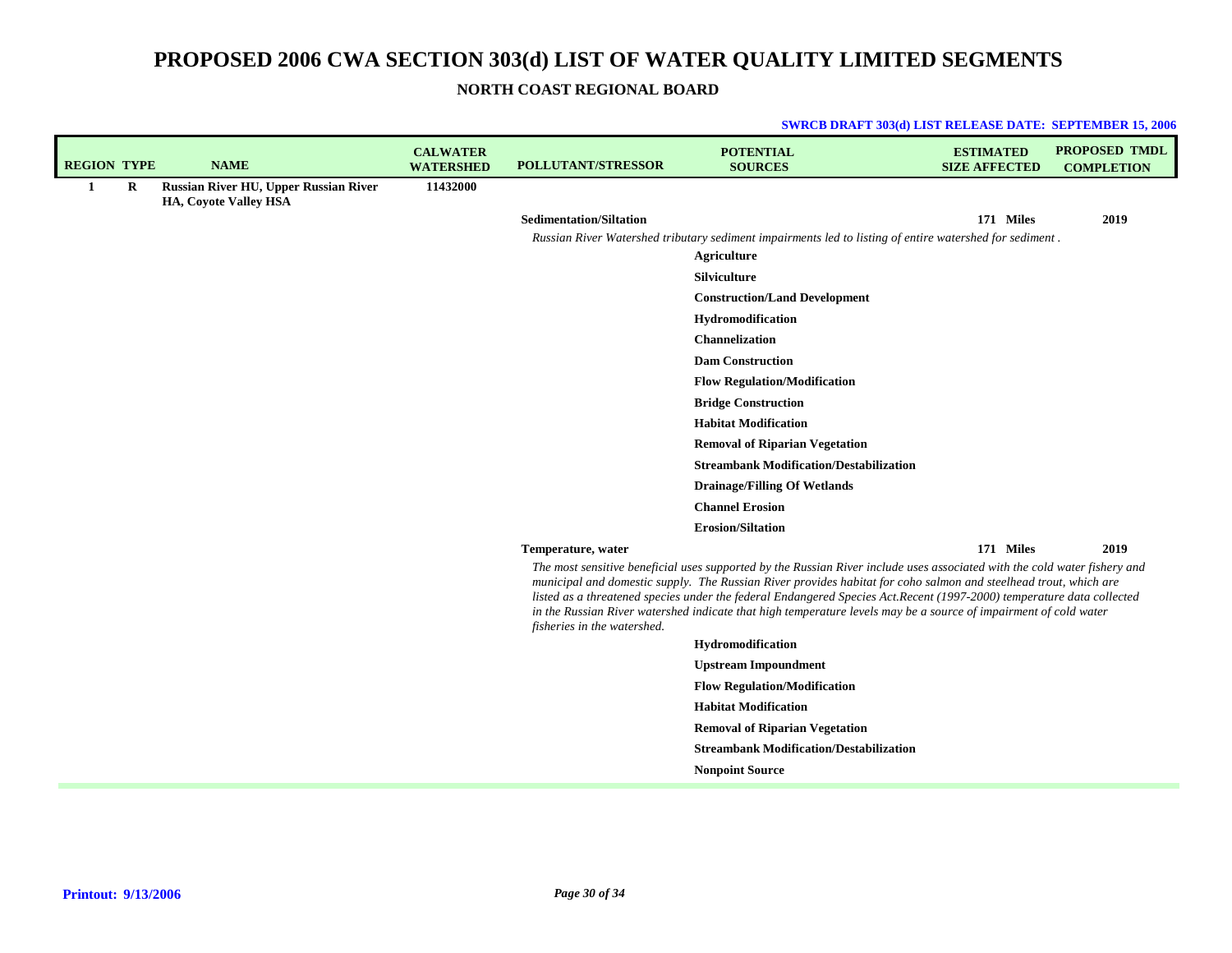## **NORTH COAST REGIONAL BOARD**

|                    |   |                                                                                                      |                                     |                                | <b>SWRCB DRAFT 303(d) LIST RELEASE DATE: SEPTEMBER 15, 2006</b>                                                                                                                                                                                                                                                                                                                                                                                                                            |                                          |                                           |
|--------------------|---|------------------------------------------------------------------------------------------------------|-------------------------------------|--------------------------------|--------------------------------------------------------------------------------------------------------------------------------------------------------------------------------------------------------------------------------------------------------------------------------------------------------------------------------------------------------------------------------------------------------------------------------------------------------------------------------------------|------------------------------------------|-------------------------------------------|
| <b>REGION TYPE</b> |   | <b>NAME</b>                                                                                          | <b>CALWATER</b><br><b>WATERSHED</b> | <b>POLLUTANT/STRESSOR</b>      | <b>POTENTIAL</b><br><b>SOURCES</b>                                                                                                                                                                                                                                                                                                                                                                                                                                                         | <b>ESTIMATED</b><br><b>SIZE AFFECTED</b> | <b>PROPOSED TMDL</b><br><b>COMPLETION</b> |
| 1                  | L | <b>Russian River HU, Upper Russian River</b><br>HA, Coyote Valley HSA, Lake Mendocino<br>[Reservoir] | 11432060                            |                                |                                                                                                                                                                                                                                                                                                                                                                                                                                                                                            |                                          |                                           |
|                    |   |                                                                                                      |                                     | <b>Mercury</b>                 |                                                                                                                                                                                                                                                                                                                                                                                                                                                                                            | 1704 Acres                               | 2019                                      |
|                    |   |                                                                                                      |                                     |                                | <b>Resource Extraction</b>                                                                                                                                                                                                                                                                                                                                                                                                                                                                 |                                          |                                           |
|                    |   |                                                                                                      |                                     |                                | <b>Nonpoint Source</b>                                                                                                                                                                                                                                                                                                                                                                                                                                                                     |                                          |                                           |
| 1                  | R | <b>Russian River HU, Upper Russian River</b><br>HA, Forsythe Creek HSA                               | 11433000                            |                                |                                                                                                                                                                                                                                                                                                                                                                                                                                                                                            |                                          |                                           |
|                    |   |                                                                                                      |                                     | <b>Sedimentation/Siltation</b> |                                                                                                                                                                                                                                                                                                                                                                                                                                                                                            | 122 Miles                                | 2019                                      |
|                    |   |                                                                                                      |                                     |                                | Russian River Watershed tributary sediment impairments led to listing of entire watershed for sediment.<br><b>Erosion/Siltation</b>                                                                                                                                                                                                                                                                                                                                                        |                                          |                                           |
|                    |   |                                                                                                      |                                     |                                | <b>Nonpoint Source</b>                                                                                                                                                                                                                                                                                                                                                                                                                                                                     |                                          |                                           |
|                    |   |                                                                                                      |                                     | Temperature, water             |                                                                                                                                                                                                                                                                                                                                                                                                                                                                                            | 122 Miles                                | 2019                                      |
|                    |   |                                                                                                      |                                     | fisheries in the watershed.    | The most sensitive beneficial uses supported by the Russian River include uses associated with the cold water fishery and<br>municipal and domestic supply. The Russian River provides habitat for coho salmon and steelhead trout, which are<br>listed as a threatened species under the federal Endangered Species Act.Recent (1997-2000) temperature data collected<br>in the Russian River watershed indicate that high temperature levels may be a source of impairment of cold water |                                          |                                           |
|                    |   |                                                                                                      |                                     |                                | Hydromodification                                                                                                                                                                                                                                                                                                                                                                                                                                                                          |                                          |                                           |
|                    |   |                                                                                                      |                                     |                                | <b>Upstream Impoundment</b>                                                                                                                                                                                                                                                                                                                                                                                                                                                                |                                          |                                           |
|                    |   |                                                                                                      |                                     |                                | <b>Flow Regulation/Modification</b>                                                                                                                                                                                                                                                                                                                                                                                                                                                        |                                          |                                           |
|                    |   |                                                                                                      |                                     |                                | <b>Habitat Modification</b>                                                                                                                                                                                                                                                                                                                                                                                                                                                                |                                          |                                           |
|                    |   |                                                                                                      |                                     |                                | <b>Removal of Riparian Vegetation</b>                                                                                                                                                                                                                                                                                                                                                                                                                                                      |                                          |                                           |
|                    |   |                                                                                                      |                                     |                                | <b>Streambank Modification/Destabilization</b>                                                                                                                                                                                                                                                                                                                                                                                                                                             |                                          |                                           |
|                    |   |                                                                                                      |                                     |                                | <b>Nonpoint Source</b>                                                                                                                                                                                                                                                                                                                                                                                                                                                                     |                                          |                                           |

## **Printout: 9/13/2006**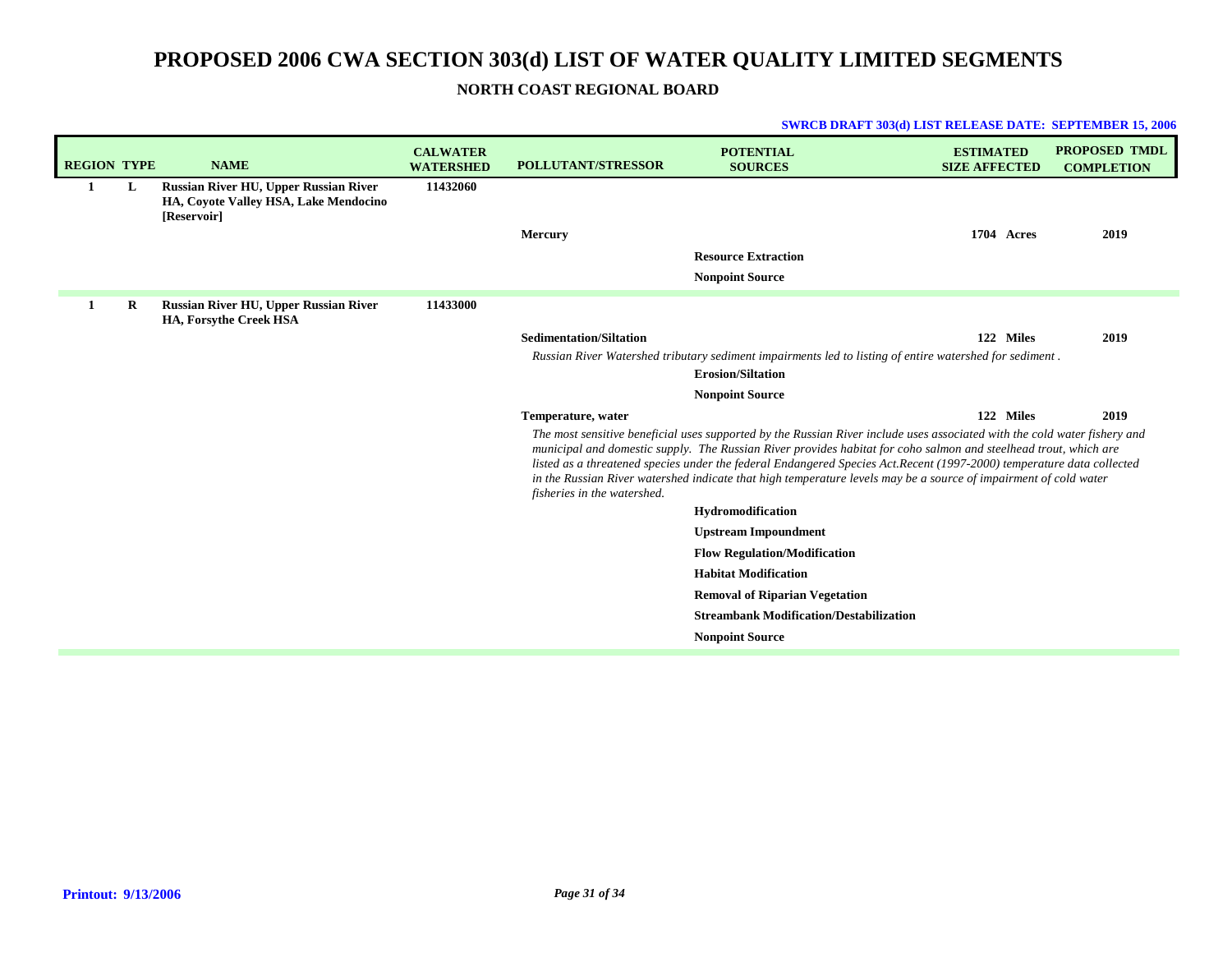**NORTH COAST REGIONAL BOARD**

| <b>REGION TYPE</b> |         | <b>NAME</b>                                            | <b>CALWATER</b><br><b>WATERSHED</b> | <b>POLLUTANT/STRESSOR</b>      | <b>POTENTIAL</b><br><b>SOURCES</b>                                                                                                                                                                                                                                                                                                                                                                                                                                                          | <b>ESTIMATED</b><br><b>SIZE AFFECTED</b> | <b>PROPOSED TMDL</b><br><b>COMPLETION</b> |
|--------------------|---------|--------------------------------------------------------|-------------------------------------|--------------------------------|---------------------------------------------------------------------------------------------------------------------------------------------------------------------------------------------------------------------------------------------------------------------------------------------------------------------------------------------------------------------------------------------------------------------------------------------------------------------------------------------|------------------------------------------|-------------------------------------------|
| $\mathbf{1}$       | $\bf R$ | Russian River HU, Upper Russian River<br>HA, Ukiah HSA | 11431000                            |                                |                                                                                                                                                                                                                                                                                                                                                                                                                                                                                             |                                          |                                           |
|                    |         |                                                        |                                     | <b>Sedimentation/Siltation</b> |                                                                                                                                                                                                                                                                                                                                                                                                                                                                                             | 460 Miles                                | 2019                                      |
|                    |         |                                                        |                                     |                                | Russian River Watershed tributary sediment impairments led to listing of entire watershed for sediment.<br><b>Agriculture</b>                                                                                                                                                                                                                                                                                                                                                               |                                          |                                           |
|                    |         |                                                        |                                     |                                | Silviculture                                                                                                                                                                                                                                                                                                                                                                                                                                                                                |                                          |                                           |
|                    |         |                                                        |                                     |                                | <b>Construction/Land Development</b>                                                                                                                                                                                                                                                                                                                                                                                                                                                        |                                          |                                           |
|                    |         |                                                        |                                     |                                | <b>Resource Extraction</b>                                                                                                                                                                                                                                                                                                                                                                                                                                                                  |                                          |                                           |
|                    |         |                                                        |                                     |                                | <b>Habitat Modification</b>                                                                                                                                                                                                                                                                                                                                                                                                                                                                 |                                          |                                           |
|                    |         |                                                        |                                     |                                | <b>Removal of Riparian Vegetation</b>                                                                                                                                                                                                                                                                                                                                                                                                                                                       |                                          |                                           |
|                    |         |                                                        |                                     |                                | <b>Streambank Modification/Destabilization</b>                                                                                                                                                                                                                                                                                                                                                                                                                                              |                                          |                                           |
|                    |         |                                                        |                                     |                                | <b>Drainage/Filling Of Wetlands</b>                                                                                                                                                                                                                                                                                                                                                                                                                                                         |                                          |                                           |
|                    |         |                                                        |                                     |                                | <b>Channel Erosion</b>                                                                                                                                                                                                                                                                                                                                                                                                                                                                      |                                          |                                           |
|                    |         |                                                        |                                     |                                | <b>Erosion/Siltation</b>                                                                                                                                                                                                                                                                                                                                                                                                                                                                    |                                          |                                           |
|                    |         |                                                        |                                     |                                | <b>Highway Maintenance and Runoff</b>                                                                                                                                                                                                                                                                                                                                                                                                                                                       |                                          |                                           |
|                    |         |                                                        |                                     |                                | <b>Natural Sources</b>                                                                                                                                                                                                                                                                                                                                                                                                                                                                      |                                          |                                           |
|                    |         |                                                        |                                     | Temperature, water             |                                                                                                                                                                                                                                                                                                                                                                                                                                                                                             | 460 Miles                                | 2019                                      |
|                    |         |                                                        |                                     | fisheries in the watershed.    | The most sensitive beneficial uses supported by the Russian River include uses associated with the cold water fishery and<br>municipal and domestic supply. The Russian River provides habitat for coho salmon and steelhead trout, which are<br>listed as a threatened species under the federal Endangered Species Act. Recent (1997-2000) temperature data collected<br>in the Russian River watershed indicate that high temperature levels may be a source of impairment of cold water |                                          |                                           |
|                    |         |                                                        |                                     |                                | Hydromodification                                                                                                                                                                                                                                                                                                                                                                                                                                                                           |                                          |                                           |
|                    |         |                                                        |                                     |                                | <b>Upstream Impoundment</b>                                                                                                                                                                                                                                                                                                                                                                                                                                                                 |                                          |                                           |
|                    |         |                                                        |                                     |                                | <b>Flow Regulation/Modification</b>                                                                                                                                                                                                                                                                                                                                                                                                                                                         |                                          |                                           |
|                    |         |                                                        |                                     |                                | <b>Habitat Modification</b>                                                                                                                                                                                                                                                                                                                                                                                                                                                                 |                                          |                                           |
|                    |         |                                                        |                                     |                                | <b>Removal of Riparian Vegetation</b>                                                                                                                                                                                                                                                                                                                                                                                                                                                       |                                          |                                           |
|                    |         |                                                        |                                     |                                | <b>Streambank Modification/Destabilization</b>                                                                                                                                                                                                                                                                                                                                                                                                                                              |                                          |                                           |
|                    |         |                                                        |                                     |                                | <b>Nonpoint Source</b>                                                                                                                                                                                                                                                                                                                                                                                                                                                                      |                                          |                                           |
| 1                  | L       | <b>Trinity Lake (was Claire Engle Lake)</b>            | 10640000                            | <b>Mercury</b>                 |                                                                                                                                                                                                                                                                                                                                                                                                                                                                                             | 15985 Acres                              | 2019                                      |
|                    |         |                                                        |                                     |                                | <b>Source Unknown</b>                                                                                                                                                                                                                                                                                                                                                                                                                                                                       |                                          |                                           |
|                    |         |                                                        |                                     |                                |                                                                                                                                                                                                                                                                                                                                                                                                                                                                                             |                                          |                                           |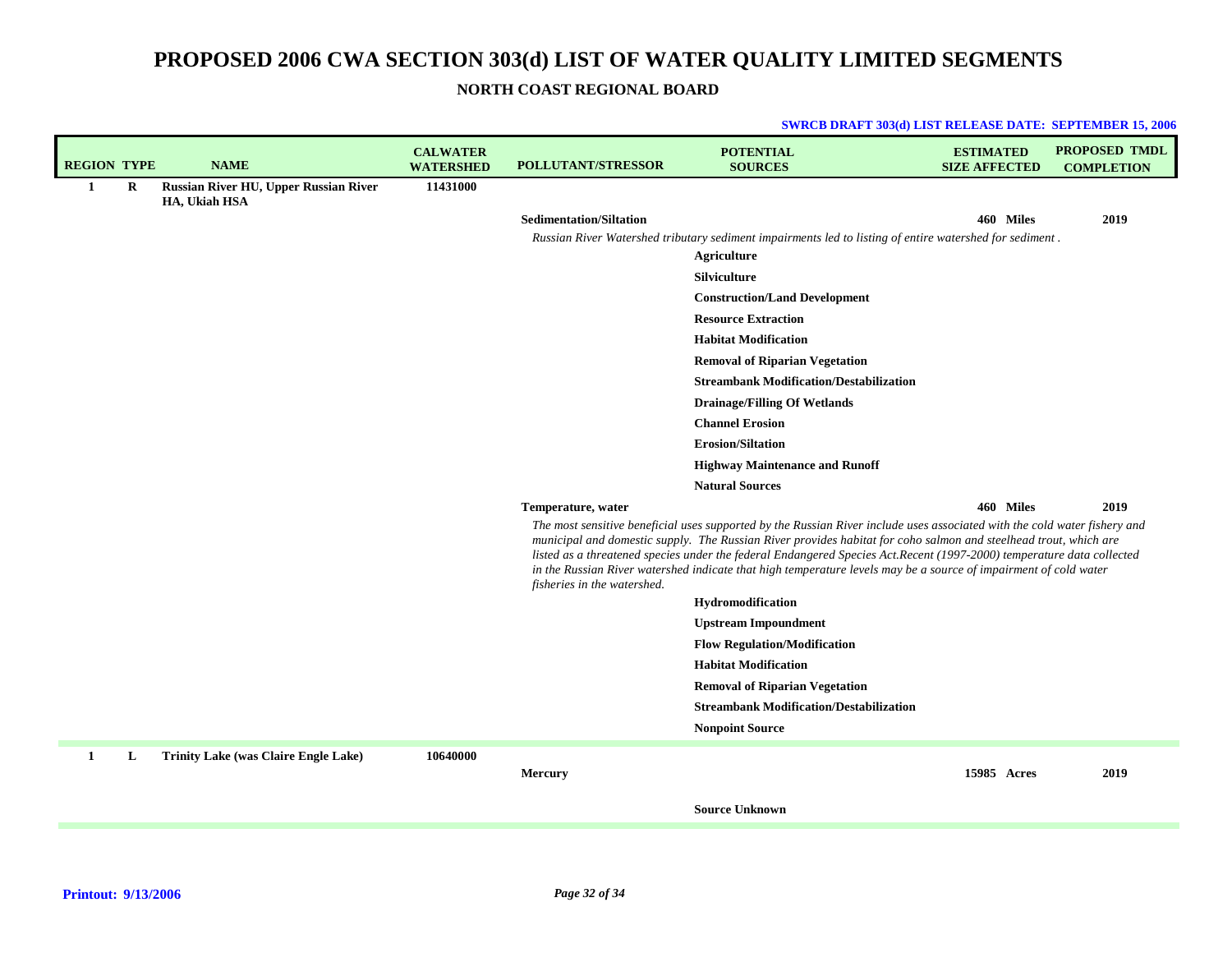**NORTH COAST REGIONAL BOARD**

| <b>REGION TYPE</b> |   | <b>NAME</b>                                                    | <b>CALWATER</b><br><b>WATERSHED</b> | <b>POLLUTANT/STRESSOR</b> | <b>POTENTIAL</b><br><b>SOURCES</b>                                                                                                                                                      | <b>ESTIMATED</b><br><b>SIZE AFFECTED</b> | <b>PROPOSED TMDL</b><br><b>COMPLETION</b> |
|--------------------|---|----------------------------------------------------------------|-------------------------------------|---------------------------|-----------------------------------------------------------------------------------------------------------------------------------------------------------------------------------------|------------------------------------------|-------------------------------------------|
| 1                  | R | <b>Trinity River HU, South Fork HA</b>                         | 10620000                            |                           |                                                                                                                                                                                         |                                          |                                           |
|                    |   |                                                                |                                     | Temperature, water        |                                                                                                                                                                                         | 1161<br><b>Miles</b>                     | 2019                                      |
|                    |   |                                                                |                                     | River.                    | Elevated temperatures impact coldwater fisheries. USEPA will be developing temperature TMDL for South Fork Trinity                                                                      |                                          |                                           |
|                    |   |                                                                |                                     |                           | <b>Range Grazing-Riparian</b>                                                                                                                                                           |                                          |                                           |
|                    |   |                                                                |                                     |                           | <b>Water Diversions</b>                                                                                                                                                                 |                                          |                                           |
|                    |   |                                                                |                                     |                           | <b>Habitat Modification</b>                                                                                                                                                             |                                          |                                           |
|                    |   |                                                                |                                     |                           | <b>Removal of Riparian Vegetation</b>                                                                                                                                                   |                                          |                                           |
|                    |   |                                                                |                                     |                           | <b>Streambank Modification/Destabilization</b>                                                                                                                                          |                                          |                                           |
|                    | R | Trinity River HU, Upper HA, Trinity River,<br><b>East Fork</b> | 10640000                            |                           |                                                                                                                                                                                         |                                          |                                           |
|                    |   |                                                                |                                     | <b>Mercury</b>            |                                                                                                                                                                                         | 92 Miles                                 | 2019                                      |
|                    |   |                                                                |                                     |                           | The Trinity River HU, Upper HA, Trinity River, East Fork includes the following Calwater Super Planning Watersheds<br>$(SPWs):$ Mumbo Creek SPW 106.40030 and Blue Ridge SPW 106.40040. |                                          |                                           |
|                    |   |                                                                |                                     |                           | <b>Source Unknown</b>                                                                                                                                                                   |                                          |                                           |
|                    |   |                                                                |                                     |                           |                                                                                                                                                                                         |                                          |                                           |